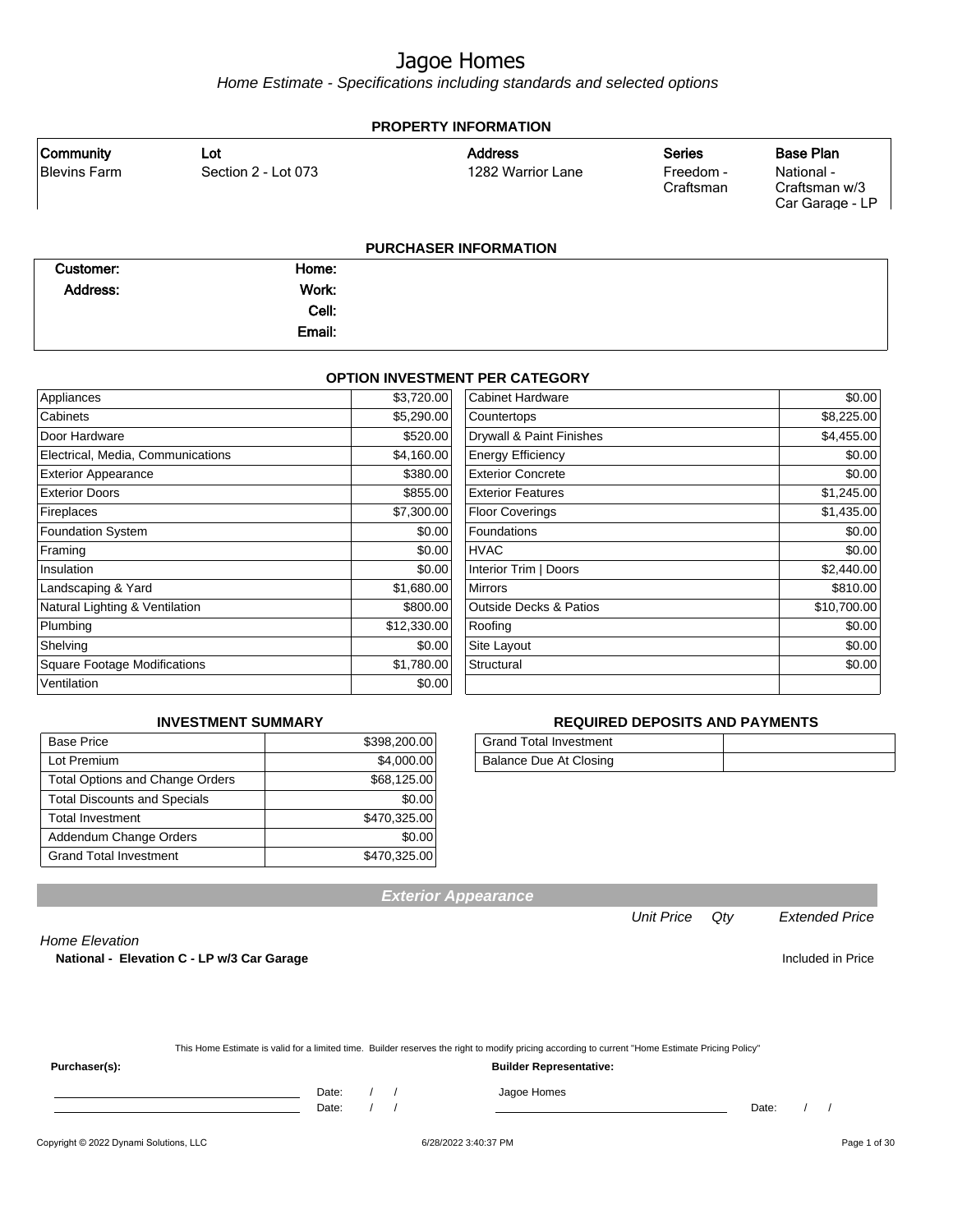| Lot                                                                       |                                                                                                    |                                                                                                                                                                                                                                                                                                                                                                                                                                                                                                                                                                                                                                                                                             |                   |                                                                    |
|---------------------------------------------------------------------------|----------------------------------------------------------------------------------------------------|---------------------------------------------------------------------------------------------------------------------------------------------------------------------------------------------------------------------------------------------------------------------------------------------------------------------------------------------------------------------------------------------------------------------------------------------------------------------------------------------------------------------------------------------------------------------------------------------------------------------------------------------------------------------------------------------|-------------------|--------------------------------------------------------------------|
| Section 2 - Lot 073                                                       | <b>Address</b><br>1282 Warrior Lane                                                                | <b>Series</b><br>Freedom -<br>Craftsman                                                                                                                                                                                                                                                                                                                                                                                                                                                                                                                                                                                                                                                     |                   | <b>Base Plan</b><br>National -<br>Craftsman w/3<br>Car Garage - LP |
|                                                                           | <b>Exterior Appearance</b>                                                                         |                                                                                                                                                                                                                                                                                                                                                                                                                                                                                                                                                                                                                                                                                             |                   |                                                                    |
|                                                                           |                                                                                                    |                                                                                                                                                                                                                                                                                                                                                                                                                                                                                                                                                                                                                                                                                             |                   | <b>Extended Price</b>                                              |
|                                                                           |                                                                                                    |                                                                                                                                                                                                                                                                                                                                                                                                                                                                                                                                                                                                                                                                                             |                   | \$0.00                                                             |
| not include drop brick ledge.                                             |                                                                                                    |                                                                                                                                                                                                                                                                                                                                                                                                                                                                                                                                                                                                                                                                                             |                   |                                                                    |
| Selected Brick Color: Brownstone                                          |                                                                                                    |                                                                                                                                                                                                                                                                                                                                                                                                                                                                                                                                                                                                                                                                                             |                   | Included in Price                                                  |
|                                                                           |                                                                                                    |                                                                                                                                                                                                                                                                                                                                                                                                                                                                                                                                                                                                                                                                                             |                   | \$0.00                                                             |
|                                                                           |                                                                                                    |                                                                                                                                                                                                                                                                                                                                                                                                                                                                                                                                                                                                                                                                                             |                   | \$380.00                                                           |
|                                                                           |                                                                                                    |                                                                                                                                                                                                                                                                                                                                                                                                                                                                                                                                                                                                                                                                                             |                   |                                                                    |
|                                                                           |                                                                                                    |                                                                                                                                                                                                                                                                                                                                                                                                                                                                                                                                                                                                                                                                                             |                   |                                                                    |
|                                                                           |                                                                                                    | <b>Unit Price</b>                                                                                                                                                                                                                                                                                                                                                                                                                                                                                                                                                                                                                                                                           | Qty               | <b>Extended Price</b>                                              |
| <b>Insulated Concrete Slab</b>                                            |                                                                                                    |                                                                                                                                                                                                                                                                                                                                                                                                                                                                                                                                                                                                                                                                                             |                   | Included in Price                                                  |
|                                                                           |                                                                                                    |                                                                                                                                                                                                                                                                                                                                                                                                                                                                                                                                                                                                                                                                                             |                   |                                                                    |
|                                                                           |                                                                                                    | <b>Unit Price</b>                                                                                                                                                                                                                                                                                                                                                                                                                                                                                                                                                                                                                                                                           | Qty               | <b>Extended Price</b>                                              |
|                                                                           |                                                                                                    |                                                                                                                                                                                                                                                                                                                                                                                                                                                                                                                                                                                                                                                                                             |                   | Included in Price                                                  |
|                                                                           |                                                                                                    |                                                                                                                                                                                                                                                                                                                                                                                                                                                                                                                                                                                                                                                                                             |                   |                                                                    |
|                                                                           |                                                                                                    |                                                                                                                                                                                                                                                                                                                                                                                                                                                                                                                                                                                                                                                                                             |                   |                                                                    |
|                                                                           |                                                                                                    | <b>Unit Price</b>                                                                                                                                                                                                                                                                                                                                                                                                                                                                                                                                                                                                                                                                           | Qty               | <b>Extended Price</b>                                              |
|                                                                           |                                                                                                    |                                                                                                                                                                                                                                                                                                                                                                                                                                                                                                                                                                                                                                                                                             |                   |                                                                    |
| 48" access door add in Storage Room for light storage access above garage |                                                                                                    |                                                                                                                                                                                                                                                                                                                                                                                                                                                                                                                                                                                                                                                                                             |                   | \$1,780.00                                                         |
|                                                                           |                                                                                                    |                                                                                                                                                                                                                                                                                                                                                                                                                                                                                                                                                                                                                                                                                             |                   |                                                                    |
|                                                                           | <b>Structural</b>                                                                                  |                                                                                                                                                                                                                                                                                                                                                                                                                                                                                                                                                                                                                                                                                             |                   |                                                                    |
|                                                                           |                                                                                                    | <b>Unit Price</b>                                                                                                                                                                                                                                                                                                                                                                                                                                                                                                                                                                                                                                                                           | Qty               | <b>Extended Price</b>                                              |
|                                                                           | Brick Veneer Front, Sides & Back of Home - Per Plan<br><b>HERS Rated Home (Less than 85 Score)</b> | Includes brick front, sides, and back of home. See plan for side gable and other detail. Does<br>Drop Brick Ledge, Applies Only where Brick is Located on Wall Above<br>Includes one 8"x16" address stone for front of the house. Street Number ONLY will be on the<br>stone. Location of address stone will be predetermined by builder.<br><b>Foundation System</b><br><b>Energy Efficiency</b><br>Note - Jagoe Homes receives all applicable rebates for energy efficiency, utilities,<br>manufacturers, etc. Rebates have been reflected as a discount in Base Price of Home<br><b>Square Footage Modifications</b><br>National Attic Storage Addition Accessible from Upstairs Storage | <b>Unit Price</b> | Qty                                                                |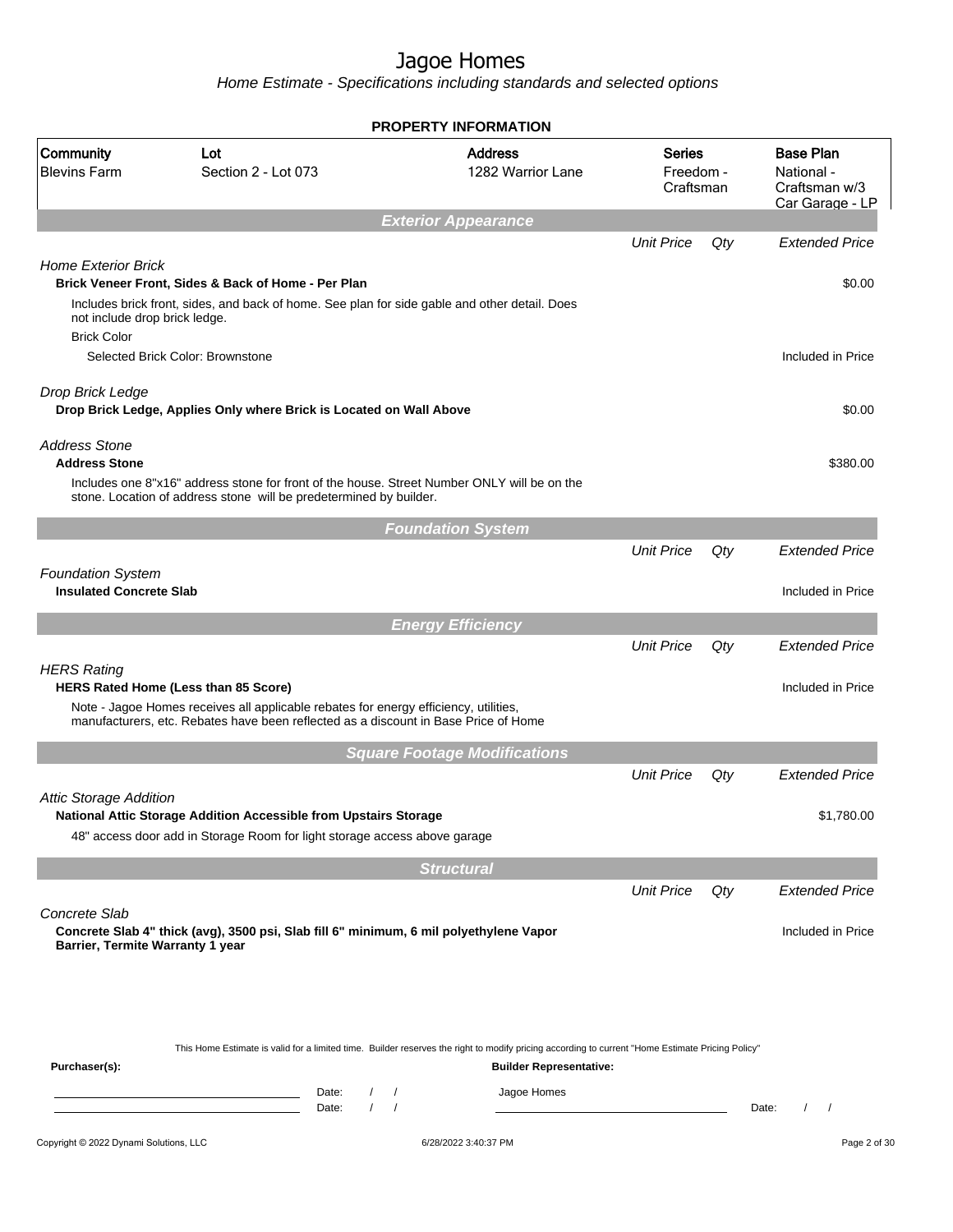Home Estimate - Specifications including standards and selected options

|                                      |                                                                                                                                                                                                                                                                                                                                                                                                                                                                       | <b>PROPERTY INFORMATION</b>         |                                         |     |                       |  |                                                                    |
|--------------------------------------|-----------------------------------------------------------------------------------------------------------------------------------------------------------------------------------------------------------------------------------------------------------------------------------------------------------------------------------------------------------------------------------------------------------------------------------------------------------------------|-------------------------------------|-----------------------------------------|-----|-----------------------|--|--------------------------------------------------------------------|
| Community<br><b>Blevins Farm</b>     | Lot<br>Section 2 - Lot 073                                                                                                                                                                                                                                                                                                                                                                                                                                            | <b>Address</b><br>1282 Warrior Lane | <b>Series</b><br>Freedom -<br>Craftsman |     |                       |  | <b>Base Plan</b><br>National -<br>Craftsman w/3<br>Car Garage - LP |
|                                      |                                                                                                                                                                                                                                                                                                                                                                                                                                                                       | <b>Structural</b>                   |                                         |     |                       |  |                                                                    |
|                                      |                                                                                                                                                                                                                                                                                                                                                                                                                                                                       |                                     | <b>Unit Price</b>                       | Qty | <b>Extended Price</b> |  |                                                                    |
| <b>Foundation Drain</b>              | <b>Foundation Drain - Gravel French Drain</b>                                                                                                                                                                                                                                                                                                                                                                                                                         |                                     |                                         |     | Included in Price     |  |                                                                    |
|                                      |                                                                                                                                                                                                                                                                                                                                                                                                                                                                       |                                     |                                         |     |                       |  |                                                                    |
|                                      |                                                                                                                                                                                                                                                                                                                                                                                                                                                                       | <b>Outside Decks &amp; Patios</b>   |                                         |     |                       |  |                                                                    |
|                                      |                                                                                                                                                                                                                                                                                                                                                                                                                                                                       |                                     | <b>Unit Price</b>                       | Qty | <b>Extended Price</b> |  |                                                                    |
|                                      | Outside Retreat Concrete Patio or Covered Patio                                                                                                                                                                                                                                                                                                                                                                                                                       |                                     |                                         |     |                       |  |                                                                    |
|                                      | 12' Wide x 10' Deep Covered Patio, 3500 PSI                                                                                                                                                                                                                                                                                                                                                                                                                           |                                     |                                         |     | \$10,700.00           |  |                                                                    |
|                                      | Includes 12'x10' broom finish concrete patio covered by a hip roof system, roof pitch to match<br>existing home, supported by two columns, with vinyl covered ceiling and outdoor ceiling fan.                                                                                                                                                                                                                                                                        |                                     |                                         |     |                       |  |                                                                    |
| options.                             | Builder must approve all additions for required lot coverage ratio. Sales representative<br>must reference square footage allowance (coverage) chart. If the roofing for the base<br>house is upgraded, the corresponding option for the 12'x10' covered patio must be<br>selected in addition to this option. This option is not available in conjunction with any of the<br>family room addition options, concrete patio options, or pressure treated deck addition |                                     |                                         |     |                       |  |                                                                    |
| Finish                               |                                                                                                                                                                                                                                                                                                                                                                                                                                                                       |                                     |                                         |     |                       |  |                                                                    |
|                                      | Selected Finish: Broom Finish                                                                                                                                                                                                                                                                                                                                                                                                                                         |                                     |                                         |     | Included in Price     |  |                                                                    |
|                                      |                                                                                                                                                                                                                                                                                                                                                                                                                                                                       | <b>Exterior Doors</b>               |                                         |     |                       |  |                                                                    |
|                                      |                                                                                                                                                                                                                                                                                                                                                                                                                                                                       |                                     | <b>Unit Price</b>                       | Qty | <b>Extended Price</b> |  |                                                                    |
| Front Entry Door                     |                                                                                                                                                                                                                                                                                                                                                                                                                                                                       |                                     |                                         |     |                       |  |                                                                    |
|                                      | HD Smooth Steel 3/0 Painted 4 Lite Hollister MHD-404-S04-1                                                                                                                                                                                                                                                                                                                                                                                                            |                                     |                                         |     | \$185.00              |  |                                                                    |
|                                      | Consult with Design Coordinator for Glass Pattern, Door Handle, and Paint Selections.                                                                                                                                                                                                                                                                                                                                                                                 |                                     |                                         |     |                       |  |                                                                    |
| <b>Glass Pattern</b>                 |                                                                                                                                                                                                                                                                                                                                                                                                                                                                       |                                     |                                         |     |                       |  |                                                                    |
| Selected Glass Pattern: Clear        |                                                                                                                                                                                                                                                                                                                                                                                                                                                                       |                                     |                                         |     | Included in Price     |  |                                                                    |
|                                      |                                                                                                                                                                                                                                                                                                                                                                                                                                                                       |                                     |                                         |     |                       |  |                                                                    |
|                                      |                                                                                                                                                                                                                                                                                                                                                                                                                                                                       |                                     |                                         |     |                       |  |                                                                    |
| 16' Craftsman Garage Overhead Door   | Carriage House Stamped 16x7 Garage Door                                                                                                                                                                                                                                                                                                                                                                                                                               |                                     |                                         |     | Included in Price     |  |                                                                    |
|                                      | CHI 5250   Stamped Carriage House Steel   Includes Decorative Hardware                                                                                                                                                                                                                                                                                                                                                                                                |                                     |                                         |     |                       |  |                                                                    |
| Color                                |                                                                                                                                                                                                                                                                                                                                                                                                                                                                       |                                     |                                         |     |                       |  |                                                                    |
| Selected Color: Desert Tan           |                                                                                                                                                                                                                                                                                                                                                                                                                                                                       |                                     |                                         |     | Included in Price     |  |                                                                    |
|                                      |                                                                                                                                                                                                                                                                                                                                                                                                                                                                       |                                     |                                         |     |                       |  |                                                                    |
| 9' Craftsman Garage Overhead Door(s) | Carriage House Stamped 9x7 Garage Door                                                                                                                                                                                                                                                                                                                                                                                                                                |                                     |                                         |     | Included in Price     |  |                                                                    |
|                                      | CHI 5250   Stamped Carriage House Steel   Includes Decorative Hardware                                                                                                                                                                                                                                                                                                                                                                                                |                                     |                                         |     |                       |  |                                                                    |
| Color                                |                                                                                                                                                                                                                                                                                                                                                                                                                                                                       |                                     |                                         |     |                       |  |                                                                    |
| Selected Color: Desert Tan           |                                                                                                                                                                                                                                                                                                                                                                                                                                                                       |                                     |                                         |     | Included in Price     |  |                                                                    |

This Home Estimate is valid for a limited time. Builder reserves the right to modify pricing according to current "Home Estimate Pricing Policy" **Purchaser(s): Builder Representative:** Date: / / Jagoe Homes<br>Date: / / Jagoe Homes Date: / / **Date: / / 2006** Date: / / / Date: / / /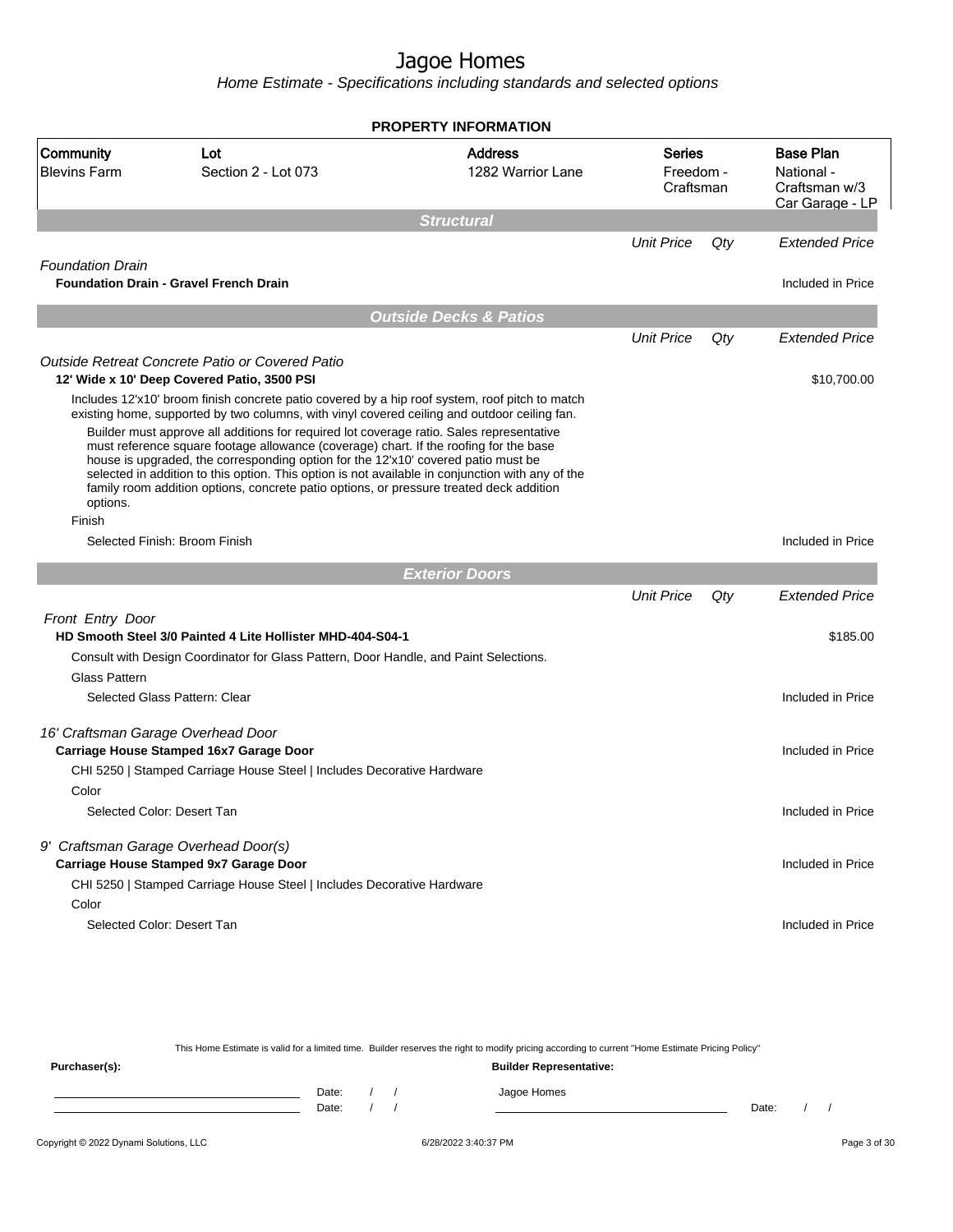Home Estimate - Specifications including standards and selected options

|                                                        |                                                                                                                                                                                                                                                                                    | <b>PROPERTY INFORMATION</b>               |                                         |     |                                                                    |
|--------------------------------------------------------|------------------------------------------------------------------------------------------------------------------------------------------------------------------------------------------------------------------------------------------------------------------------------------|-------------------------------------------|-----------------------------------------|-----|--------------------------------------------------------------------|
| Community<br><b>Blevins Farm</b>                       | Lot<br>Section 2 - Lot 073                                                                                                                                                                                                                                                         | <b>Address</b><br>1282 Warrior Lane       | <b>Series</b><br>Freedom -<br>Craftsman |     | <b>Base Plan</b><br>National -<br>Craftsman w/3<br>Car Garage - LP |
|                                                        |                                                                                                                                                                                                                                                                                    | <b>Exterior Doors</b>                     |                                         |     |                                                                    |
|                                                        |                                                                                                                                                                                                                                                                                    |                                           | <b>Unit Price</b>                       | Qty | <b>Extended Price</b>                                              |
| Dining Area Patio Door<br>Color                        | Vinyl 6/0 Sliding Door w/ NO Grilles, Screen, and 1/0 Transom<br>Vinyl 6/0 Sliding Door w/ NO Grilles, Screen, and 1/0 Transom                                                                                                                                                     |                                           |                                         |     | \$670.00                                                           |
| Selected Color: White                                  |                                                                                                                                                                                                                                                                                    |                                           |                                         |     | Included in Price                                                  |
| Garage-to-Home Door<br>Smooth Finish                   | HD Steel Smooth 2 Panel Square 2/8 x 6/8 Door                                                                                                                                                                                                                                      |                                           |                                         |     | \$0.00                                                             |
| <b>Primed for Paint</b>                                | Interior Door Paint Selection unless otherwise Specified                                                                                                                                                                                                                           |                                           |                                         |     |                                                                    |
| Garage Door Opener                                     | Garage Door Opener(s) with 2 Transmitters                                                                                                                                                                                                                                          |                                           |                                         |     | Included in Price                                                  |
|                                                        |                                                                                                                                                                                                                                                                                    | <b>Natural Lighting &amp; Ventilation</b> |                                         |     |                                                                    |
|                                                        |                                                                                                                                                                                                                                                                                    |                                           | <b>Unit Price</b>                       | Qty | <b>Extended Price</b>                                              |
| <b>Entire Home Windows</b>                             | Vinyl Low E Single Hung Window w/ GBG & Half Screen<br>Vinyl Low E Single Hung Window w/ GBG & Half Screen. Glass is Clear unless otherwise<br>noted. Grilles are between the glass. Grille patterns will differ based on Home Series. Please<br>confirm with New Home Consultant. |                                           |                                         |     | Included in Price                                                  |
| <b>Window Color</b>                                    |                                                                                                                                                                                                                                                                                    |                                           |                                         |     |                                                                    |
|                                                        | Selected Window Color: White Exterior/White Interior                                                                                                                                                                                                                               |                                           |                                         |     | Included in Price                                                  |
| <b>Entire Home Additional Windows</b><br><b>Screen</b> | Additional 4034 (approx 44" W x 73" H) Vinyl Low E Single Hung Window w/ GBG & Half                                                                                                                                                                                                |                                           |                                         |     | \$800.00                                                           |
|                                                        | Vinyl Low E Single Hung Window w/ GBG & Half Screen. Grilles are between the glass. Grille<br>patterns will differ based on Home Series. Please confirm with New Home Consultant.<br>Technical Specification: This option is not available for the finished room over garage       |                                           |                                         |     |                                                                    |
| (Bonus Room 3)<br><b>Window Color</b>                  |                                                                                                                                                                                                                                                                                    |                                           |                                         |     |                                                                    |
|                                                        | Selected Window Color: White                                                                                                                                                                                                                                                       |                                           |                                         |     | Included in Price                                                  |
|                                                        | Entire Home Extended Jambs and Casing<br>Extended Jambs and Casing (No Window Stool) Package for Windows                                                                                                                                                                           |                                           |                                         |     | Included in Price                                                  |
|                                                        | Includes extended jambs and casing on all additional windows                                                                                                                                                                                                                       |                                           |                                         |     |                                                                    |
|                                                        | Extended Jambs and Casing for Additional Windows<br>Extended Jambs and Casing (No Window Stool) Package for Windows                                                                                                                                                                |                                           |                                         |     | Included in Price                                                  |
| Purchaser(s):                                          | This Home Estimate is valid for a limited time. Builder reserves the right to modify pricing according to current "Home Estimate Pricing Policy"                                                                                                                                   | <b>Builder Representative:</b>            |                                         |     |                                                                    |

Date: / / Jagoe Homes<br>Date: / / Jagoe Homes Date: / / Date: / /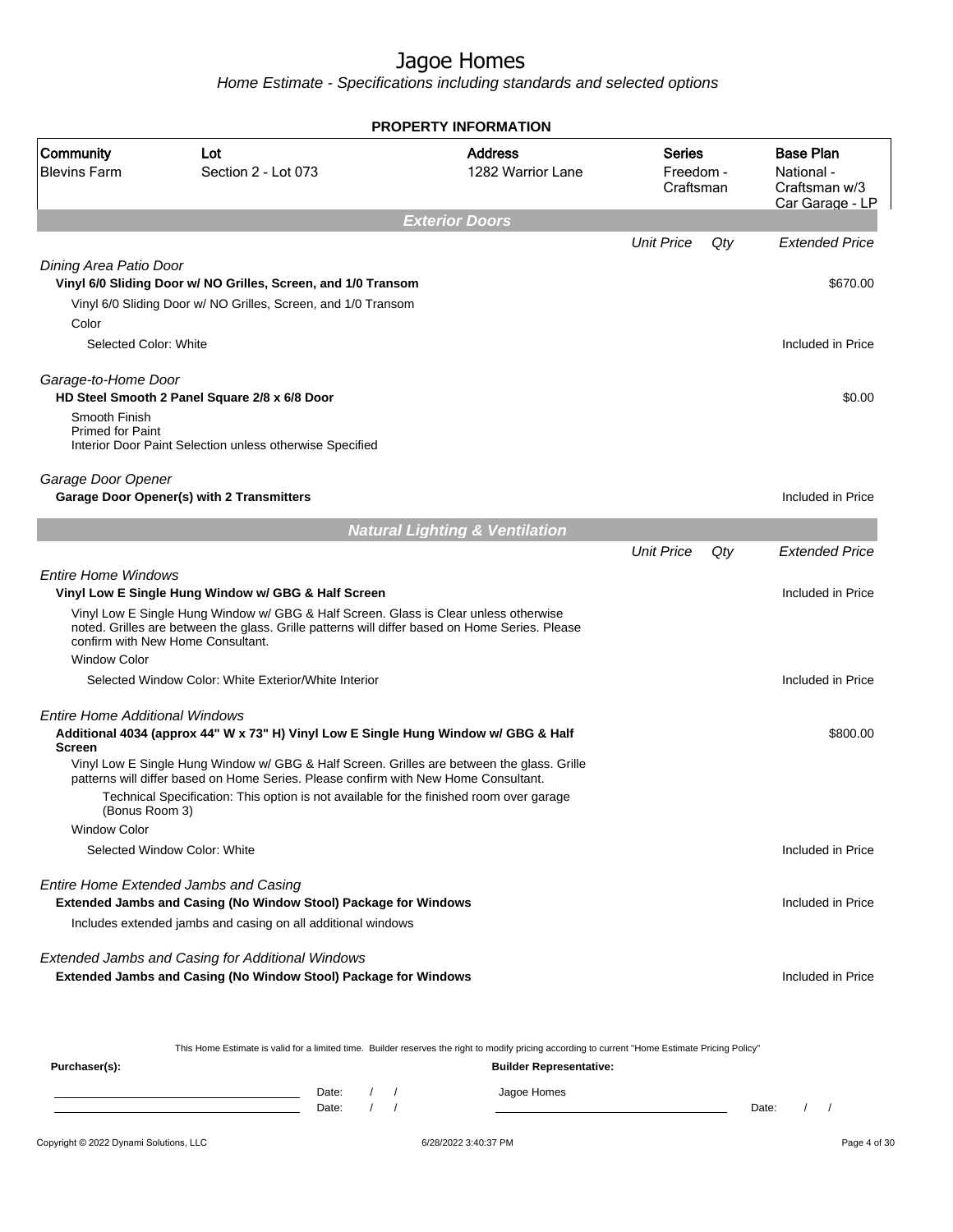Home Estimate - Specifications including standards and selected options

|                                                                         |                                                                                                                                                  | <b>PROPERTY INFORMATION</b>               |                                         |     |                                                                    |
|-------------------------------------------------------------------------|--------------------------------------------------------------------------------------------------------------------------------------------------|-------------------------------------------|-----------------------------------------|-----|--------------------------------------------------------------------|
| Community<br><b>Blevins Farm</b>                                        | Lot<br>Section 2 - Lot 073                                                                                                                       | <b>Address</b><br>1282 Warrior Lane       | <b>Series</b><br>Freedom -<br>Craftsman |     | <b>Base Plan</b><br>National -<br>Craftsman w/3<br>Car Garage - LP |
|                                                                         |                                                                                                                                                  | <b>Natural Lighting &amp; Ventilation</b> |                                         |     |                                                                    |
|                                                                         | Extended Jambs and Casing for Additional Windows<br>Includes extended jambs and casing on all additional windows                                 |                                           | <b>Unit Price</b>                       | Qty | <b>Extended Price</b>                                              |
|                                                                         |                                                                                                                                                  | <b>Exterior Concrete</b>                  |                                         |     |                                                                    |
|                                                                         |                                                                                                                                                  |                                           | <b>Unit Price</b>                       | Qty | <b>Extended Price</b>                                              |
| <b>Exterior Concrete Driveway</b><br>Finish                             | Driveway/Parking 3-Car Garage: Per Plan                                                                                                          |                                           |                                         |     | Included in Price                                                  |
|                                                                         | Selected Finish: Broom Finish                                                                                                                    |                                           |                                         |     | Included in Price                                                  |
| Finish                                                                  | Exterior Concrete - Front Porch & Sidewalk<br>Exterior Concrete - Front Porch & Sidewalk, 3500 psi                                               |                                           |                                         |     | Included in Price                                                  |
|                                                                         | Selected Finish: Broom Finish                                                                                                                    |                                           |                                         |     | Included in Price                                                  |
|                                                                         |                                                                                                                                                  | <b>Exterior Features</b>                  |                                         |     |                                                                    |
|                                                                         |                                                                                                                                                  |                                           | <b>Unit Price</b>                       | Qty | <b>Extended Price</b>                                              |
| <b>Exterior Siding</b><br><b>LP Smartside Lap Siding</b><br>appearance. | LP Smartside Lap Siding. Available in long lengths for fewer seams and a beautiful                                                               |                                           |                                         |     | Included in Price                                                  |
| and decay.                                                              | Features rich cedar grain texture and treated with SmartGuard® process to resist termites                                                        |                                           |                                         |     |                                                                    |
| Color                                                                   |                                                                                                                                                  |                                           |                                         |     |                                                                    |
|                                                                         | Selected Color: Jagoe Stone                                                                                                                      |                                           |                                         |     | Included in Price                                                  |
| Exterior Bracket/Corbel                                                 | Exterior Bracket(s), Corbel(s) Painted                                                                                                           |                                           |                                         |     | Included in Price                                                  |
| Color                                                                   |                                                                                                                                                  |                                           |                                         |     |                                                                    |
|                                                                         | Selected Color: SW7568 Neutral Ground (Pearl Coordinate)                                                                                         |                                           |                                         |     | Included in Price                                                  |
| Porch Ceiling(s)<br><b>Vinyl Soffit</b>                                 |                                                                                                                                                  |                                           |                                         |     | Included in Price                                                  |
| Color                                                                   |                                                                                                                                                  |                                           |                                         |     |                                                                    |
| Selected Color: White                                                   |                                                                                                                                                  |                                           |                                         |     | Included in Price                                                  |
| <b>Exterior Decorative Siding</b>                                       | LP Staggered Cedar Texture Shakes                                                                                                                |                                           |                                         |     | Included in Price                                                  |
| Color                                                                   |                                                                                                                                                  |                                           |                                         |     |                                                                    |
|                                                                         | Selected Color: Jagoe Brown                                                                                                                      |                                           |                                         |     | Included in Price                                                  |
|                                                                         | This Home Estimate is valid for a limited time. Builder reserves the right to modify pricing according to current "Home Estimate Pricing Policy" |                                           |                                         |     |                                                                    |
|                                                                         |                                                                                                                                                  |                                           |                                         |     |                                                                    |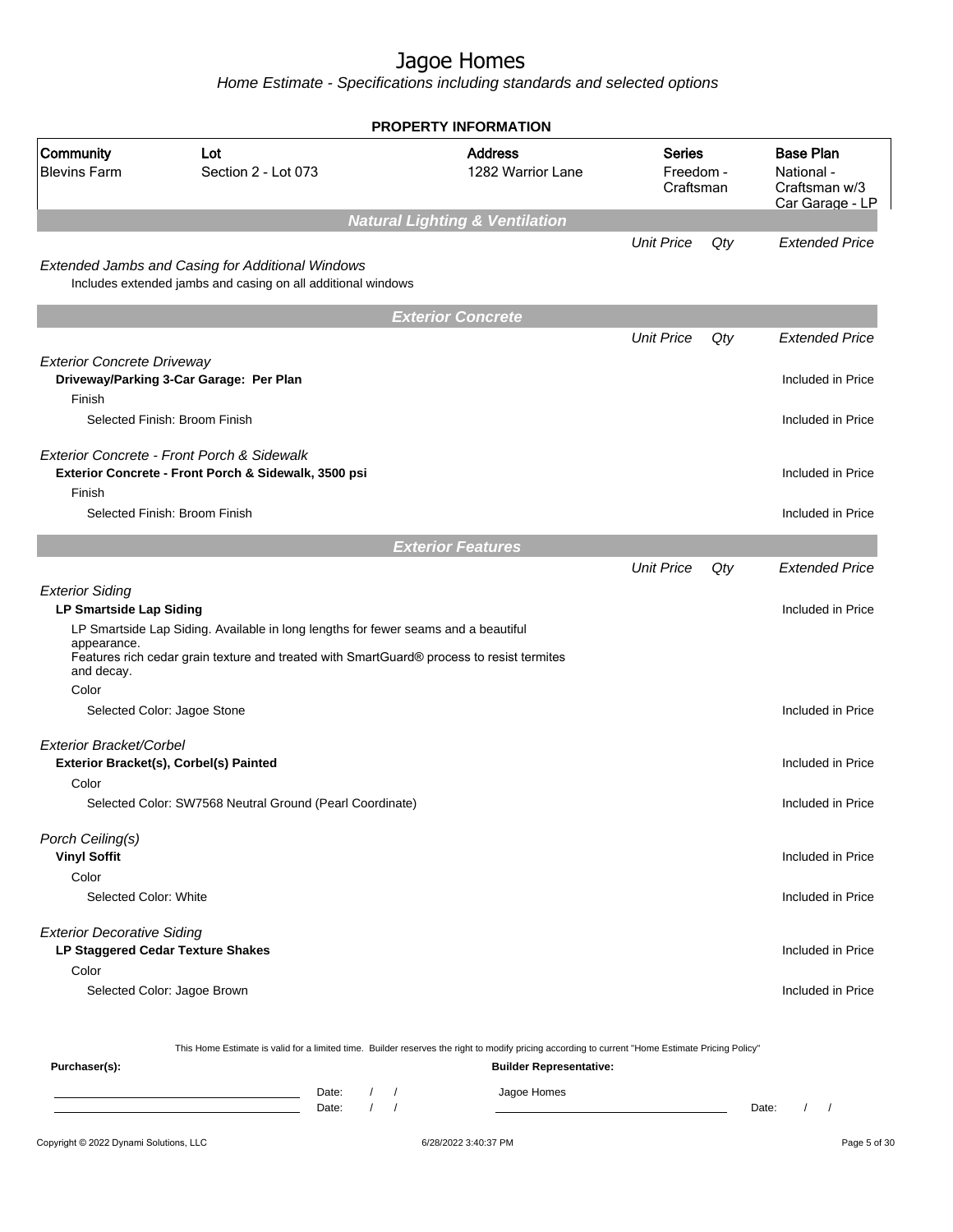Home Estimate - Specifications including standards and selected options

|                                                                        |                                                                                         | <b>PROPERTY INFORMATION</b>         |                                         |     |                                                                    |
|------------------------------------------------------------------------|-----------------------------------------------------------------------------------------|-------------------------------------|-----------------------------------------|-----|--------------------------------------------------------------------|
| <b>Community</b><br><b>Blevins Farm</b>                                | Lot<br>Section 2 - Lot 073                                                              | <b>Address</b><br>1282 Warrior Lane | <b>Series</b><br>Freedom -<br>Craftsman |     | <b>Base Plan</b><br>National -<br>Craftsman w/3<br>Car Garage - LP |
|                                                                        |                                                                                         | <b>Exterior Features</b>            |                                         |     |                                                                    |
|                                                                        |                                                                                         |                                     | <b>Unit Price</b>                       | Qty | <b>Extended Price</b>                                              |
| <b>Exterior Special Trim Areas</b><br>LP Smartside - All Trim & Frieze |                                                                                         |                                     |                                         |     | Included in Price                                                  |
| Color                                                                  |                                                                                         |                                     |                                         |     |                                                                    |
|                                                                        | Selected Color: Jagoe Pearl                                                             |                                     |                                         |     | Included in Price                                                  |
|                                                                        |                                                                                         |                                     |                                         |     |                                                                    |
| Fascia                                                                 |                                                                                         |                                     |                                         |     |                                                                    |
| <b>Fascia Aluminum</b>                                                 | Color will match Soffit Color Selected                                                  |                                     |                                         |     | Included in Price                                                  |
|                                                                        |                                                                                         |                                     |                                         |     |                                                                    |
| Soffit                                                                 |                                                                                         |                                     |                                         |     |                                                                    |
|                                                                        | <b>Soffit - Continuous Perforated Vinyl</b>                                             |                                     |                                         |     | Included in Price                                                  |
| Color                                                                  |                                                                                         |                                     |                                         |     |                                                                    |
| Selected Color: White                                                  |                                                                                         |                                     |                                         |     | Included in Price                                                  |
| Gutter                                                                 |                                                                                         |                                     |                                         |     |                                                                    |
| Gutters Aluminum 5" (.027 gauge)                                       |                                                                                         |                                     |                                         |     | Included in Price                                                  |
| Color                                                                  |                                                                                         |                                     |                                         |     |                                                                    |
| Selected Color: White                                                  |                                                                                         |                                     |                                         |     | Included in Price                                                  |
| Downspout                                                              |                                                                                         |                                     |                                         |     |                                                                    |
|                                                                        | Downspouts Aluminum 3" x 2" (.027 gauge)                                                |                                     |                                         |     | Included in Price                                                  |
| <b>Front Porch Post</b>                                                |                                                                                         |                                     |                                         |     |                                                                    |
|                                                                        | 16" Square Tapered Smooth Painted Column on Cultured Stone Pier                         |                                     |                                         |     | \$0.00                                                             |
|                                                                        | Column paint and cultured stone to be selected. Placement predetermined. Check plan for |                                     |                                         |     |                                                                    |
| details.<br>Color                                                      |                                                                                         |                                     |                                         |     |                                                                    |
|                                                                        | Selected Color: SW7568 Neutral Ground                                                   |                                     |                                         |     | Included in Price                                                  |
| <b>Cultured Stone Color</b>                                            |                                                                                         |                                     |                                         |     |                                                                    |
|                                                                        | Selected Cultured Stone Color: Cutface Penn #800                                        |                                     |                                         |     | Included in Price                                                  |
| <b>Rear Porch Post</b>                                                 |                                                                                         |                                     |                                         |     |                                                                    |
|                                                                        | (2) 10" Square Smooth Fiberglass Columns, Painted                                       |                                     |                                         |     | \$1,245.00                                                         |
|                                                                        | Column paint color to be selected. Placement predetermined. Check plan for details.     |                                     |                                         |     |                                                                    |
| Color                                                                  |                                                                                         |                                     |                                         |     |                                                                    |
|                                                                        | Selected Color: SW7568 Neutral Ground                                                   |                                     |                                         |     | Included in Price                                                  |
| Flashing                                                               |                                                                                         |                                     |                                         |     |                                                                    |
| <b>Flashing see Plan Detail</b>                                        |                                                                                         |                                     |                                         |     | Included in Price                                                  |
|                                                                        |                                                                                         |                                     |                                         |     |                                                                    |

This Home Estimate is valid for a limited time. Builder reserves the right to modify pricing according to current "Home Estimate Pricing Policy" **Purchaser(s): Builder Representative:** Date: / / Jagoe Homes<br>Date: / / Jagoe Homes Date: / / **Date: / / 2006** Date: / / / Date: / / /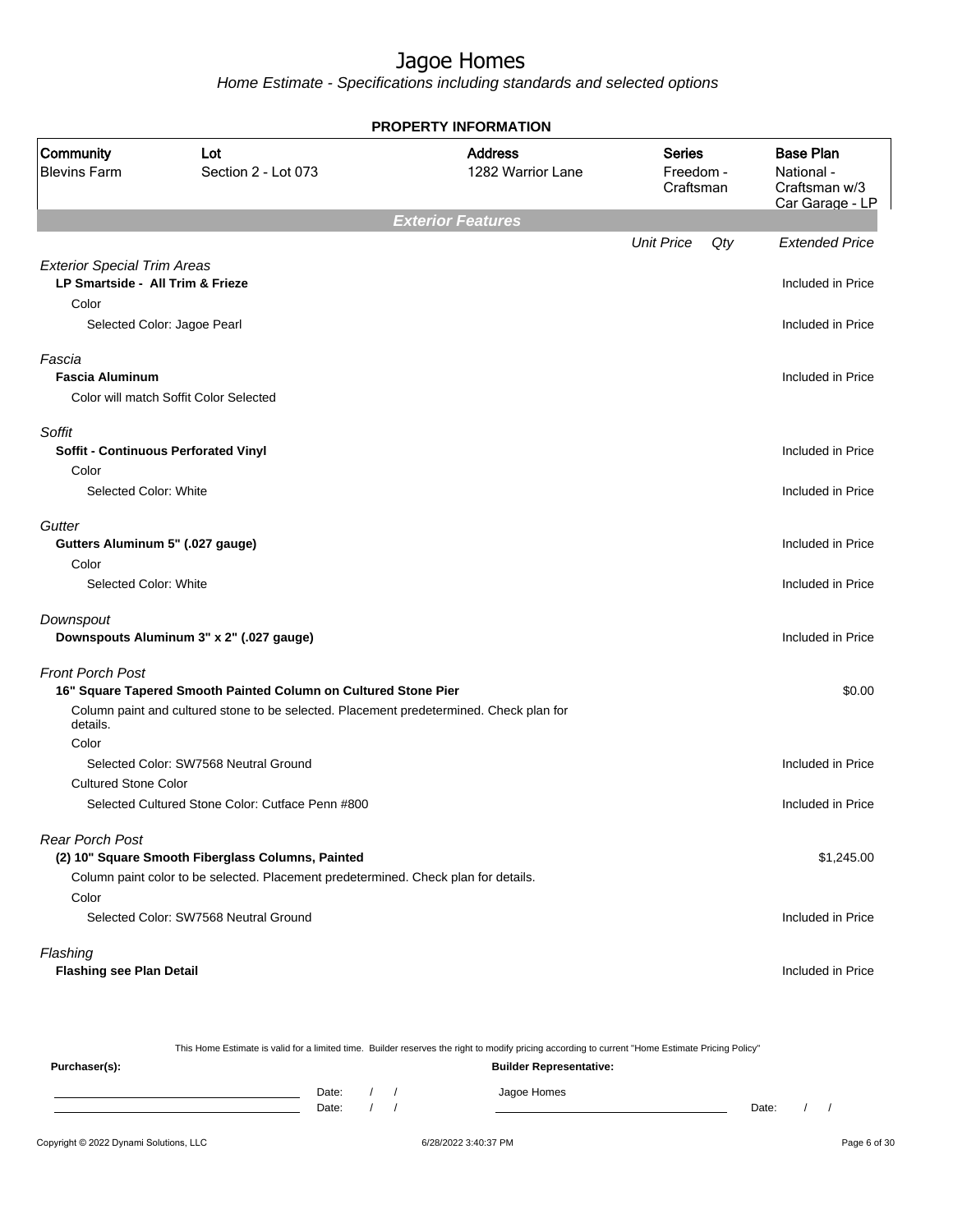|                                                            |                                                                                                                                                                                                                     | <b>PROPERTY INFORMATION</b> |                                         |     |                                                                    |
|------------------------------------------------------------|---------------------------------------------------------------------------------------------------------------------------------------------------------------------------------------------------------------------|-----------------------------|-----------------------------------------|-----|--------------------------------------------------------------------|
| Community<br><b>Blevins Farm</b>                           | <b>Address</b><br>Lot<br>Section 2 - Lot 073<br>1282 Warrior Lane                                                                                                                                                   |                             | <b>Series</b><br>Freedom -<br>Craftsman |     | <b>Base Plan</b><br>National -<br>Craftsman w/3<br>Car Garage - LP |
|                                                            |                                                                                                                                                                                                                     | <b>Exterior Features</b>    |                                         |     |                                                                    |
|                                                            |                                                                                                                                                                                                                     |                             | <b>Unit Price</b>                       | Qty | <b>Extended Price</b>                                              |
| <b>Exterior Mailbox</b>                                    | <b>Centralized Mailbox - Cluster Box Unit</b>                                                                                                                                                                       |                             |                                         |     | \$0.00                                                             |
|                                                            |                                                                                                                                                                                                                     | <b>Roofing</b>              |                                         |     |                                                                    |
|                                                            |                                                                                                                                                                                                                     |                             | <b>Unit Price</b>                       | Qty | <b>Extended Price</b>                                              |
| <b>Roof Felt</b>                                           | Synthetic Underlayment or Felt, Aluminum Drip Edge                                                                                                                                                                  |                             |                                         |     | Included in Price                                                  |
| <b>Roof Shingles</b>                                       |                                                                                                                                                                                                                     |                             |                                         |     |                                                                    |
|                                                            | 30 Year GAF Dimensional Roof Shingles                                                                                                                                                                               |                             |                                         |     | Included in Price                                                  |
| Roofing Color                                              | Selected Roofing Color: Barkwood                                                                                                                                                                                    |                             |                                         |     | Included in Price                                                  |
| Roof Shingles Ridge Cap<br>Ridge cap 25 year 3-tab shingle |                                                                                                                                                                                                                     |                             |                                         |     | Included in Price                                                  |
| Roof Valley Material<br>Ice and Water Shield or Equivalent |                                                                                                                                                                                                                     |                             |                                         |     | Included in Price                                                  |
| <b>Roof Flashing</b><br>Roof Flashing- required by design  |                                                                                                                                                                                                                     |                             |                                         |     | Included in Price                                                  |
|                                                            |                                                                                                                                                                                                                     | <b>Fireplaces</b>           |                                         |     |                                                                    |
|                                                            |                                                                                                                                                                                                                     |                             | <b>Unit Price</b>                       | Qty | <b>Extended Price</b>                                              |
| <b>Family Room Fireplace</b>                               | Vent-Free Fireplace with Shiplap Front & Sides, Floor to Ceiling, NOT including AV                                                                                                                                  |                             |                                         |     | \$6,430.00                                                         |
|                                                            | Niche FIREPLACE MAY BE ON INTERIOR WALL<br>Includes variable speed blower w/on/off wall switch. If AV Niche selected, will include 1<br>Phone,2 cable,2 Outlets, HDMI.Selecting a fireplace may change window size. |                             |                                         |     |                                                                    |
|                                                            | Fireplace may be on Interior Wall. See plans for details.                                                                                                                                                           |                             |                                         |     |                                                                    |
|                                                            | Ceramic Hearth Required if Carpet for Room is selected.                                                                                                                                                             |                             |                                         |     |                                                                    |
|                                                            | Poplar Mantel Size 5'5" wide, 8" height, 8" deep.                                                                                                                                                                   |                             |                                         |     |                                                                    |
|                                                            | Please consult with Design Coordinator for available finish options.                                                                                                                                                |                             |                                         |     |                                                                    |
|                                                            |                                                                                                                                                                                                                     |                             |                                         |     |                                                                    |
| Ceramic Hearth Color                                       | Selected Ceramic Hearth Color: N/A                                                                                                                                                                                  |                             |                                         |     | Included in Price                                                  |
| <b>Grout Color</b><br>Selected Grout Color: N/A            |                                                                                                                                                                                                                     |                             |                                         |     |                                                                    |

|               |       |  | This Home Estimate is valid for a limited time. Builder reserves the right to modify pricing according to current "Home Estimate Pricing Policy" |       |  |
|---------------|-------|--|--------------------------------------------------------------------------------------------------------------------------------------------------|-------|--|
| Purchaser(s): |       |  | <b>Builder Representative:</b>                                                                                                                   |       |  |
|               | Date: |  | Jagoe Homes                                                                                                                                      |       |  |
|               | Date: |  |                                                                                                                                                  | Date: |  |
|               |       |  |                                                                                                                                                  |       |  |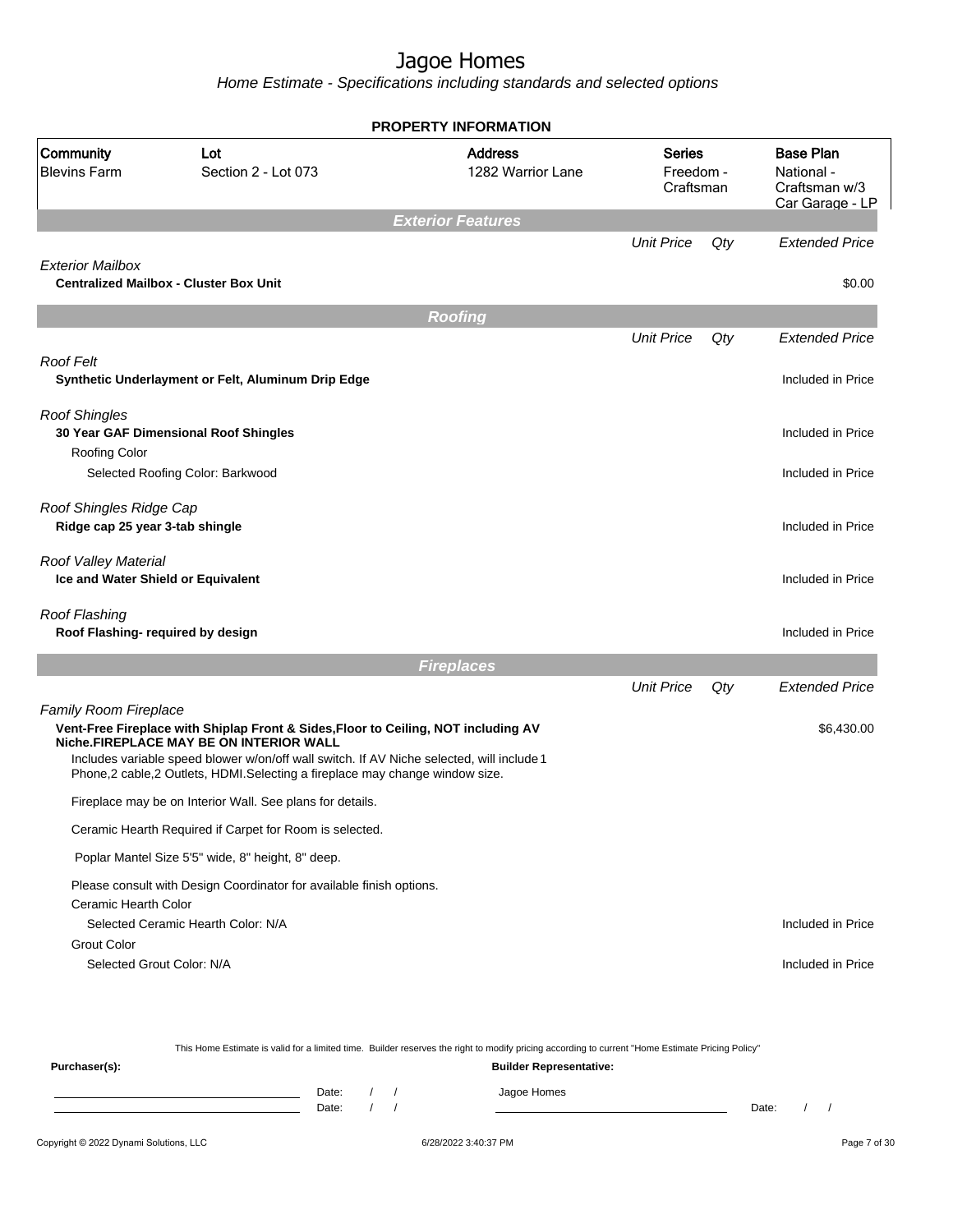Home Estimate - Specifications including standards and selected options

|                                          |                                                                                            | <b>PROPERTY INFORMATION</b>         |                                         |     |                                                                    |
|------------------------------------------|--------------------------------------------------------------------------------------------|-------------------------------------|-----------------------------------------|-----|--------------------------------------------------------------------|
| Community<br><b>Blevins Farm</b>         | Lot<br>Section 2 - Lot 073                                                                 | <b>Address</b><br>1282 Warrior Lane | <b>Series</b><br>Freedom -<br>Craftsman |     | <b>Base Plan</b><br>National -<br>Craftsman w/3<br>Car Garage - LP |
|                                          |                                                                                            | <b>Fireplaces</b>                   |                                         |     |                                                                    |
|                                          |                                                                                            |                                     | <b>Unit Price</b>                       | Qty | <b>Extended Price</b>                                              |
| <b>Family Room Fireplace</b>             |                                                                                            |                                     |                                         |     |                                                                    |
| Location                                 |                                                                                            |                                     |                                         |     |                                                                    |
| <b>Mantel Stain Color</b>                | Selected Location: Front of Home                                                           |                                     |                                         |     | \$870.00                                                           |
|                                          | Selected Mantel Stain Color: MW421 Forrester                                               |                                     |                                         |     | Included in Price                                                  |
| Paint Color                              |                                                                                            |                                     |                                         |     |                                                                    |
|                                          | Selected Paint Color: Match Trim Color Selected                                            |                                     |                                         |     | Included in Price                                                  |
| <b>Transition Strip</b>                  |                                                                                            |                                     |                                         |     |                                                                    |
|                                          | Selected Transition Strip: N/A                                                             |                                     |                                         |     | Included in Price                                                  |
|                                          |                                                                                            | <b>Insulation</b>                   |                                         |     |                                                                    |
|                                          |                                                                                            |                                     | <b>Unit Price</b>                       | Qty | <b>Extended Price</b>                                              |
| <b>Entire Home Foundation Insulation</b> |                                                                                            |                                     |                                         |     |                                                                    |
|                                          | Foundation Perimeter 1"x24" Styrofoam R5.0                                                 |                                     |                                         |     | Included in Price                                                  |
| Living Area Wall Insulation              |                                                                                            |                                     |                                         |     |                                                                    |
|                                          | Living Area Walls R15 Fiberglass Blown-In &/or Batt Wall System                            |                                     |                                         |     | Included in Price                                                  |
|                                          |                                                                                            |                                     |                                         |     |                                                                    |
| Living Area Ceiling Insulation           |                                                                                            |                                     |                                         |     |                                                                    |
|                                          | Living Area Flat Ceiling R38 (Average) Blown-In Fiberglass                                 |                                     |                                         |     | Included in Price                                                  |
|                                          |                                                                                            | <b>Drywall &amp; Paint Finishes</b> |                                         |     |                                                                    |
|                                          |                                                                                            |                                     | <b>Unit Price</b>                       | Qty | <b>Extended Price</b>                                              |
| Interior Home Wall Finish                |                                                                                            |                                     |                                         |     |                                                                    |
|                                          | 1/2" Drywall   Finished, Primed, & Painted Smooth                                          |                                     |                                         |     | Included in Price                                                  |
| <b>Interior Home Ceiling Finish</b>      |                                                                                            |                                     |                                         |     |                                                                    |
|                                          | Drywall   Home Finished Smooth   Garage Textured                                           |                                     |                                         |     | \$3,680.00                                                         |
| Paint                                    | Home   1/2in Structural or 5/8in Drywall   Finished Smooth   ProMar Interior Latex Ceiling |                                     |                                         |     |                                                                    |
| Garage Textured   White<br>Color         |                                                                                            |                                     |                                         |     |                                                                    |
|                                          | Selected Color: SW7015 Repose Gray                                                         |                                     |                                         |     | Included in Price                                                  |
|                                          | Garage Drywall and Finish Application                                                      |                                     |                                         |     |                                                                    |
|                                          | Three Car Garage   Finish Drywall, Prime, & Paint                                          |                                     |                                         |     | Included in Price                                                  |
|                                          | Entire Home Paint Color used unless otherwise specified under Additional Paint Color       |                                     |                                         |     |                                                                    |

This Home Estimate is valid for a limited time. Builder reserves the right to modify pricing according to current "Home Estimate Pricing Policy"

| Purchaser(s): |                |  | <b>Builder Representative:</b> |       |  |
|---------------|----------------|--|--------------------------------|-------|--|
|               | Date:<br>Date: |  | Jagoe Homes                    | Date: |  |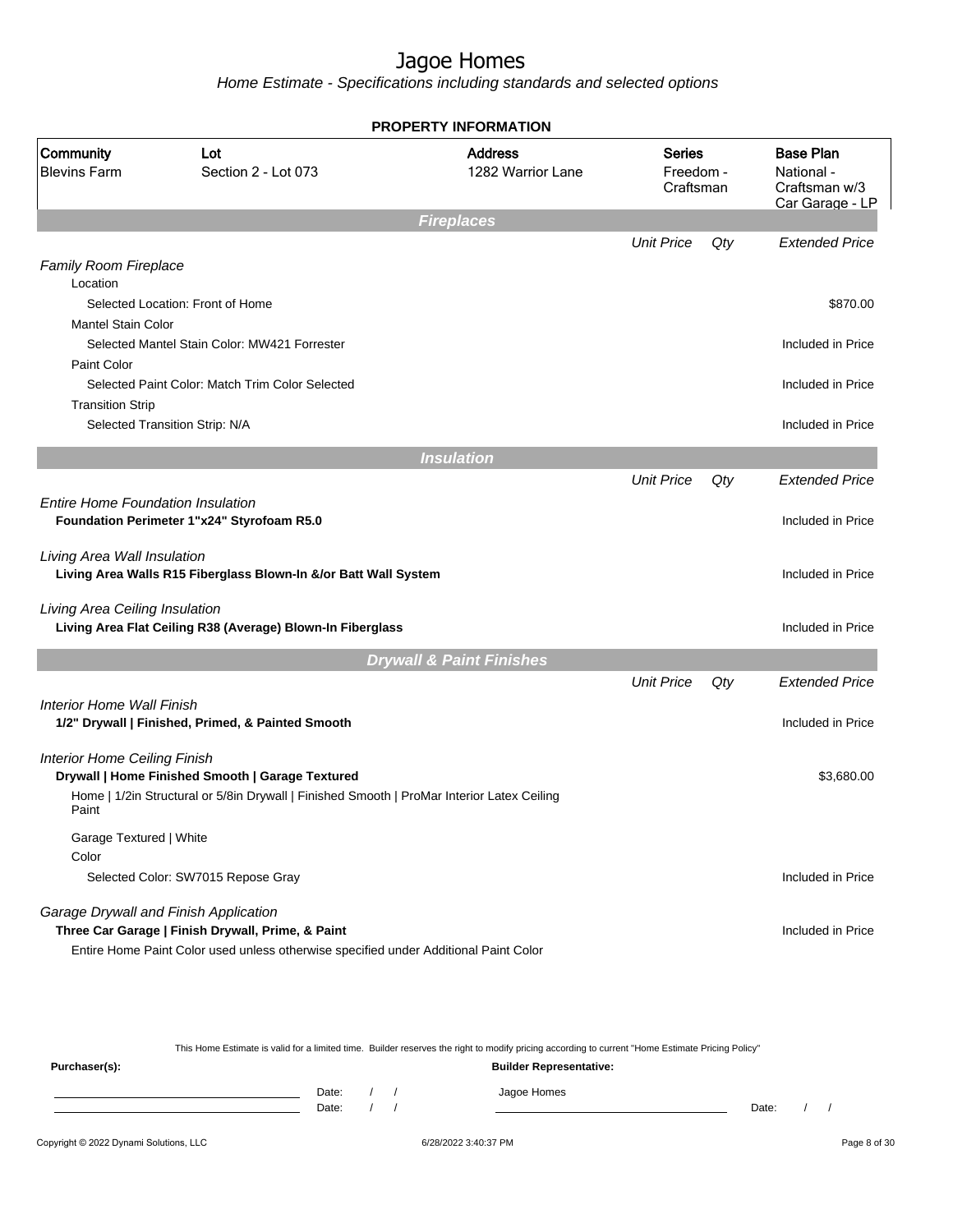Home Estimate - Specifications including standards and selected options

|                                                                                                  |                                                                                                                                                  | <b>PROPERTY INFORMATION</b>         |                                         |     |                                                                    |
|--------------------------------------------------------------------------------------------------|--------------------------------------------------------------------------------------------------------------------------------------------------|-------------------------------------|-----------------------------------------|-----|--------------------------------------------------------------------|
| Community<br><b>Blevins Farm</b>                                                                 | Lot<br>Section 2 - Lot 073                                                                                                                       | <b>Address</b><br>1282 Warrior Lane | <b>Series</b><br>Freedom -<br>Craftsman |     | <b>Base Plan</b><br>National -<br>Craftsman w/3<br>Car Garage - LP |
|                                                                                                  |                                                                                                                                                  | <b>Drywall &amp; Paint Finishes</b> |                                         |     |                                                                    |
|                                                                                                  |                                                                                                                                                  |                                     | <b>Unit Price</b>                       | Qty | <b>Extended Price</b>                                              |
| <b>Mechanical Storage</b><br><b>Unfinished Drywall</b>                                           |                                                                                                                                                  |                                     |                                         |     | Included in Price                                                  |
| <b>Interior Wall Surfaces Paint</b>                                                              | <b>Sherwin Williams Duration Latex   Flat</b>                                                                                                    |                                     |                                         |     | Included in Price                                                  |
| Color                                                                                            | Selected Color: SW7015 Repose Gray                                                                                                               |                                     |                                         |     | Included in Price                                                  |
| Sheen<br>Selected Sheen: Matte                                                                   |                                                                                                                                                  |                                     |                                         |     | \$775.00                                                           |
| <b>Interior Trim &amp; Door Paint</b>                                                            | Trim & Door   Sherwin Williams ProClassic Waterborne Acrylic   Semi-Gloss                                                                        |                                     |                                         |     | Included in Price                                                  |
| Color                                                                                            | Selected Color: SW7006 Extra White                                                                                                               |                                     |                                         |     | Included in Price                                                  |
| <b>Exterior Door Paint</b><br><b>Exterior Door Color   Latex</b><br>painted Interior Trim Color. | Paint color for all HINGED Exterior Doors, Including Front Door. Interior of door will be                                                        |                                     |                                         |     | Included in Price                                                  |
| Color                                                                                            | Color Requests outside of Available Personal Options will be subject to approval.                                                                |                                     |                                         |     |                                                                    |
|                                                                                                  | Selected Color: SW7568 Neutral Ground                                                                                                            |                                     |                                         |     | Included in Price                                                  |
|                                                                                                  |                                                                                                                                                  | <b>Interior Trim / Doors</b>        |                                         |     |                                                                    |
|                                                                                                  |                                                                                                                                                  |                                     | <b>Unit Price</b>                       | Qty | <b>Extended Price</b>                                              |
| <b>Entire Home Interior Doors</b>                                                                | Interior Door Units, Hollow Core, 6/8 Tall, 2 Panel Square, Smooth                                                                               |                                     |                                         |     | \$0.00                                                             |
| Smooth Finish<br><b>Primed for Paint</b>                                                         |                                                                                                                                                  |                                     |                                         |     |                                                                    |
| <b>Entire Home Door Trim</b><br>2 1/4", Paint Grade                                              | Traditional Interior Casing, 2 1/4", Paint Grade                                                                                                 |                                     |                                         |     | Included in Price                                                  |
| <b>Entire Home Window Trim</b><br>2 1/4", Paint Grade                                            | Traditional Interior Casing, 2 1/4", Paint Grade                                                                                                 |                                     |                                         |     | Included in Price                                                  |
|                                                                                                  |                                                                                                                                                  |                                     |                                         |     |                                                                    |
|                                                                                                  | This Home Estimate is valid for a limited time. Builder reserves the right to modify pricing according to current "Home Estimate Pricing Policy" |                                     |                                         |     |                                                                    |

Copyright © 2022 Dynami Solutions, LLC <br>
G/28/2022 3:40:37 PM Page 9 of 30

**Purchaser(s): Builder Representative:**

Date: / / Date: / /

Date: / / Jagoe Homes<br>Date: / / Jagoe Homes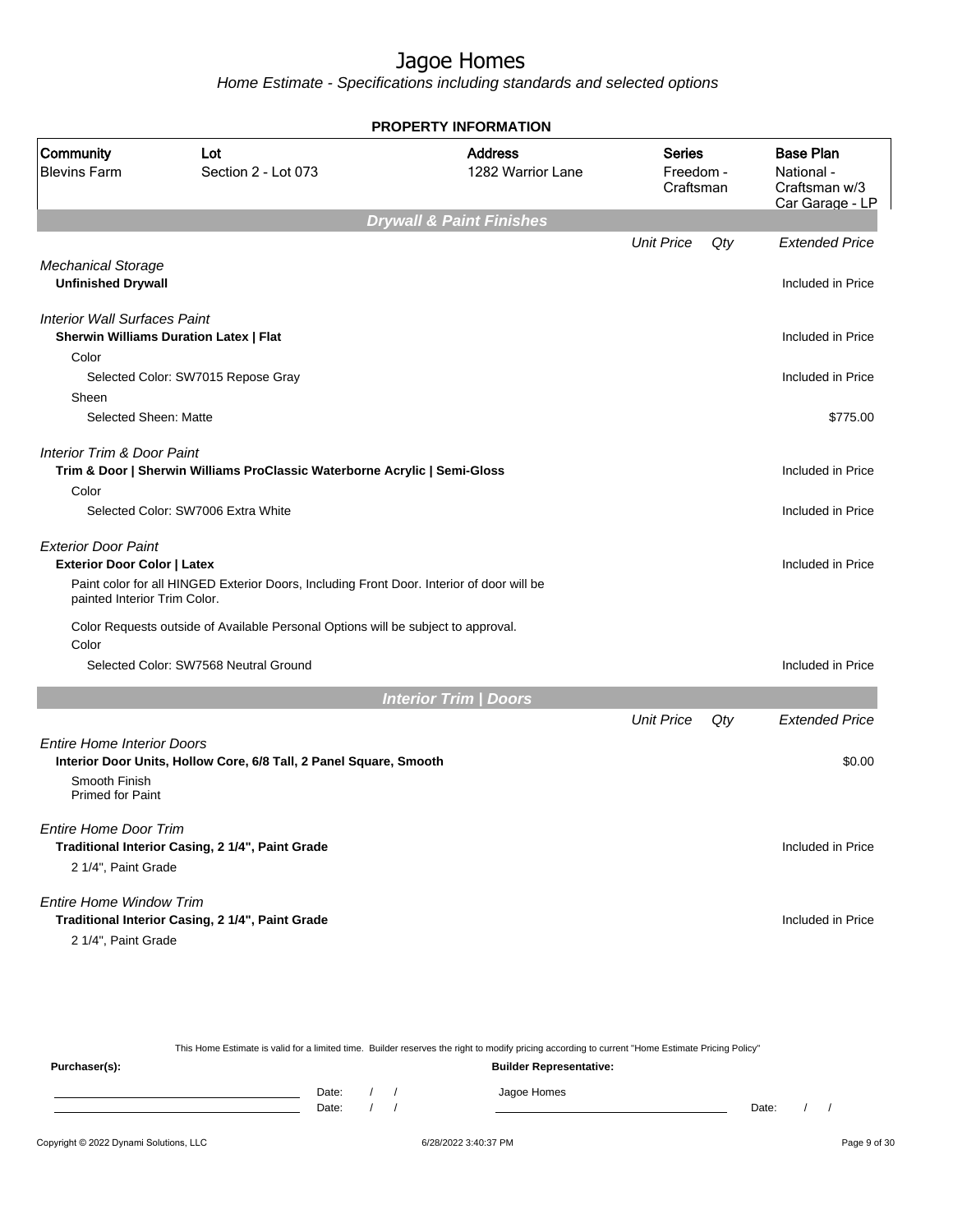Home Estimate - Specifications including standards and selected options

|                                           |                                                                                                                                                                                         | <b>PROPERTY INFORMATION</b>         |                                         |     |                                                                    |
|-------------------------------------------|-----------------------------------------------------------------------------------------------------------------------------------------------------------------------------------------|-------------------------------------|-----------------------------------------|-----|--------------------------------------------------------------------|
| Community<br><b>Blevins Farm</b>          | Lot<br>Section 2 - Lot 073                                                                                                                                                              | <b>Address</b><br>1282 Warrior Lane | <b>Series</b><br>Freedom -<br>Craftsman |     | <b>Base Plan</b><br>National -<br>Craftsman w/3<br>Car Garage - LP |
|                                           |                                                                                                                                                                                         | <b>Interior Trim / Doors</b>        |                                         |     |                                                                    |
|                                           |                                                                                                                                                                                         |                                     | <b>Unit Price</b>                       | Qty | <b>Extended Price</b>                                              |
|                                           | Entire Home Baseboard (Finished Living Areas Only)                                                                                                                                      |                                     |                                         |     |                                                                    |
| Baseboard, 3 1/4", Paint Grade            |                                                                                                                                                                                         |                                     |                                         |     | Included in Price                                                  |
| Open Stairway with Balusters              |                                                                                                                                                                                         |                                     |                                         |     |                                                                    |
| <b>Rosette   Carpet Steps</b>             | 3 1/2 Open Step w/ Stained Exposed End   Iron Balusters   Stained Newel Post, Handrail &                                                                                                |                                     |                                         |     | \$1,200.00                                                         |
| unless otherwise specified                | Exposed Step End, Newel Post, Rosette, Hand Rail to be Stained. Stain TBD. Skirt Board &<br>Risers to be painted Interior Trim Color. Carpet Steps to be Entire Home Carpet Selection   |                                     |                                         |     |                                                                    |
| Pattern                                   |                                                                                                                                                                                         |                                     |                                         |     |                                                                    |
| Selected Pattern: Straight                |                                                                                                                                                                                         |                                     |                                         |     | Included in Price                                                  |
| <b>Stain Color</b>                        |                                                                                                                                                                                         |                                     |                                         |     |                                                                    |
|                                           | Selected Stain Color: MW421 Forrester                                                                                                                                                   |                                     |                                         |     | Included in Price                                                  |
|                                           | Built In Drop Zone, Painted to match Trim Color<br>Built In Drop Zone with Bench Seat, per plan, Painted to Match Trim                                                                  |                                     |                                         |     | \$1,240.00                                                         |
| <b>Plan for Details</b><br>Design Feature | Painted Interior Trim Selection   Plan Modifications may be necessary for Placement   See                                                                                               |                                     |                                         |     |                                                                    |
|                                           | Selected Design Feature: Bead Board Back                                                                                                                                                |                                     |                                         |     | Included in Price                                                  |
|                                           |                                                                                                                                                                                         |                                     |                                         |     |                                                                    |
|                                           |                                                                                                                                                                                         | <b>Door Hardware</b>                |                                         |     |                                                                    |
|                                           |                                                                                                                                                                                         |                                     | <b>Unit Price</b>                       | Qty | <b>Extended Price</b>                                              |
| <b>Front Door Handleset</b>               |                                                                                                                                                                                         |                                     |                                         |     |                                                                    |
|                                           | Kwikset Amador Handleset Front Door Hardware                                                                                                                                            |                                     |                                         |     | \$150.00                                                           |
| and Hinges of Front Door.                 | Includes (1) Exterior Handleset and (1) Interior Door Hardware, to match Exterior Door<br>Hardware Selection Style. Finish selection will be indicated below for Interior Door Hardware |                                     |                                         |     |                                                                    |
| Front Door Handle Set Finish              |                                                                                                                                                                                         |                                     |                                         |     |                                                                    |
|                                           | Selected Front Door Handle Set Finish: Matte Black                                                                                                                                      |                                     |                                         |     | Included in Price                                                  |
|                                           | Hinge & Interior Hardware Finish                                                                                                                                                        |                                     |                                         |     |                                                                    |
|                                           | Selected Hinge & Interior Hardware Finish: Match Exterior Handleset - Matte Black                                                                                                       |                                     |                                         |     | Included in Price                                                  |
| <b>Home Exterior Door Hardware</b>        |                                                                                                                                                                                         |                                     |                                         |     |                                                                    |
|                                           | Kwikset Ladera Lever Handle Exterior Door Hardware                                                                                                                                      |                                     |                                         |     | \$60.00                                                            |
|                                           | Includes Front Door (if Front Door Handleset is not selected) Garage to Home Door and any<br>Hinged Patio or Service Door selected in the HE.                                           |                                     |                                         |     |                                                                    |
| Finish                                    |                                                                                                                                                                                         |                                     |                                         |     |                                                                    |
|                                           | Selected Finish: Matte Black                                                                                                                                                            |                                     |                                         |     | Included in Price                                                  |

This Home Estimate is valid for a limited time. Builder reserves the right to modify pricing according to current "Home Estimate Pricing Policy" **Purchaser(s): Builder Representative:** Date: / / Jagoe Homes<br>Date: / / Jagoe Homes Date: / / Date: / /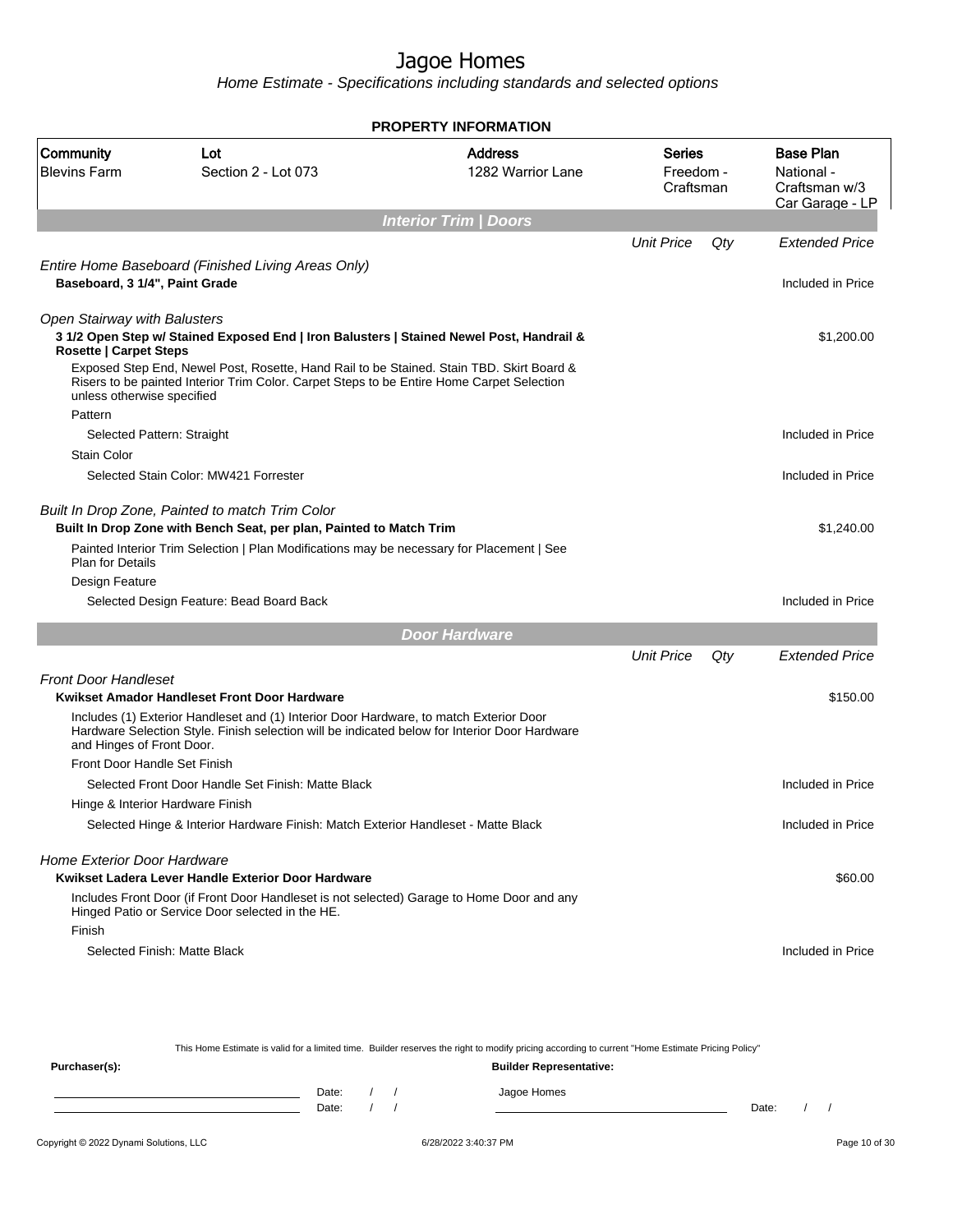|                                                                       |                                                                                                                                                                                                                                | <b>PROPERTY INFORMATION</b> |                                         |     |                                                                    |
|-----------------------------------------------------------------------|--------------------------------------------------------------------------------------------------------------------------------------------------------------------------------------------------------------------------------|-----------------------------|-----------------------------------------|-----|--------------------------------------------------------------------|
| Community<br><b>Blevins Farm</b>                                      | <b>Address</b><br>Lot<br>Section 2 - Lot 073<br>1282 Warrior Lane                                                                                                                                                              |                             | <b>Series</b><br>Freedom -<br>Craftsman |     | <b>Base Plan</b><br>National -<br>Craftsman w/3<br>Car Garage - LP |
|                                                                       |                                                                                                                                                                                                                                | <b>Door Hardware</b>        |                                         |     |                                                                    |
|                                                                       |                                                                                                                                                                                                                                |                             | <b>Unit Price</b>                       | Qty | <b>Extended Price</b>                                              |
| <b>Entire Home Interior Door Locks</b><br>Includes all Interior Doors | Kwikset Ladera Lever Handle Interior Door Knob Package                                                                                                                                                                         |                             |                                         |     | \$310.00                                                           |
| Finish                                                                | Selected Finish: Matte Black                                                                                                                                                                                                   |                             |                                         |     | Included in Price                                                  |
| Door Stops                                                            | Hardware-Spring & Hinge Door Stops                                                                                                                                                                                             |                             |                                         |     | Included in Price                                                  |
|                                                                       |                                                                                                                                                                                                                                | <b>Cabinets</b>             |                                         |     |                                                                    |
|                                                                       |                                                                                                                                                                                                                                |                             | <b>Unit Price</b>                       | Qty | <b>Extended Price</b>                                              |
| Kitchen Cabinet Design Options<br><b>Upgraded Kitchen Layout</b>      |                                                                                                                                                                                                                                |                             |                                         |     | \$2,640.00                                                         |
| 24"W x 12"D x 3"H (FWS24)                                             | 42" Wall Cabinets w/ Crown Molding Included. Base will return in L shape on rear exterior<br>wall w/Triple Window centered on Kitchen Sink. Adds (3) Floating Wall Shelves to match<br>Kitchen Cabinets at end of L shape run. |                             |                                         |     |                                                                    |
| w/Crown Mould.                                                        | Technical Specification: Change existing layout of Wall Cabinets to 42" Tall Straight Lay                                                                                                                                      |                             |                                         |     |                                                                    |
| <b>Kitchen Cabinets</b>                                               | Brellin Purestyle Full Overlay Laminate Cabinets w/ Floating Shelves                                                                                                                                                           |                             |                                         |     | \$1,770.00                                                         |
| Full Overlay Shaker Door                                              |                                                                                                                                                                                                                                |                             |                                         |     |                                                                    |
| Color                                                                 |                                                                                                                                                                                                                                |                             |                                         |     |                                                                    |
| Selected Color: White                                                 |                                                                                                                                                                                                                                |                             |                                         |     | Included in Price                                                  |
| <b>Owners Bath Cabinets</b>                                           | <b>Brellin Full Overlay Purestyle Laminate</b>                                                                                                                                                                                 |                             |                                         |     | \$480.00                                                           |
| Finish                                                                |                                                                                                                                                                                                                                |                             |                                         |     |                                                                    |
| Selected Finish: White                                                |                                                                                                                                                                                                                                |                             |                                         |     | Included in Price                                                  |
| Vanity Height                                                         |                                                                                                                                                                                                                                |                             |                                         |     |                                                                    |
|                                                                       | Selected Vanity Height: Raised - 35"                                                                                                                                                                                           |                             |                                         |     | \$70.00                                                            |
| <b>Bath 2 Cabinets</b>                                                | <b>Brellin Full Overlay Purestyle Laminate</b>                                                                                                                                                                                 |                             |                                         |     | \$260.00                                                           |
| Finish                                                                |                                                                                                                                                                                                                                |                             |                                         |     |                                                                    |
| Selected Finish: White                                                |                                                                                                                                                                                                                                |                             |                                         |     | Included in Price                                                  |
| Vanity Height                                                         |                                                                                                                                                                                                                                |                             |                                         |     |                                                                    |
|                                                                       | Selected Vanity Height: Raised - 35"                                                                                                                                                                                           |                             |                                         |     | \$70.00                                                            |
|                                                                       |                                                                                                                                                                                                                                |                             |                                         |     |                                                                    |

| This Home Estimate is valid for a limited time. Builder reserves the right to modify pricing according to current "Home Estimate Pricing Policy" |                                |       |  |  |             |       |  |  |
|--------------------------------------------------------------------------------------------------------------------------------------------------|--------------------------------|-------|--|--|-------------|-------|--|--|
| Purchaser(s):                                                                                                                                    | <b>Builder Representative:</b> |       |  |  |             |       |  |  |
|                                                                                                                                                  |                                | Date: |  |  | Jagoe Homes |       |  |  |
|                                                                                                                                                  |                                | Date: |  |  |             | Date: |  |  |
|                                                                                                                                                  |                                |       |  |  |             |       |  |  |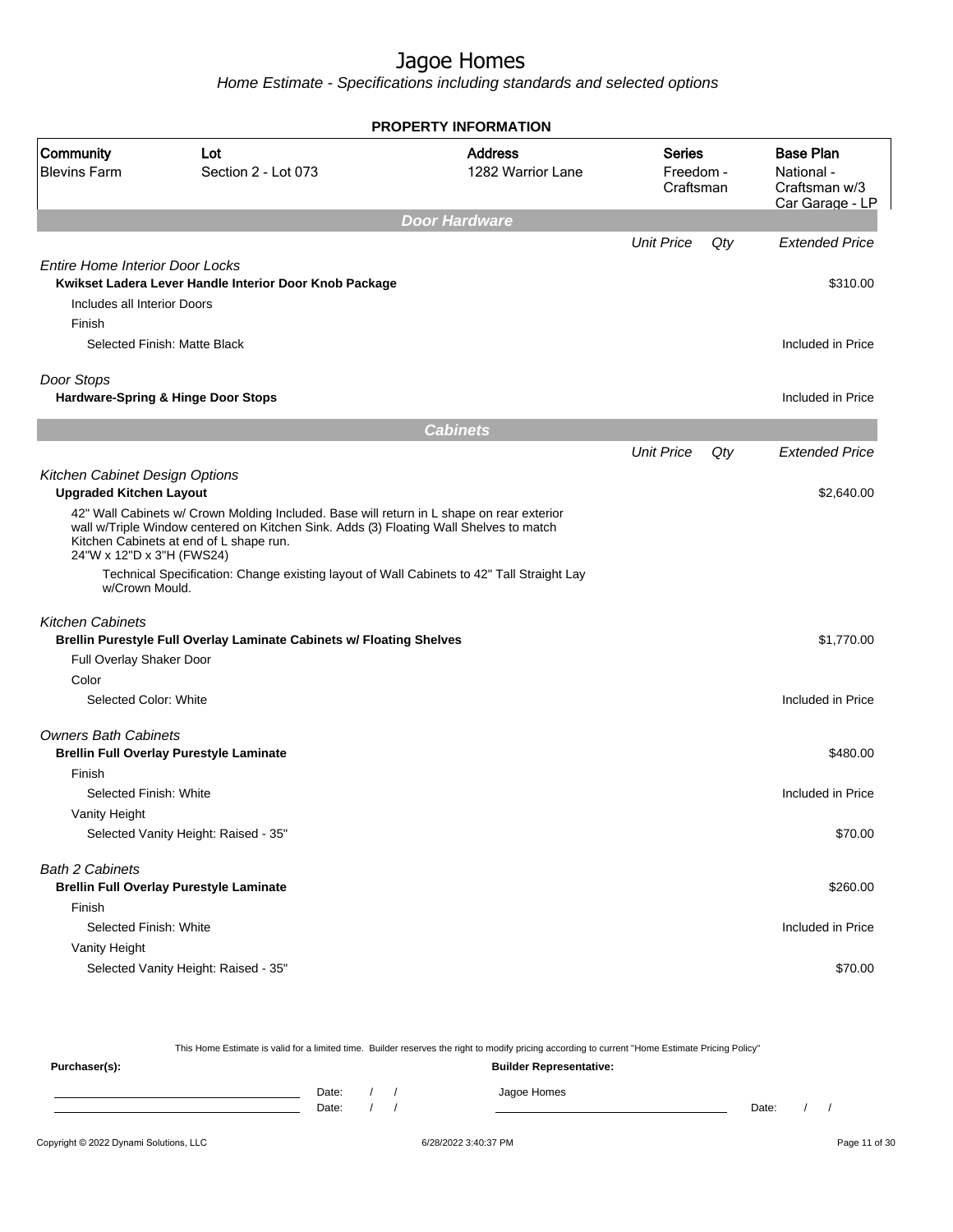Home Estimate - Specifications including standards and selected options

|                                                                   |                                                 | <b>PROPERTY INFORMATION</b>         |                                         |     |                                                                    |
|-------------------------------------------------------------------|-------------------------------------------------|-------------------------------------|-----------------------------------------|-----|--------------------------------------------------------------------|
| Community<br><b>Blevins Farm</b>                                  | Lot<br>Section 2 - Lot 073                      | <b>Address</b><br>1282 Warrior Lane | <b>Series</b><br>Freedom -<br>Craftsman |     | <b>Base Plan</b><br>National -<br>Craftsman w/3<br>Car Garage - LP |
|                                                                   |                                                 | <b>Cabinet Hardware</b>             |                                         |     |                                                                    |
|                                                                   |                                                 |                                     | <b>Unit Price</b>                       | Qty | <b>Extended Price</b>                                              |
| <b>Kitchen Cabinet Hardware</b><br><b>Abigail Collection</b>      |                                                 |                                     |                                         |     | \$0.00                                                             |
| <b>Cabinet Door Hardware</b>                                      |                                                 |                                     |                                         |     |                                                                    |
|                                                                   | Selected Cabinet Door Hardware: 128mm           |                                     |                                         |     | Included in Price                                                  |
| <b>Cabinet Drawer Hardware</b>                                    |                                                 |                                     |                                         |     |                                                                    |
|                                                                   | Selected Cabinet Drawer Hardware: 128mm         |                                     |                                         |     | Included in Price                                                  |
| Finish                                                            |                                                 |                                     |                                         |     |                                                                    |
|                                                                   | Selected Finish: Satin Champagne                |                                     |                                         |     | Included in Price                                                  |
| <b>Owner's Bath Cabinet Hardware</b><br><b>Abigail Collection</b> |                                                 |                                     |                                         |     | \$0.00                                                             |
| <b>Cabinet Door Hardware</b>                                      |                                                 |                                     |                                         |     |                                                                    |
|                                                                   | Selected Cabinet Door Hardware: 128mm           |                                     |                                         |     | Included in Price                                                  |
| <b>Cabinet Drawer Hardware</b>                                    |                                                 |                                     |                                         |     |                                                                    |
|                                                                   | Selected Cabinet Drawer Hardware: 128mm         |                                     |                                         |     | Included in Price                                                  |
| Finish                                                            |                                                 |                                     |                                         |     |                                                                    |
|                                                                   | Selected Finish: Satin Champagne                |                                     |                                         |     | Included in Price                                                  |
| <b>Bath 2 Cabinet Hardware</b><br><b>Abigail Collection</b>       |                                                 |                                     |                                         |     | \$0.00                                                             |
| Cabinet Door Hardware                                             |                                                 |                                     |                                         |     |                                                                    |
|                                                                   | Selected Cabinet Door Hardware: 128mm           |                                     |                                         |     | Included in Price                                                  |
| <b>Cabinet Drawer Hardware</b>                                    |                                                 |                                     |                                         |     |                                                                    |
|                                                                   | Selected Cabinet Drawer Hardware: 96mm          |                                     |                                         |     | Included in Price                                                  |
| Finish                                                            |                                                 |                                     |                                         |     |                                                                    |
|                                                                   | Selected Finish: Satin Champagne                |                                     |                                         |     | Included in Price                                                  |
|                                                                   |                                                 | <b>Countertops</b>                  |                                         |     |                                                                    |
|                                                                   |                                                 |                                     | <b>Unit Price</b>                       | Qty | <b>Extended Price</b>                                              |
| Ugraded Kitchen Design - Countertops<br>Quartz   3cm Caesarstone  |                                                 |                                     |                                         |     | \$5,620.00                                                         |
| Color                                                             |                                                 |                                     |                                         |     |                                                                    |
|                                                                   | Selected Color: Frosty Carrina                  |                                     |                                         |     | Included in Price                                                  |
| Edge Profile                                                      |                                                 |                                     |                                         |     |                                                                    |
|                                                                   | Selected Edge Profile: Pencil Edge Top & Bottom |                                     |                                         |     | Included in Price                                                  |

This Home Estimate is valid for a limited time. Builder reserves the right to modify pricing according to current "Home Estimate Pricing Policy"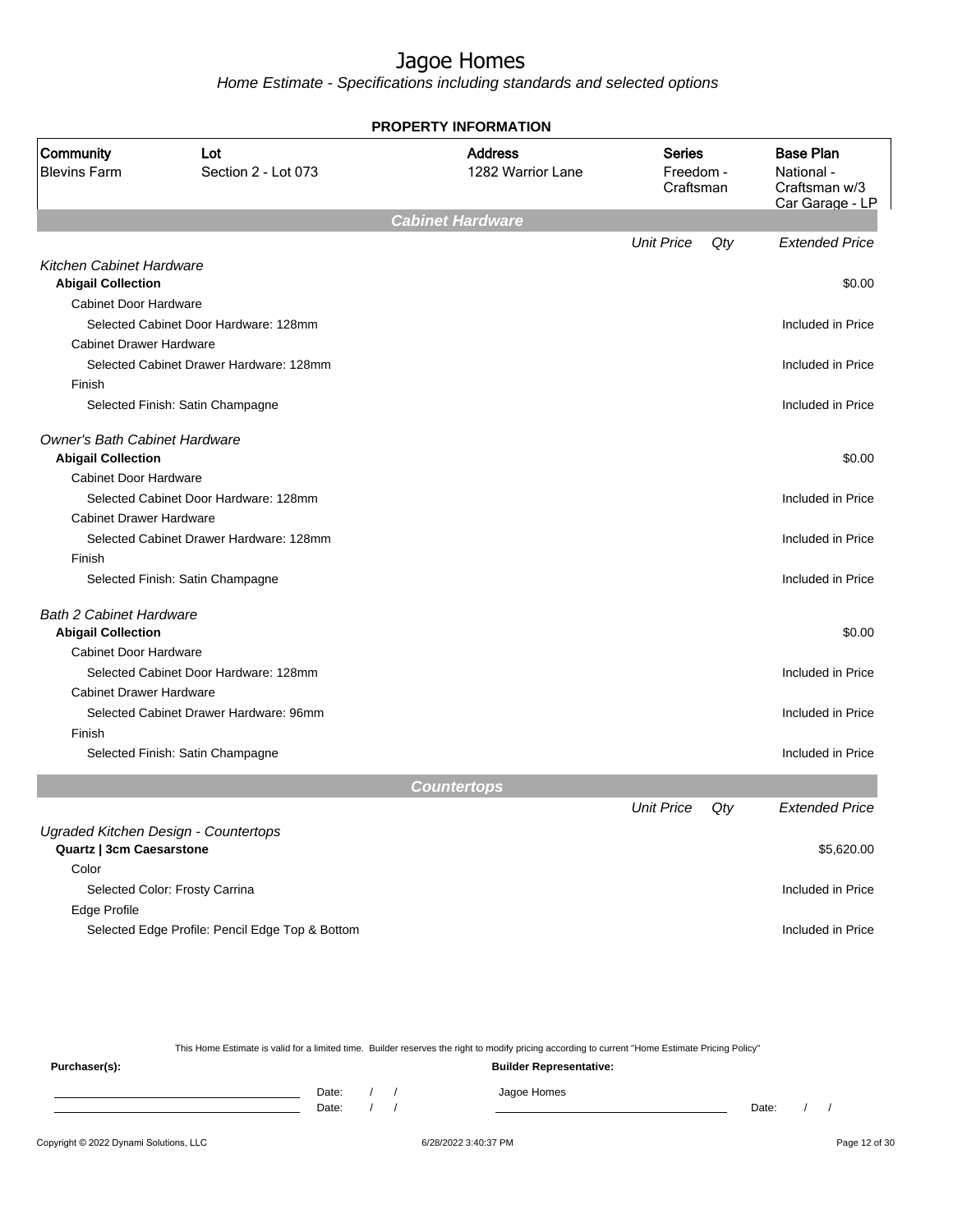Home Estimate - Specifications including standards and selected options

|                                                  |                                                                                                                                                                                                                                                                                                                                                                                                                                                                                                                                                                               | <b>PROPERTY INFORMATION</b>         |                                         |                                                                    |
|--------------------------------------------------|-------------------------------------------------------------------------------------------------------------------------------------------------------------------------------------------------------------------------------------------------------------------------------------------------------------------------------------------------------------------------------------------------------------------------------------------------------------------------------------------------------------------------------------------------------------------------------|-------------------------------------|-----------------------------------------|--------------------------------------------------------------------|
| Community<br><b>Blevins Farm</b>                 | Lot<br>Section 2 - Lot 073                                                                                                                                                                                                                                                                                                                                                                                                                                                                                                                                                    | <b>Address</b><br>1282 Warrior Lane | <b>Series</b><br>Freedom -<br>Craftsman | <b>Base Plan</b><br>National -<br>Craftsman w/3<br>Car Garage - LP |
|                                                  |                                                                                                                                                                                                                                                                                                                                                                                                                                                                                                                                                                               | <b>Countertops</b>                  |                                         |                                                                    |
|                                                  |                                                                                                                                                                                                                                                                                                                                                                                                                                                                                                                                                                               |                                     | <b>Unit Price</b><br>Qty                | <b>Extended Price</b>                                              |
| <b>Mythology</b>                                 | Upgraded Kitchen Design - Backsplash                                                                                                                                                                                                                                                                                                                                                                                                                                                                                                                                          |                                     |                                         | \$1,825.00                                                         |
| the Mediterranean islands.                       | Experience Mediterranean essence with the Mythology™ collection - featuring<br>styles and characteristics sure to stir your soul. As dramatic as it is chic in the detailing; rich<br>natural earth tones and textures with handmade look punches<br>are the foundation of Mythology™. With curvaceous 6-inch arabesque shapes & Picket<br>Mosaic options, embody the warmth and serenity of                                                                                                                                                                                  |                                     |                                         |                                                                    |
| Ceramic                                          |                                                                                                                                                                                                                                                                                                                                                                                                                                                                                                                                                                               |                                     |                                         |                                                                    |
|                                                  | Selected Ceramic: Mythology Picket Santorini MY90                                                                                                                                                                                                                                                                                                                                                                                                                                                                                                                             |                                     |                                         | Included in Price                                                  |
| <b>Grout Color</b>                               |                                                                                                                                                                                                                                                                                                                                                                                                                                                                                                                                                                               |                                     |                                         |                                                                    |
|                                                  | Selected Grout Color: 02 Pewter                                                                                                                                                                                                                                                                                                                                                                                                                                                                                                                                               |                                     |                                         | Included in Price                                                  |
| Trim                                             |                                                                                                                                                                                                                                                                                                                                                                                                                                                                                                                                                                               |                                     |                                         |                                                                    |
|                                                  | Selected Trim: Brushed Graphite                                                                                                                                                                                                                                                                                                                                                                                                                                                                                                                                               |                                     |                                         | Included in Price                                                  |
| <b>Owner's Bath Vanity Top</b>                   |                                                                                                                                                                                                                                                                                                                                                                                                                                                                                                                                                                               |                                     |                                         |                                                                    |
|                                                  | <b>Cultured Marble   Double Rectangle Bowl</b>                                                                                                                                                                                                                                                                                                                                                                                                                                                                                                                                |                                     |                                         | \$390.00                                                           |
| abrasive products.<br>mildew and chips.          | process, creating character, depth and interest that mimics its natural counterpart.<br>Low Maintenance - Cultured marble never needs to be sealed and is easy to clean with non-<br>Durable – Cultured marble is non-porous, making it extremely tough and resistant to stains,<br>Economical - In general, cultured marble is less expensive to fabricate and install than slab<br>marble, but will increase the overall value of a home just as natural stone products will.                                                                                               |                                     |                                         |                                                                    |
| Color                                            |                                                                                                                                                                                                                                                                                                                                                                                                                                                                                                                                                                               |                                     |                                         |                                                                    |
|                                                  | Selected Color: Carerra Frost                                                                                                                                                                                                                                                                                                                                                                                                                                                                                                                                                 |                                     |                                         | Included in Price                                                  |
| Finish                                           |                                                                                                                                                                                                                                                                                                                                                                                                                                                                                                                                                                               |                                     |                                         |                                                                    |
| Selected Finish: Matte                           |                                                                                                                                                                                                                                                                                                                                                                                                                                                                                                                                                                               |                                     |                                         | Included in Price                                                  |
| Bath 2 Vanity Top                                |                                                                                                                                                                                                                                                                                                                                                                                                                                                                                                                                                                               |                                     |                                         |                                                                    |
|                                                  | <b>Cultured Marble   Double Rectangle Bowl</b>                                                                                                                                                                                                                                                                                                                                                                                                                                                                                                                                |                                     |                                         | \$390.00                                                           |
| abrasive products.<br>mildew and chips.<br>Color | Cultured Marble is Beautiful – Veining and patterns can be incorporated during the casting<br>process, creating character, depth and interest that mimics its natural counterpart.<br>Low Maintenance - Cultured marble never needs to be sealed and is easy to clean with non-<br>Durable – Cultured marble is non-porous, making it extremely tough and resistant to stains,<br>Economical – In general, cultured marble is less expensive to fabricate and install than slab<br>marble, but will increase the overall value of a home just as natural stone products will. |                                     |                                         |                                                                    |
|                                                  | Selected Color: Carerra Frost                                                                                                                                                                                                                                                                                                                                                                                                                                                                                                                                                 |                                     |                                         | Included in Price                                                  |
|                                                  | This Home Estimate is valid for a limited time. Builder reserves the right to modify pricing according to current "Home Estimate Pricing Policy"                                                                                                                                                                                                                                                                                                                                                                                                                              |                                     |                                         |                                                                    |
| Purchaser(s):                                    |                                                                                                                                                                                                                                                                                                                                                                                                                                                                                                                                                                               | <b>Builder Representative:</b>      |                                         |                                                                    |

Date: / / Jagoe Homes<br>Date: / / Jagoe Homes Date: / / Date: / /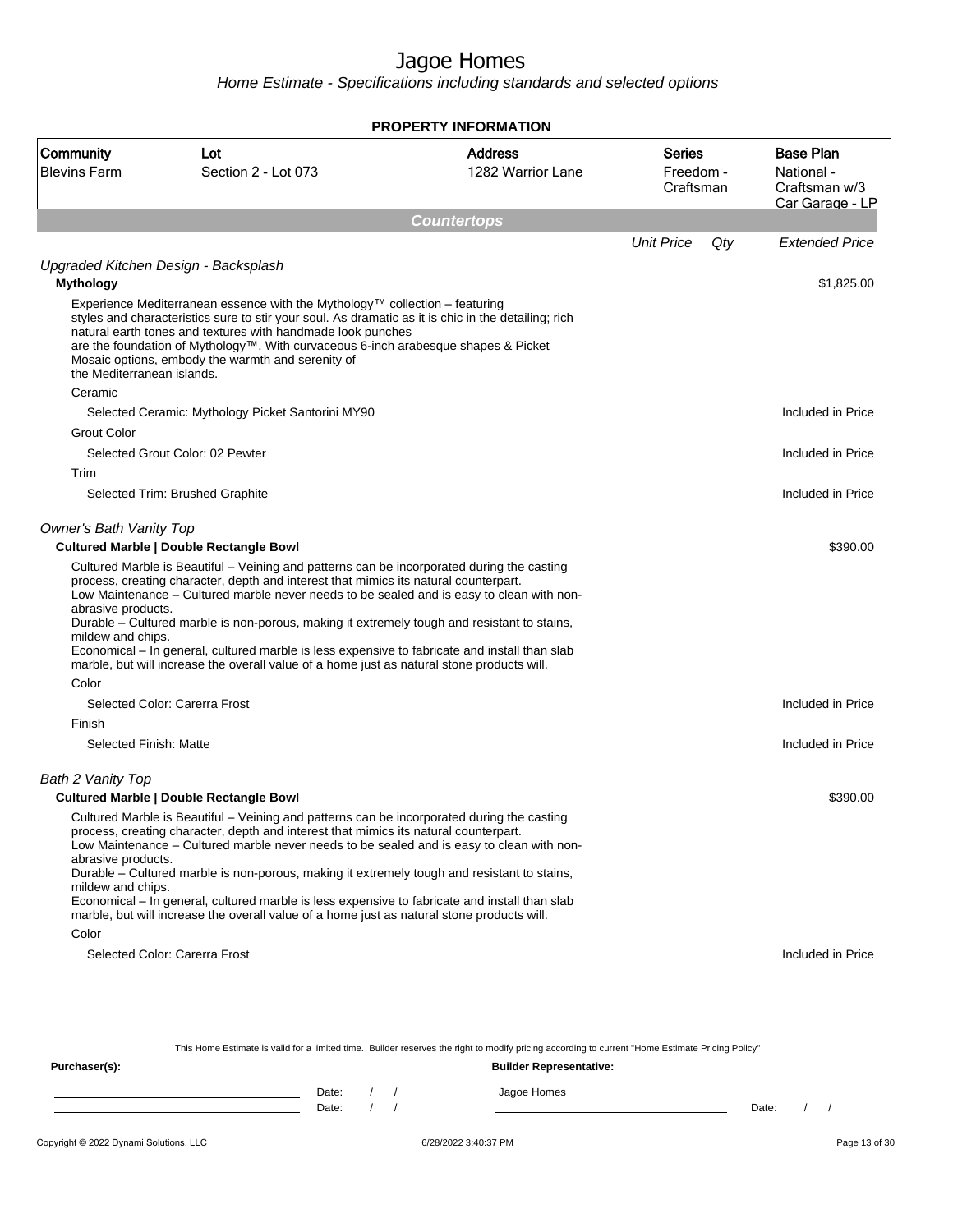Home Estimate - Specifications including standards and selected options

|                                                                                              |                                                                                                                                      | <b>PROPERTY INFORMATION</b>         |                                         |     |                                                                    |
|----------------------------------------------------------------------------------------------|--------------------------------------------------------------------------------------------------------------------------------------|-------------------------------------|-----------------------------------------|-----|--------------------------------------------------------------------|
| Community<br><b>Blevins Farm</b>                                                             | Lot<br>Section 2 - Lot 073                                                                                                           | <b>Address</b><br>1282 Warrior Lane | <b>Series</b><br>Freedom -<br>Craftsman |     | <b>Base Plan</b><br>National -<br>Craftsman w/3<br>Car Garage - LP |
|                                                                                              |                                                                                                                                      | <b>Countertops</b>                  |                                         |     |                                                                    |
|                                                                                              |                                                                                                                                      |                                     | <b>Unit Price</b>                       | Qty | <b>Extended Price</b>                                              |
| Bath 2 Vanity Top                                                                            |                                                                                                                                      |                                     |                                         |     |                                                                    |
| Finish                                                                                       |                                                                                                                                      |                                     |                                         |     |                                                                    |
| Selected Finish: Matte                                                                       |                                                                                                                                      |                                     |                                         |     | Included in Price                                                  |
|                                                                                              |                                                                                                                                      | <b>Mirrors</b>                      |                                         |     |                                                                    |
|                                                                                              |                                                                                                                                      |                                     | <b>Unit Price</b>                       | Qty | <b>Extended Price</b>                                              |
| <b>Owner's Bath Mirrors</b>                                                                  |                                                                                                                                      |                                     |                                         |     |                                                                    |
|                                                                                              | Reynolds Black   23.5x35.5   MT1851   Qty 2                                                                                          |                                     |                                         |     | \$480.00                                                           |
| • Iron frame<br>• Black powder coated finish                                                 |                                                                                                                                      |                                     |                                         |     |                                                                    |
|                                                                                              | Designer Recommendation: The Reynolds Black is truly versatile and can be used with any<br>style décor and paired with all finishes. |                                     |                                         |     |                                                                    |
| Dimensions:<br>23.5"W X 35.5"H X 0.5"D<br>• Net weight: 20.2 lbs<br>· Gross weight: 23.5 lbs |                                                                                                                                      |                                     |                                         |     |                                                                    |
| Bath 2 Mirror                                                                                | Beveled Edged Mirrors, (Qty 2), 24" X 36"                                                                                            |                                     |                                         |     | \$90.00                                                            |
| <b>Powder Room Mirror</b>                                                                    | Reynolds Black   23.5x35.5   MT1851                                                                                                  |                                     |                                         |     | \$240.00                                                           |
| • Iron frame<br>· Black powder coated finish                                                 |                                                                                                                                      |                                     |                                         |     |                                                                    |
|                                                                                              | Designer Recommendation: The Reynolds Black is truly versatile and can be used with any<br>style décor and paired with all finishes. |                                     |                                         |     |                                                                    |
| Dimensions:<br>23.5"W X 35.5"H X 0.5"D<br>• Net weight: 20.2 lbs<br>· Gross weight: 23.5 lbs |                                                                                                                                      |                                     |                                         |     |                                                                    |
|                                                                                              |                                                                                                                                      | <b>Appliances</b>                   |                                         |     |                                                                    |
|                                                                                              |                                                                                                                                      |                                     | <b>Unit Price</b>                       | Qty | <b>Extended Price</b>                                              |
| Kitchen Range                                                                                | Range - Gas - Free Standing Continuous Grates                                                                                        |                                     |                                         |     | \$320.00                                                           |
| Finish                                                                                       |                                                                                                                                      |                                     |                                         |     |                                                                    |
|                                                                                              | Selected Finish: Slate - JGBS66EEKES                                                                                                 |                                     |                                         |     | \$240.00                                                           |
|                                                                                              |                                                                                                                                      |                                     |                                         |     |                                                                    |
|                                                                                              |                                                                                                                                      |                                     |                                         |     |                                                                    |

This Home Estimate is valid for a limited time. Builder reserves the right to modify pricing according to current "Home Estimate Pricing Policy"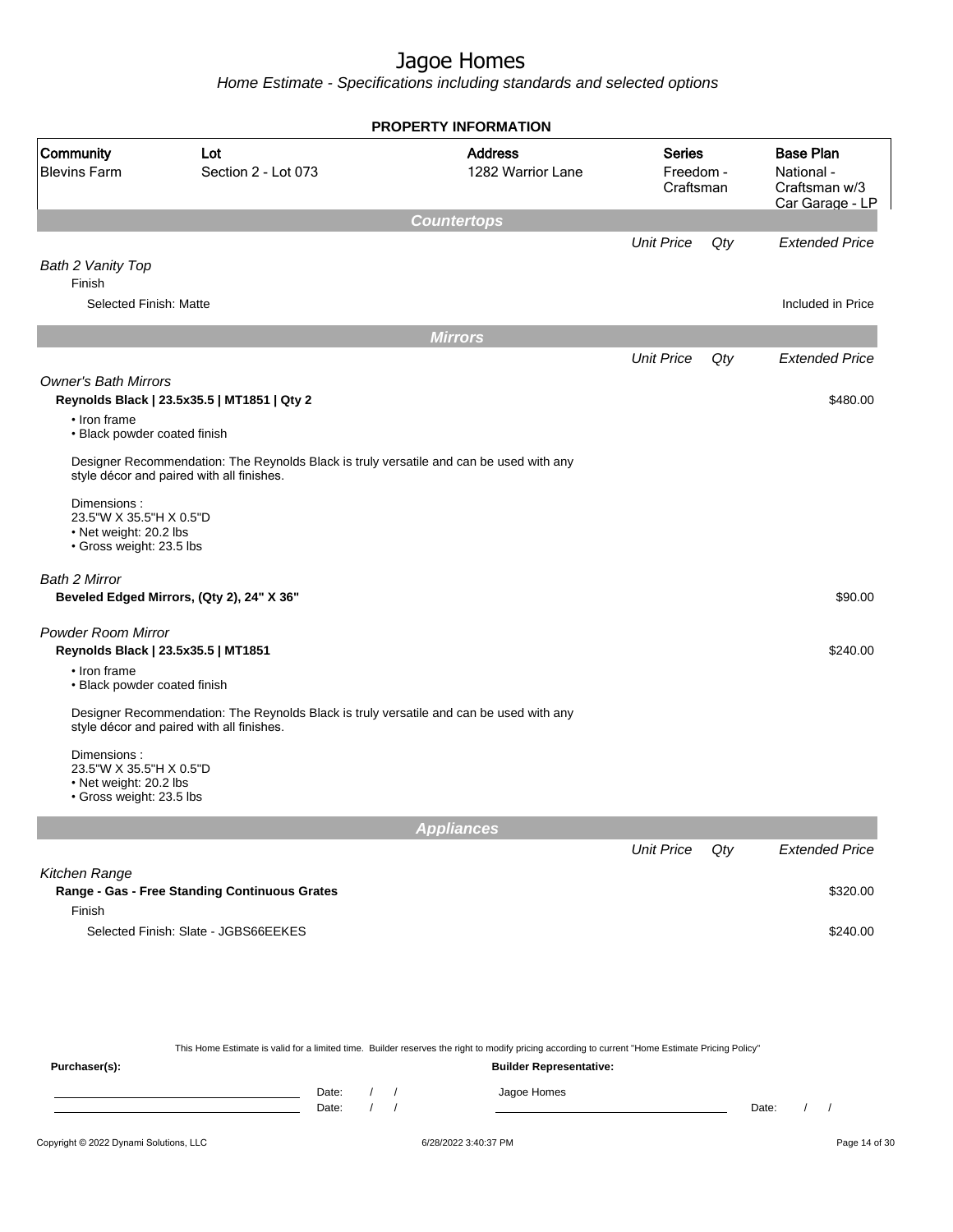Home Estimate - Specifications including standards and selected options

|                                    |                                                                                                                                                                                                                                                | <b>PROPERTY INFORMATION</b>         |                                         |     |                                                                    |
|------------------------------------|------------------------------------------------------------------------------------------------------------------------------------------------------------------------------------------------------------------------------------------------|-------------------------------------|-----------------------------------------|-----|--------------------------------------------------------------------|
| Community<br><b>Blevins Farm</b>   | Lot<br>Section 2 - Lot 073                                                                                                                                                                                                                     | <b>Address</b><br>1282 Warrior Lane | <b>Series</b><br>Freedom -<br>Craftsman |     | <b>Base Plan</b><br>National -<br>Craftsman w/3<br>Car Garage - LP |
|                                    |                                                                                                                                                                                                                                                | <b>Appliances</b>                   |                                         |     |                                                                    |
|                                    | Kitchen Microwave or Microwave Hood                                                                                                                                                                                                            |                                     | <b>Unit Price</b>                       | Qty | <b>Extended Price</b>                                              |
| <b>Microwave - Slate</b>           |                                                                                                                                                                                                                                                |                                     |                                         |     | \$160.00                                                           |
|                                    | GE® 1.9 CU. FT. OVER-THE-RANGE SENSOR MICROWAVE OVEN                                                                                                                                                                                           |                                     |                                         |     |                                                                    |
|                                    | Technical Specification: APPROXIMATE DIMENSIONS (HxWxD)<br>16 5/16 H x 29 7/8 W x 15 9/16 D in                                                                                                                                                 |                                     |                                         |     |                                                                    |
| Finish                             |                                                                                                                                                                                                                                                |                                     |                                         |     |                                                                    |
|                                    | Selected Finish: Slate - JVM7195EKES                                                                                                                                                                                                           |                                     |                                         |     | Included in Price                                                  |
| Kitchen Dishwasher                 |                                                                                                                                                                                                                                                |                                     |                                         |     |                                                                    |
| <b>Dishwasher - Top Control</b>    |                                                                                                                                                                                                                                                |                                     |                                         |     | \$170.00                                                           |
| DRY BOOST                          | GE® TOP CONTROL WITH PLASTIC INTERIOR DISHWASHER WITH SANITIZE CYCLE &                                                                                                                                                                         |                                     |                                         |     |                                                                    |
|                                    | Technical Specification: APPROXIMATE DIMENSIONS (HxWxD)<br>33 3/8 H x 23 3/4 W x 24 D in                                                                                                                                                       |                                     |                                         |     |                                                                    |
| Finish                             |                                                                                                                                                                                                                                                |                                     |                                         |     |                                                                    |
|                                    | Selected Finish: Slate - GDT630PMRES                                                                                                                                                                                                           |                                     |                                         |     | Included in Price                                                  |
| Refrigerator                       |                                                                                                                                                                                                                                                |                                     |                                         |     |                                                                    |
|                                    | Refrigerator - French Door w/ Ice & Water on Door                                                                                                                                                                                              |                                     |                                         |     | \$2,830.00                                                         |
|                                    | 25.6 cu. ft. French-Door Refrigerator * ENERGY STAR * 70 in H x 35.625 in W x 36.25 in D<br>Equipped with a quick space shelf for added storage.<br>Spill-proof shelves provide easy clean up.<br>LED lighting provides crisp, clear lighting. |                                     |                                         |     |                                                                    |
|                                    | Technical Specification: TOTAL CAPACITY 25.6 cu ft                                                                                                                                                                                             |                                     |                                         |     |                                                                    |
| Finish                             |                                                                                                                                                                                                                                                |                                     |                                         |     |                                                                    |
|                                    | Selected Finish: Slate - GFE26JMMES                                                                                                                                                                                                            |                                     |                                         |     | Included in Price                                                  |
|                                    |                                                                                                                                                                                                                                                | <b>Plumbing</b>                     |                                         |     |                                                                    |
|                                    |                                                                                                                                                                                                                                                |                                     | <b>Unit Price</b>                       | Qty | <b>Extended Price</b>                                              |
| Owner's Bath Fixture Color Package |                                                                                                                                                                                                                                                |                                     |                                         |     |                                                                    |
| <b>Bath Fixture Color</b>          |                                                                                                                                                                                                                                                |                                     |                                         |     | Included in Price                                                  |
| Color                              |                                                                                                                                                                                                                                                |                                     |                                         |     |                                                                    |
| Selected Color: White              |                                                                                                                                                                                                                                                |                                     |                                         |     | Included in Price                                                  |
| <b>Owner's Bath Vanity</b>         |                                                                                                                                                                                                                                                |                                     |                                         |     |                                                                    |
| 72" Double Bowl                    |                                                                                                                                                                                                                                                |                                     |                                         |     | \$1,960.00                                                         |
|                                    | See plans for details. Linen Closet may have to be removed if applicable.                                                                                                                                                                      |                                     |                                         |     |                                                                    |

This Home Estimate is valid for a limited time. Builder reserves the right to modify pricing according to current "Home Estimate Pricing Policy" **Purchaser(s): Builder Representative:** Date: / / Jagoe Homes<br>Date: / / Jagoe Homes Date: / / Date: / /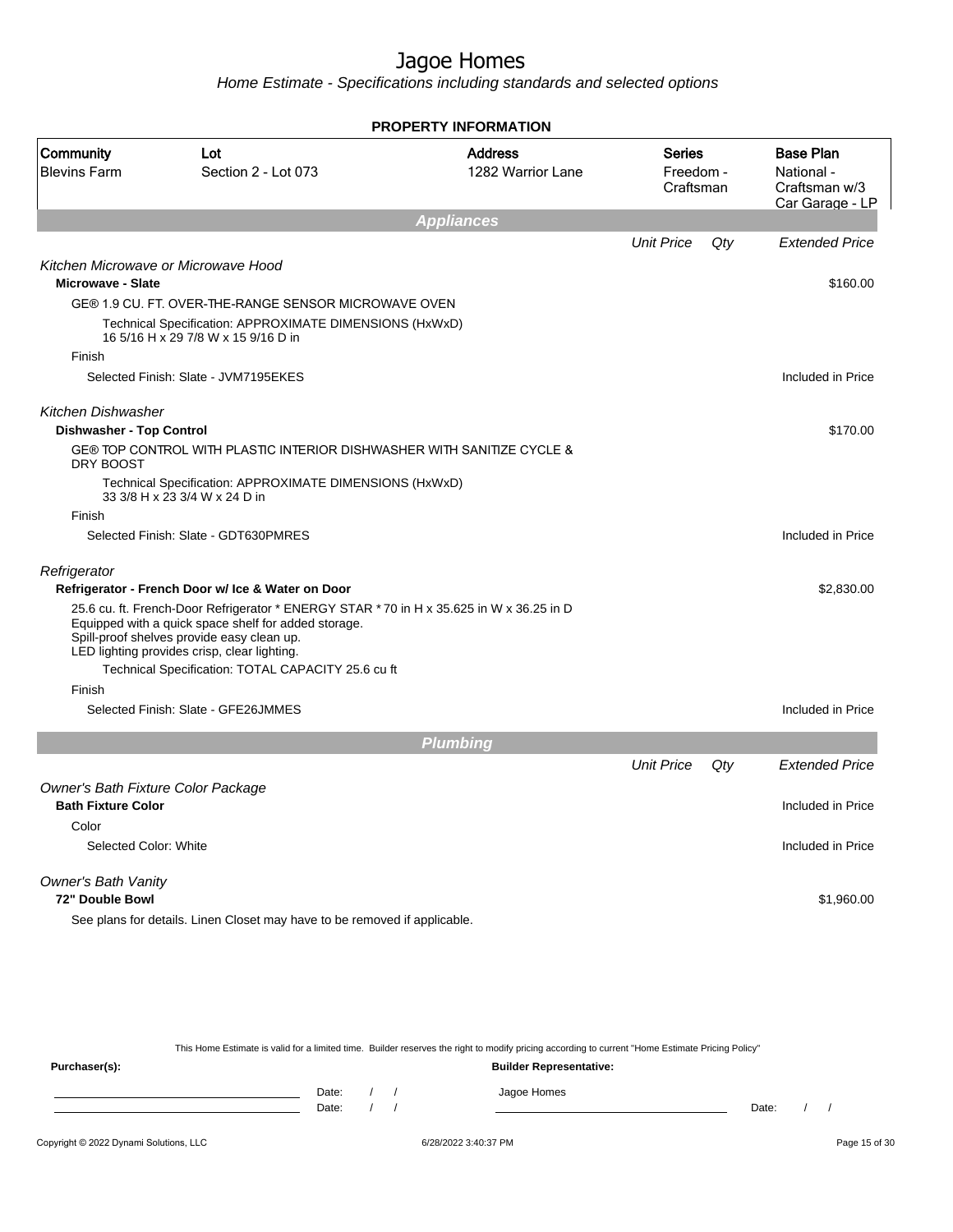Home Estimate - Specifications including standards and selected options

|                                                          |                                                                                                                                                                    | <b>PROPERTY INFORMATION</b>         |                                         |     |                                                                    |
|----------------------------------------------------------|--------------------------------------------------------------------------------------------------------------------------------------------------------------------|-------------------------------------|-----------------------------------------|-----|--------------------------------------------------------------------|
| Community<br><b>Blevins Farm</b>                         | Lot<br>Section 2 - Lot 073                                                                                                                                         | <b>Address</b><br>1282 Warrior Lane | <b>Series</b><br>Freedom -<br>Craftsman |     | <b>Base Plan</b><br>National -<br>Craftsman w/3<br>Car Garage - LP |
|                                                          |                                                                                                                                                                    | <b>Plumbing</b>                     |                                         |     |                                                                    |
|                                                          |                                                                                                                                                                    |                                     | <b>Unit Price</b>                       | Qty | <b>Extended Price</b>                                              |
| <b>Owner's Bath Lavatory Faucet</b>                      |                                                                                                                                                                    |                                     |                                         |     |                                                                    |
| <b>Delta Lahara Collection</b>                           |                                                                                                                                                                    |                                     |                                         |     | \$0.00                                                             |
| Finish                                                   |                                                                                                                                                                    |                                     |                                         |     |                                                                    |
|                                                          | Selected Finish: Champagne Bronze                                                                                                                                  |                                     |                                         |     | \$360.00                                                           |
| Spread                                                   |                                                                                                                                                                    |                                     |                                         |     |                                                                    |
|                                                          | Selected Spread: 3538   8" Spread                                                                                                                                  |                                     |                                         |     | \$290.00                                                           |
| <b>Comments: QTY2</b>                                    |                                                                                                                                                                    |                                     |                                         |     |                                                                    |
| Owners Bath   Accessories<br>Champagne Bronze: 73850-CZ. | Custom Option (Approved) SR #1 & 3 - Owner's Bath Delta Lahara Robe Hooks (2) in<br>Champagne Bronze: 73835-CZ. Owner's Bath Delta Lahara Pivoting Paper Holder in |                                     |                                         |     | \$100.00                                                           |
|                                                          | <b>Owners Bath Tub/Shower or Shower Stall</b><br>Ceramic Shower #003   60" x 36"   Subway   3 Wall   Ceramic Floor                                                 |                                     |                                         |     | \$2,290.00                                                         |
|                                                          | Subway will be trimmed with matching Bullnose. See Drawing for Details.                                                                                            |                                     |                                         |     |                                                                    |
| <b>Grout Color</b>                                       |                                                                                                                                                                    |                                     |                                         |     |                                                                    |
|                                                          | Selected Grout Color: 02 Pewter                                                                                                                                    |                                     |                                         |     | Included in Price                                                  |
| <b>Installation Direction</b>                            |                                                                                                                                                                    |                                     |                                         |     |                                                                    |
|                                                          | Selected Installation Direction: Horizontal - Accent Strip Not Available                                                                                           |                                     |                                         |     | Included in Price                                                  |
| Pattern                                                  |                                                                                                                                                                    |                                     |                                         |     |                                                                    |
|                                                          | Selected Pattern: Half Offset                                                                                                                                      |                                     |                                         |     | Included in Price                                                  |
| <b>Shower Door</b>                                       |                                                                                                                                                                    |                                     |                                         |     |                                                                    |
| <b>Shower Door Finish</b>                                | Selected Shower Door: Frameless Hinged                                                                                                                             |                                     |                                         |     | \$880.00                                                           |
|                                                          | Selected Shower Door Finish: Matte Black                                                                                                                           |                                     |                                         |     | \$280.00                                                           |
| <b>Shower Floor</b>                                      |                                                                                                                                                                    |                                     |                                         |     |                                                                    |
|                                                          | Selected Shower Floor: Cultura Pebble Black                                                                                                                        |                                     |                                         |     | \$250.00                                                           |
| Shower Shelving                                          |                                                                                                                                                                    |                                     |                                         |     |                                                                    |
|                                                          | Selected Shower Shelving: White Carrara                                                                                                                            |                                     |                                         |     | Included in Price                                                  |
| Subway Color                                             |                                                                                                                                                                    |                                     |                                         |     |                                                                    |
|                                                          | Selected Subway Color: White                                                                                                                                       |                                     |                                         |     | Included in Price                                                  |
| Subway Size                                              |                                                                                                                                                                    |                                     |                                         |     |                                                                    |
|                                                          | Selected Subway Size: 4x12                                                                                                                                         |                                     |                                         |     | Included in Price                                                  |
| Trim                                                     |                                                                                                                                                                    |                                     |                                         |     |                                                                    |
|                                                          | Selected Trim: Brushed Graphite Jolly Trim                                                                                                                         |                                     |                                         |     | Included in Price                                                  |
| Vertical Accent Insert                                   |                                                                                                                                                                    |                                     |                                         |     |                                                                    |
|                                                          | Selected Vertical Accent Insert: None                                                                                                                              |                                     |                                         |     | Included in Price                                                  |

This Home Estimate is valid for a limited time. Builder reserves the right to modify pricing according to current "Home Estimate Pricing Policy"

| Purchaser(s): |                |  | _______<br><b>Builder Representative:</b> |       |  |  |
|---------------|----------------|--|-------------------------------------------|-------|--|--|
|               | Date:<br>Date: |  | Jagoe Homes                               | Date: |  |  |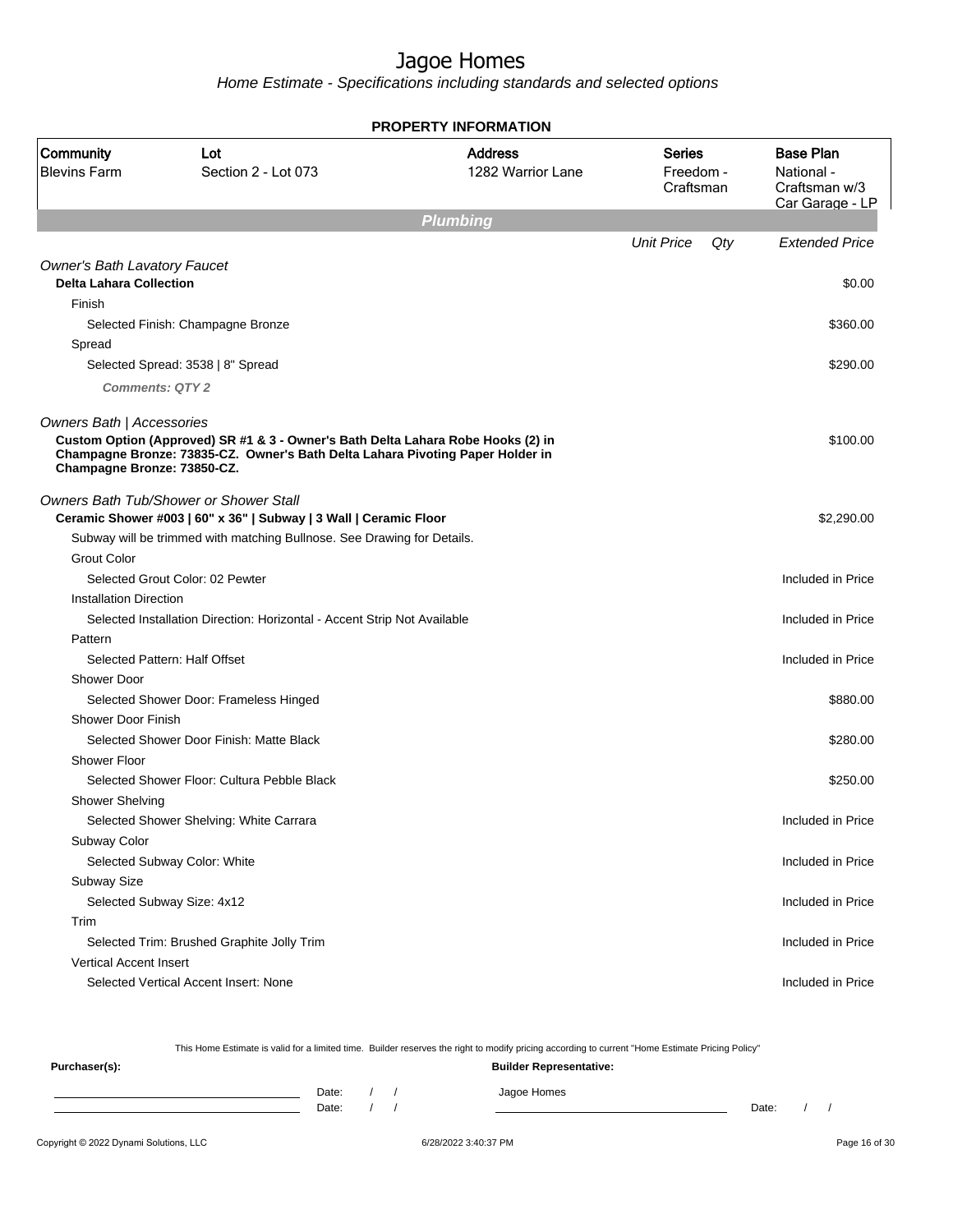Home Estimate - Specifications including standards and selected options

| <b>PROPERTY INFORMATION</b>                                                                                                           |                     |                                                                                    |                                         |     |                                                                    |  |  |
|---------------------------------------------------------------------------------------------------------------------------------------|---------------------|------------------------------------------------------------------------------------|-----------------------------------------|-----|--------------------------------------------------------------------|--|--|
| <b>Community</b><br>Lot<br><b>Blevins Farm</b>                                                                                        | Section 2 - Lot 073 | <b>Address</b><br>1282 Warrior Lane                                                | <b>Series</b><br>Freedom -<br>Craftsman |     | <b>Base Plan</b><br>National -<br>Craftsman w/3<br>Car Garage - LP |  |  |
|                                                                                                                                       |                     | <b>Plumbing</b>                                                                    |                                         |     |                                                                    |  |  |
|                                                                                                                                       |                     |                                                                                    | <b>Unit Price</b>                       | Qty | <b>Extended Price</b>                                              |  |  |
| Owners Bath   Shower Stall Faucet                                                                                                     |                     |                                                                                    |                                         |     |                                                                    |  |  |
| Custom Option (Approved) SR #2 - Owner's Bath Shower Faucet to be Delta Lahara<br>Shower Stall Faucet in Champagne Bronze: T14238-CZ. |                     |                                                                                    |                                         |     | \$160.00                                                           |  |  |
| <b>Owner's Bath Commode</b>                                                                                                           |                     |                                                                                    |                                         |     |                                                                    |  |  |
| <b>Hymont/Elongated Commode</b>                                                                                                       |                     |                                                                                    |                                         |     | \$195.00                                                           |  |  |
| Hymont is approx. 17" tall                                                                                                            |                     |                                                                                    |                                         |     |                                                                    |  |  |
| <b>Bath 2 Fixture Color Package</b>                                                                                                   |                     |                                                                                    |                                         |     |                                                                    |  |  |
| <b>Bath Fixture Color</b>                                                                                                             |                     |                                                                                    |                                         |     | Included in Price                                                  |  |  |
| Color                                                                                                                                 |                     |                                                                                    |                                         |     |                                                                    |  |  |
| Selected Color: White                                                                                                                 |                     |                                                                                    |                                         |     | Included in Price                                                  |  |  |
| Bath 2 Vanity                                                                                                                         |                     |                                                                                    |                                         |     |                                                                    |  |  |
| 60" Double Bowl                                                                                                                       |                     |                                                                                    |                                         |     | \$1,760.00                                                         |  |  |
| <b>Bath 2 Commode</b>                                                                                                                 |                     |                                                                                    |                                         |     |                                                                    |  |  |
| Standard 1.6 Gallon Commode, 2 pc.                                                                                                    |                     |                                                                                    |                                         |     | Included in Price                                                  |  |  |
| 1.6 Gallon<br>2 PC                                                                                                                    |                     |                                                                                    |                                         |     |                                                                    |  |  |
| <b>Bath 2 Lavatory Faucet</b>                                                                                                         |                     |                                                                                    |                                         |     |                                                                    |  |  |
| <b>Delta Lahara Collection</b>                                                                                                        |                     |                                                                                    |                                         |     | \$0.00                                                             |  |  |
| Finish                                                                                                                                |                     |                                                                                    |                                         |     |                                                                    |  |  |
| Selected Finish: Champagne Bronze                                                                                                     |                     |                                                                                    |                                         |     | \$360.00                                                           |  |  |
| Spread                                                                                                                                |                     |                                                                                    |                                         |     |                                                                    |  |  |
| Selected Spread: 3538   8" Spread                                                                                                     |                     |                                                                                    |                                         |     | \$290.00                                                           |  |  |
| <b>Comments: QTY 2</b>                                                                                                                |                     |                                                                                    |                                         |     |                                                                    |  |  |
| Bath 2   Accessories<br>Custom Option (Approved) SR #4 & 5 - Bath 2 Delta Lahara Robe Hooks (2) in<br><b>Bronze: 73850-CZ.</b>        |                     | Champagne Bronze: 73835-CZ. Bath 2 Delta Lahara Pivoting Paper Holder in Champagne |                                         |     | \$105.00                                                           |  |  |
| <b>Bath 2 Tub/Shower or Shower Stall</b>                                                                                              |                     |                                                                                    |                                         |     |                                                                    |  |  |
| 60" Fiberglass Tub/Shower                                                                                                             |                     |                                                                                    |                                         |     | Included in Price                                                  |  |  |
| Bath 2   Tub/Shower Faucet                                                                                                            |                     |                                                                                    |                                         |     |                                                                    |  |  |
| Custom Option (Approved) SR #6 - Bath 2 Tub/Shower Faucet to be Delta Lahara<br>Tub/Shower Faucet in Champagne Bronze: T14438-CZ.     |                     |                                                                                    |                                         |     | \$195.00                                                           |  |  |
|                                                                                                                                       |                     |                                                                                    |                                         |     |                                                                    |  |  |

This Home Estimate is valid for a limited time. Builder reserves the right to modify pricing according to current "Home Estimate Pricing Policy"

| Purchaser(s): |                |  | <b>Builder Representative:</b> |       |  |
|---------------|----------------|--|--------------------------------|-------|--|
|               | Date:<br>Date: |  | Jagoe Homes                    | Date: |  |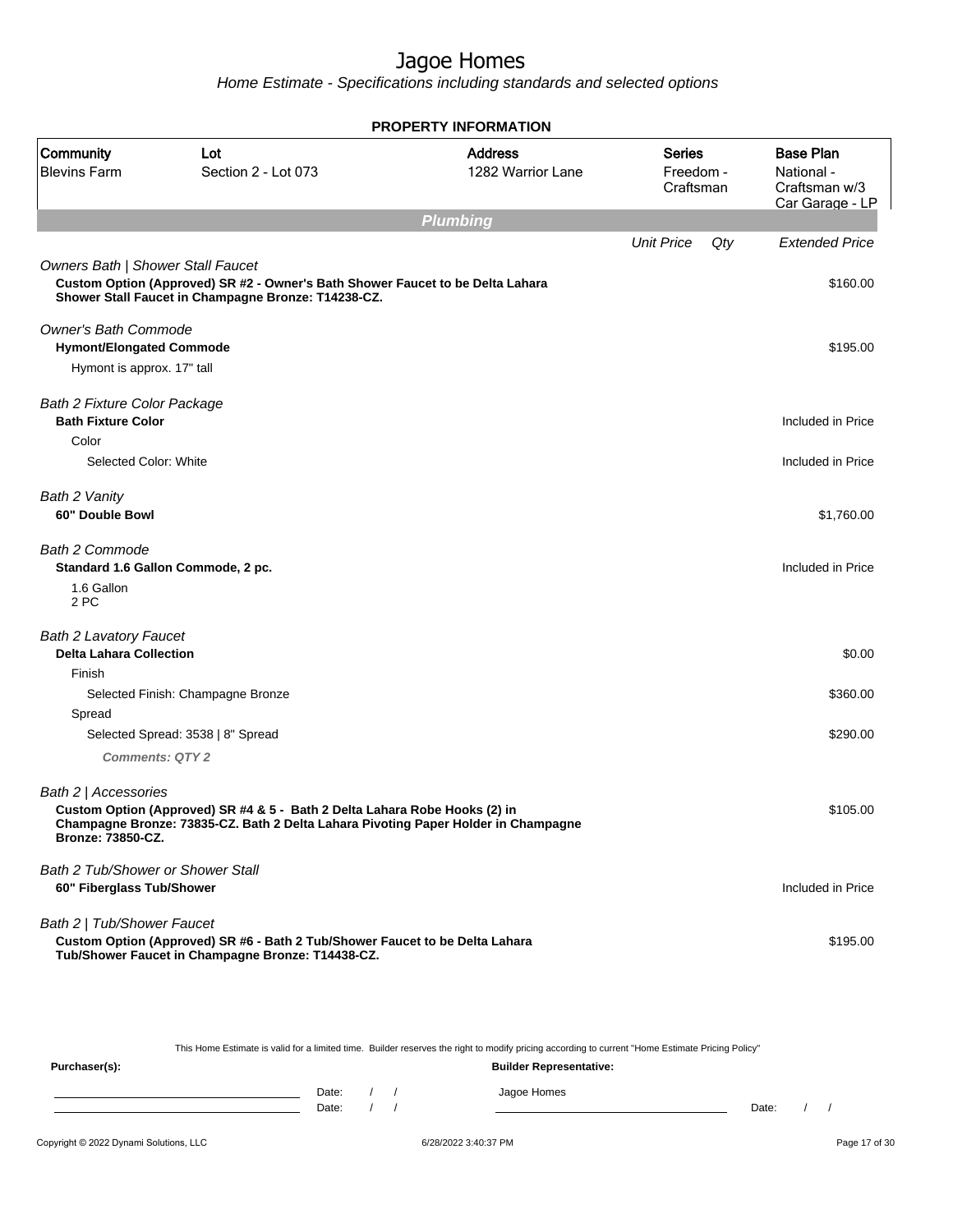| <b>PROPERTY INFORMATION</b>                           |                                                                                                                                                              |                                     |                                         |     |                                                                    |
|-------------------------------------------------------|--------------------------------------------------------------------------------------------------------------------------------------------------------------|-------------------------------------|-----------------------------------------|-----|--------------------------------------------------------------------|
| Community<br><b>Blevins Farm</b>                      | Lot<br>Section 2 - Lot 073                                                                                                                                   | <b>Address</b><br>1282 Warrior Lane | <b>Series</b><br>Freedom -<br>Craftsman |     | <b>Base Plan</b><br>National -<br>Craftsman w/3<br>Car Garage - LP |
|                                                       |                                                                                                                                                              | <b>Plumbing</b>                     |                                         |     |                                                                    |
|                                                       |                                                                                                                                                              |                                     | <b>Unit Price</b>                       | Qty | <b>Extended Price</b>                                              |
| Powder Room Fixture Color Package                     |                                                                                                                                                              |                                     |                                         |     |                                                                    |
| <b>Bath Fixture Color</b><br>Color                    |                                                                                                                                                              |                                     |                                         |     | Included in Price                                                  |
| Selected Color: White                                 |                                                                                                                                                              |                                     |                                         |     | Included in Price                                                  |
|                                                       |                                                                                                                                                              |                                     |                                         |     |                                                                    |
| Powder Room Vanity / Pedestal<br><b>Pedestal Sink</b> |                                                                                                                                                              |                                     |                                         |     | Included in Price                                                  |
|                                                       |                                                                                                                                                              |                                     |                                         |     |                                                                    |
| Powder Room Lavatory Faucet                           |                                                                                                                                                              |                                     |                                         |     |                                                                    |
| <b>Delta Lahara Collection</b>                        |                                                                                                                                                              |                                     |                                         |     | \$0.00                                                             |
| Finish                                                |                                                                                                                                                              |                                     |                                         |     |                                                                    |
| Spread                                                | Selected Finish: Champagne Bronze                                                                                                                            |                                     |                                         |     | \$180.00                                                           |
|                                                       | Selected Spread: 3538   8" Spread                                                                                                                            |                                     |                                         |     | \$145.00                                                           |
|                                                       |                                                                                                                                                              |                                     |                                         |     |                                                                    |
| Powder   Accessories<br>Champagne Bronze: 73850-CZ.   | Custom Option (Approved) SR #7 & 8 - Powder Room Delta Lahara Towel Ring in<br>Champagne Bronze: 73846-CZ. Powder Room Delta Lahara Pivoting Paper Holder in |                                     |                                         |     | \$115.00                                                           |
| Powder Room Commode                                   |                                                                                                                                                              |                                     |                                         |     |                                                                    |
| <b>Hymont/Elongated Commode</b>                       |                                                                                                                                                              |                                     |                                         |     | \$195.00                                                           |
| Hymont is approx. 17" tall                            |                                                                                                                                                              |                                     |                                         |     |                                                                    |
| <b>Kitchen Sink</b>                                   |                                                                                                                                                              |                                     |                                         |     |                                                                    |
|                                                       | Blanco Precis Undermount Sink - Super Single Bowl w/Chrome Disposal Flange                                                                                   |                                     |                                         |     | \$680.00                                                           |
| Sink 9 1/2" Deep                                      |                                                                                                                                                              |                                     |                                         |     |                                                                    |
| Color                                                 |                                                                                                                                                              |                                     |                                         |     |                                                                    |
|                                                       | Selected Color: White 440150                                                                                                                                 |                                     |                                         |     | Included in Price                                                  |
| Kitchen Sink Faucet                                   | Kitchen Sink Faucet - Delta Emmaline Single Handle Pull Down #9182                                                                                           |                                     |                                         |     | \$360.00                                                           |
| Finish                                                |                                                                                                                                                              |                                     |                                         |     |                                                                    |
|                                                       | Selected Finish: Champagne Bronze                                                                                                                            |                                     |                                         |     | \$210.00                                                           |
|                                                       |                                                                                                                                                              |                                     |                                         |     |                                                                    |
| Kitchen Garbage Disposal                              |                                                                                                                                                              |                                     |                                         |     |                                                                    |
| Garbage Disposal 1/3 hp                               |                                                                                                                                                              |                                     |                                         |     | Included in Price                                                  |
| Kitchen Ice Maker Water Line                          |                                                                                                                                                              |                                     |                                         |     |                                                                    |
| <b>Ice Maker Water Line</b>                           |                                                                                                                                                              |                                     |                                         |     | Included in Price                                                  |
|                                                       |                                                                                                                                                              |                                     |                                         |     |                                                                    |

|               |       |  | This Home Estimate is valid for a limited time. Builder reserves the right to modify pricing according to current "Home Estimate Pricing Policy" |       |  |
|---------------|-------|--|--------------------------------------------------------------------------------------------------------------------------------------------------|-------|--|
| Purchaser(s): |       |  | <b>Builder Representative:</b>                                                                                                                   |       |  |
|               | Date: |  | Jagoe Homes                                                                                                                                      |       |  |
|               | Date: |  |                                                                                                                                                  | Date: |  |
|               |       |  |                                                                                                                                                  |       |  |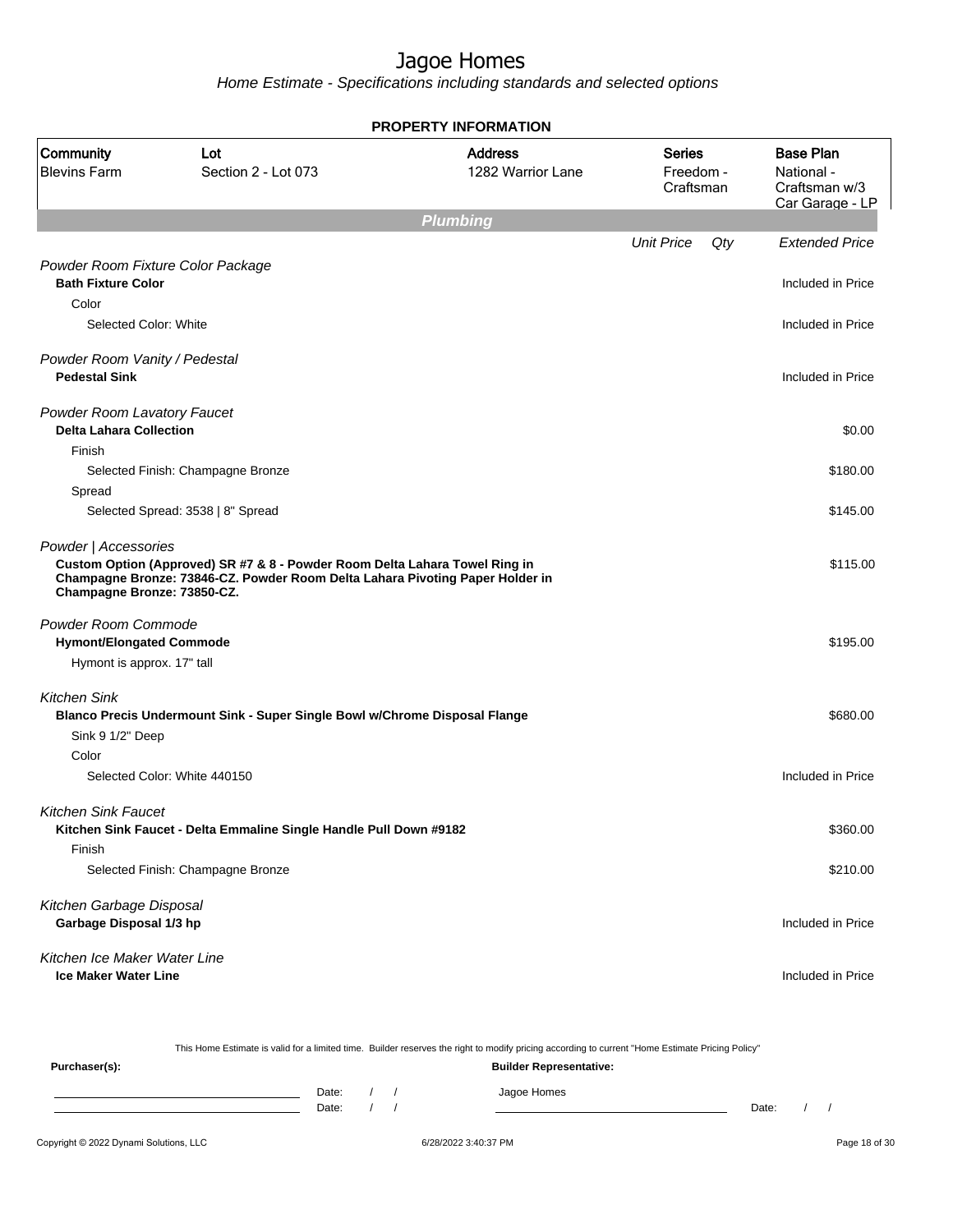Home Estimate - Specifications including standards and selected options

| <b>PROPERTY INFORMATION</b>                                     |                                                                                           |                                          |                                         |     |                                                                    |  |  |
|-----------------------------------------------------------------|-------------------------------------------------------------------------------------------|------------------------------------------|-----------------------------------------|-----|--------------------------------------------------------------------|--|--|
| Community<br><b>Blevins Farm</b>                                | Lot<br>Section 2 - Lot 073                                                                | <b>Address</b><br>1282 Warrior Lane      | <b>Series</b><br>Freedom -<br>Craftsman |     | <b>Base Plan</b><br>National -<br>Craftsman w/3<br>Car Garage - LP |  |  |
|                                                                 |                                                                                           | <b>Plumbing</b>                          |                                         |     |                                                                    |  |  |
| Kitchen Gas Line for Range<br>Existing 220v outlet remains.     | Gas Line for Range, Includes 110-Volt Outlet                                              |                                          | <b>Unit Price</b>                       | Qty | <b>Extended Price</b><br>\$970.00                                  |  |  |
| <b>Entire Home Water Heater</b><br><b>Tankless Water Heater</b> |                                                                                           |                                          |                                         |     | Included in Price                                                  |  |  |
| <b>Main Water Shutoff Valve</b>                                 | Entire Home Main Water Shutoff Valve                                                      |                                          |                                         |     | Included in Price                                                  |  |  |
| <b>Entire Home Plumbing Supply Pipes</b>                        | <b>Plumbing Pipes: Water Continuous PEX Piping</b>                                        |                                          |                                         |     | Included in Price                                                  |  |  |
| <b>Plumbing Drains and Vents PVC</b>                            | Entire Home Plumbing Waste & Vent Lines                                                   |                                          |                                         |     | Included in Price                                                  |  |  |
|                                                                 | Entire Home Secondary Shut-Off Valves<br>Secondary Shut-Off Valves at each fixture        |                                          |                                         |     | Included in Price                                                  |  |  |
| <b>Exterior Plumbing Sewer Lines</b>                            | Plumbing Pipes: Exterior Sewer Lines PVC Schedule 40                                      |                                          |                                         |     | Included in Price                                                  |  |  |
| <b>Exterior Sillcocks</b>                                       | <b>Outside Faucets Frost Proof (Per Plan)</b>                                             |                                          |                                         |     | Included in Price                                                  |  |  |
|                                                                 |                                                                                           | <b>Electrical, Media, Communications</b> |                                         |     |                                                                    |  |  |
| Front Porch Light(s)<br><b>Recessed Lighting (Per Plan)</b>     |                                                                                           |                                          | <b>Unit Price</b>                       | Qty | <b>Extended Price</b><br>Included in Price                         |  |  |
| Foyer Light(s)                                                  | Recessed Lighting (2) ILO Standard Flush Mount(s)                                         |                                          |                                         |     | \$160.00                                                           |  |  |
|                                                                 | Main Level Stairway Landing Ceiling Fixture<br><b>Standard Recessed Light with Switch</b> |                                          |                                         |     | Included in Price                                                  |  |  |
| <b>Family Room Ceiling Fixture</b><br>Color                     | Ceiling Fan 52" Kichler Pro #330018, Fan Only                                             |                                          |                                         |     | Included in Price                                                  |  |  |
|                                                                 | Selected Color: Satin Black w/Satin Black Blades                                          |                                          |                                         |     | Included in Price                                                  |  |  |

This Home Estimate is valid for a limited time. Builder reserves the right to modify pricing according to current "Home Estimate Pricing Policy"

| Purchaser(s): |                |  | <b>Builder Representative:</b> |       |  |
|---------------|----------------|--|--------------------------------|-------|--|
|               | Date:<br>Date: |  | Jagoe Homes                    | Date: |  |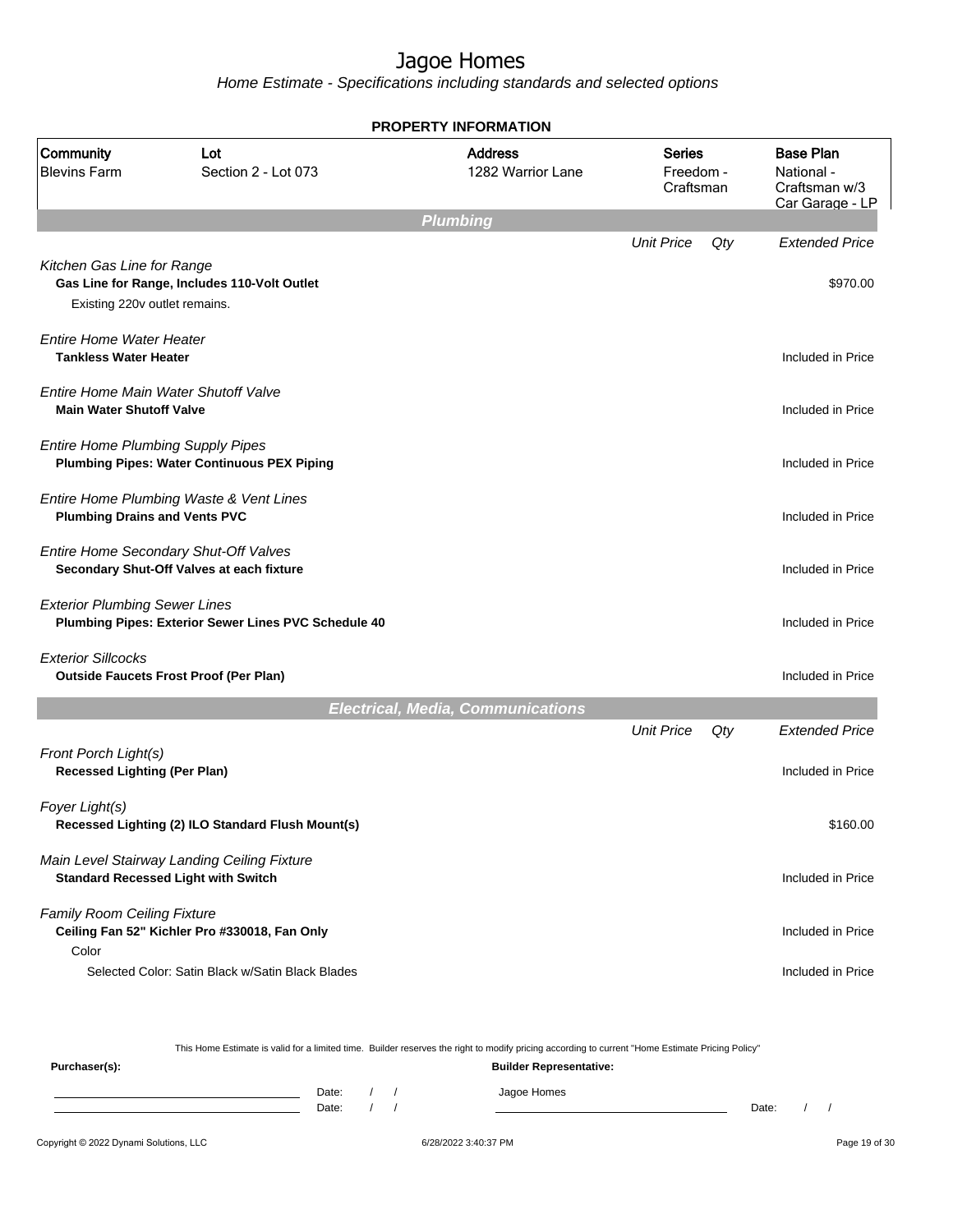Home Estimate - Specifications including standards and selected options

| <b>PROPERTY INFORMATION</b>                                          |                                                                                                                                      |                                          |                                         |     |                                                                    |  |
|----------------------------------------------------------------------|--------------------------------------------------------------------------------------------------------------------------------------|------------------------------------------|-----------------------------------------|-----|--------------------------------------------------------------------|--|
| Community<br><b>Blevins Farm</b>                                     | Lot<br>Section 2 - Lot 073                                                                                                           | <b>Address</b><br>1282 Warrior Lane      | <b>Series</b><br>Freedom -<br>Craftsman |     | <b>Base Plan</b><br>National -<br>Craftsman w/3<br>Car Garage - LP |  |
|                                                                      |                                                                                                                                      | <b>Electrical, Media, Communications</b> |                                         |     |                                                                    |  |
| Family Room Recessed Light(s)<br><b>Recessed Lighting (Per Plan)</b> |                                                                                                                                      |                                          | <b>Unit Price</b>                       | Qty | <b>Extended Price</b><br>Included in Price                         |  |
| Kitchen Ceiling Lighting<br><b>Recessed Lighting (Per Plan)</b>      |                                                                                                                                      |                                          |                                         |     | Included in Price                                                  |  |
| Finish                                                               | Additional Kitchen Ceiling Lighting on Separate Switch<br>Pendant Hanging Task Lights - Kichler Everly #42047 (Qty 2)                |                                          |                                         |     | \$590.00                                                           |  |
|                                                                      | Selected Finish: Natural Brass                                                                                                       |                                          |                                         |     | Included in Price                                                  |  |
| Kitchen Under Cabinet Light                                          | Under Cabinet Lighting Package, qty 3<br>Includes one under counter lighting package to be installed in predetermined location under |                                          |                                         |     | \$360.00                                                           |  |
| wall cabinets in the kitchen.                                        | Includes 3 under counter lights                                                                                                      |                                          |                                         |     |                                                                    |  |
| <b>Kitchen GFI Outlet</b><br>Interior GFI Outlet(s)                  |                                                                                                                                      |                                          |                                         |     | Included in Price                                                  |  |
| Kitchen Range Receptacle<br>Range 220 Volt Receptacle                |                                                                                                                                      |                                          |                                         |     | Included in Price                                                  |  |
| Dining Area Ceiling Light(s)<br><b>Recessed Lighting (Per Plan)</b>  |                                                                                                                                      |                                          |                                         |     | Included in Price                                                  |  |
| Powder Room Vanity Light<br>Avery  3 Light   24"   45973             | Create a masterpiece with this 3 light bath light from the Avery collection.                                                         |                                          |                                         |     | \$210.00                                                           |  |
|                                                                      | Designer Recommendation: The Avery pairs perfectly with Mamie Cabinet Hardware.                                                      |                                          |                                         |     |                                                                    |  |
| Finish                                                               | Selected Finish: Natural Brass                                                                                                       |                                          |                                         |     | Included in Price                                                  |  |
| Powder Room Fan or Fan/Light<br>Bath Exhaust Fan, Fan Only           |                                                                                                                                      |                                          |                                         |     | Included in Price                                                  |  |
| <b>Laundry Ceiling Light</b>                                         | Satco - 7" Square Flush Mount, 13.5 Watt/LED (Qty 3)                                                                                 |                                          |                                         |     | \$75.00                                                            |  |

This Home Estimate is valid for a limited time. Builder reserves the right to modify pricing according to current "Home Estimate Pricing Policy" **Purchaser(s): Builder Representative:** Date: / / Jagoe Homes<br>Date: / / Jagoe Homes Date: / / **Date: / / 2006** Date: / / / Date: / / /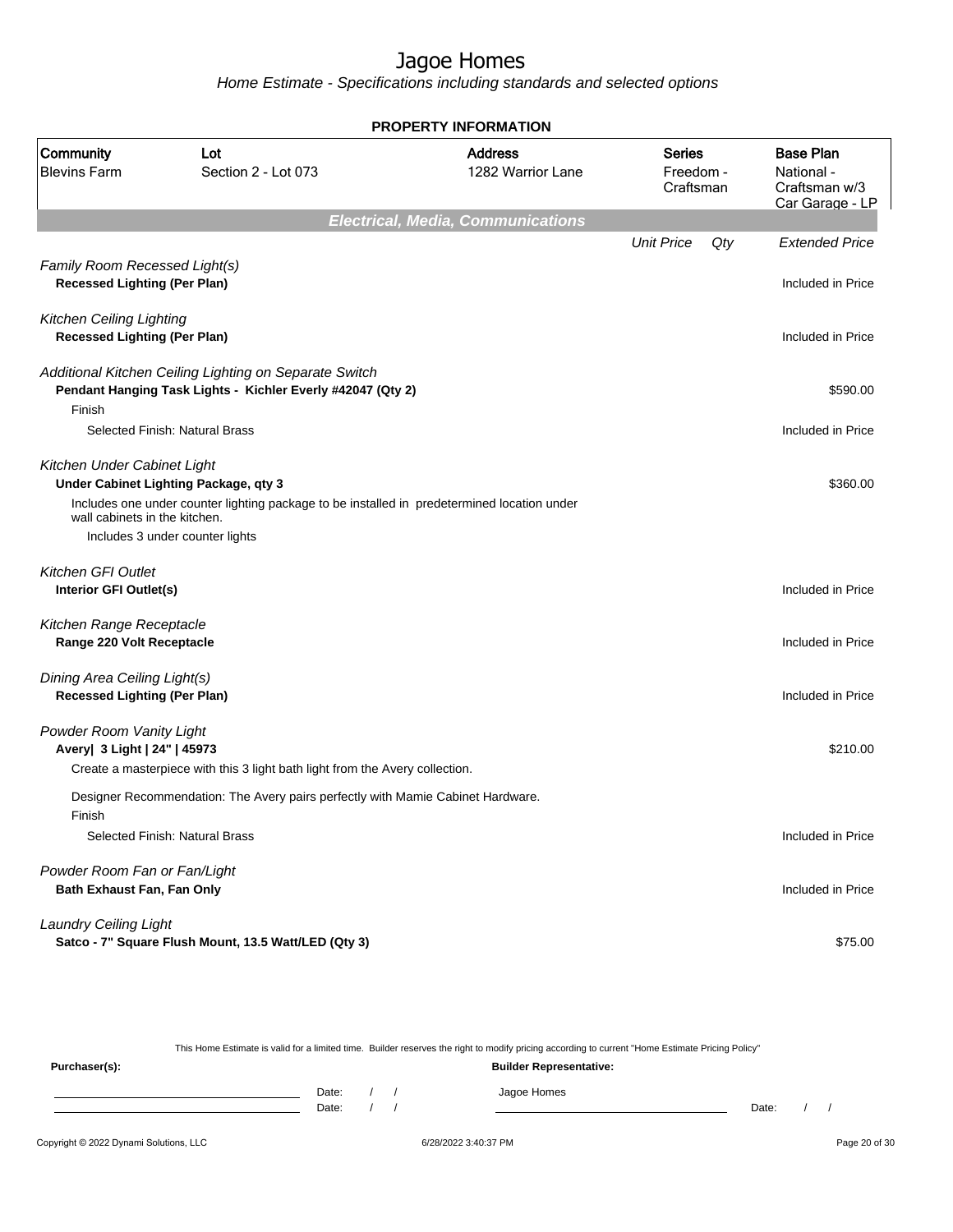Home Estimate - Specifications including standards and selected options

|                                                                        | <b>PROPERTY INFORMATION</b>                                                     |                                          |                                         |                                                                    |  |  |  |
|------------------------------------------------------------------------|---------------------------------------------------------------------------------|------------------------------------------|-----------------------------------------|--------------------------------------------------------------------|--|--|--|
| Community<br><b>Blevins Farm</b>                                       | Lot<br>Section 2 - Lot 073                                                      | <b>Address</b><br>1282 Warrior Lane      | <b>Series</b><br>Freedom -<br>Craftsman | <b>Base Plan</b><br>National -<br>Craftsman w/3<br>Car Garage - LP |  |  |  |
|                                                                        |                                                                                 | <b>Electrical, Media, Communications</b> |                                         |                                                                    |  |  |  |
|                                                                        |                                                                                 |                                          | <b>Unit Price</b><br>Qty                | <b>Extended Price</b>                                              |  |  |  |
| Laundry Dryer Receptacle<br>Dryer 220 Volt Receptacle                  |                                                                                 |                                          |                                         | Included in Price                                                  |  |  |  |
| <b>Owner's Suite Ceiling Light</b>                                     | Recessed Lighting (4) ILO Standard Bedroom Flush Mount Light                    |                                          |                                         | \$470.00                                                           |  |  |  |
| Owner's Closet Light(s)                                                | Satco - 7" Square Flush Mount, 13.5 Watt/LED                                    |                                          |                                         | \$25.00                                                            |  |  |  |
| <b>Owner's Bath Vanity Light</b>                                       | Avery   4 Light   33.25"   45974   Qty 2                                        |                                          |                                         | \$440.00                                                           |  |  |  |
| Finish                                                                 | Selected Finish: Natural Brass                                                  |                                          |                                         | Included in Price                                                  |  |  |  |
|                                                                        | Owner's Bath Shower or Tub/Shower Light<br>Recessed Can Light Fixture w/ Switch |                                          |                                         | \$0.00                                                             |  |  |  |
| Bath Exhaust Fan, Fan Only                                             | Owner's Bath Exhaust Fan or Fan/Light                                           |                                          |                                         | Included in Price                                                  |  |  |  |
| <b>Bath Exhaust Fan w/ Light</b>                                       | Owner's Bath 2nd Exhaust Fan or Fan/Light                                       |                                          |                                         | Included in Price                                                  |  |  |  |
| <b>Owner's Bath GFI Outlet</b><br><b>GFI Interior Outlet(s)</b>        |                                                                                 |                                          |                                         | Included in Price                                                  |  |  |  |
| <b>Bedroom 2 Ceiling Light</b><br>Flush Mount Light   3 Bulb           |                                                                                 |                                          |                                         | Included in Price                                                  |  |  |  |
| Finish<br>Selected Finish: Black                                       |                                                                                 |                                          |                                         | Included in Price                                                  |  |  |  |
| Bedroom 2 Closet Light<br>Flush Mount Light   2 Bulb<br>Finish         |                                                                                 |                                          |                                         | Included in Price                                                  |  |  |  |
| Selected Finish: Black                                                 |                                                                                 |                                          |                                         | Included in Price                                                  |  |  |  |
| <b>Bedroom 3 Ceiling Light</b><br>Flush Mount Light   3 Bulb<br>Finish |                                                                                 |                                          |                                         | Included in Price                                                  |  |  |  |
| Selected Finish: Black                                                 |                                                                                 |                                          |                                         | Included in Price                                                  |  |  |  |

Copyright © 2022 Dynami Solutions, LLC <br>
6/28/2022 3:40:37 PM Page 21 of 30 This Home Estimate is valid for a limited time. Builder reserves the right to modify pricing according to current "Home Estimate Pricing Policy" **Purchaser(s): Builder Representative:** Date: / / Jagoe Homes<br>Date: / / Jagoe Homes Date: / / Date: / /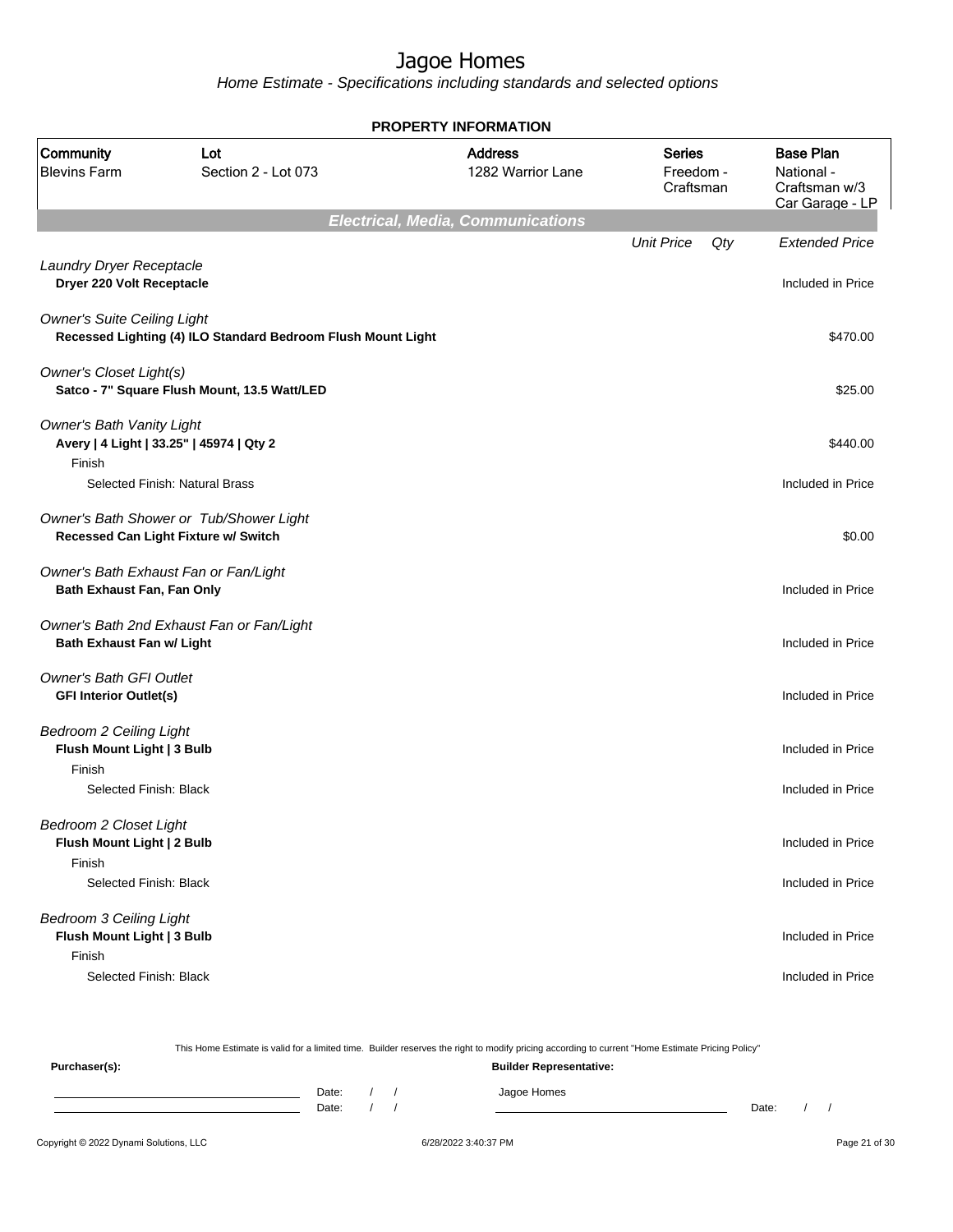| <b>PROPERTY INFORMATION</b>                                    |                                                                                           |                                          |                                         |     |                                                                    |
|----------------------------------------------------------------|-------------------------------------------------------------------------------------------|------------------------------------------|-----------------------------------------|-----|--------------------------------------------------------------------|
| <b>Community</b><br><b>Blevins Farm</b>                        | Lot<br>Section 2 - Lot 073                                                                | <b>Address</b><br>1282 Warrior Lane      | <b>Series</b><br>Freedom -<br>Craftsman |     | <b>Base Plan</b><br>National -<br>Craftsman w/3<br>Car Garage - LP |
|                                                                |                                                                                           | <b>Electrical, Media, Communications</b> |                                         |     |                                                                    |
| <b>Bedroom 3 Closet Light</b>                                  |                                                                                           |                                          | <b>Unit Price</b>                       | Qty | <b>Extended Price</b>                                              |
| Flush Mount Light   2 Bulb                                     |                                                                                           |                                          |                                         |     | Included in Price                                                  |
| Finish                                                         |                                                                                           |                                          |                                         |     | Included in Price                                                  |
| Selected Finish: Black                                         |                                                                                           |                                          |                                         |     |                                                                    |
| Bedroom 4 Ceiling Light(s)<br>Flush Mount Light   3 Bulb       |                                                                                           |                                          |                                         |     | Included in Price                                                  |
| Finish<br>Selected Finish: Black                               |                                                                                           |                                          |                                         |     |                                                                    |
|                                                                |                                                                                           |                                          |                                         |     | Included in Price                                                  |
| Bedroom 4 Closet Light<br>Flush Mount Light   2 Bulb<br>Finish |                                                                                           |                                          |                                         |     | Included in Price                                                  |
| Selected Finish: Black                                         |                                                                                           |                                          |                                         |     | Included in Price                                                  |
| Bath 2 Vanity Light<br>Avery   3 Light   24"   45886   Qty 2   | Create a masterpiece with this 3 light bath light from the Avery collection.              |                                          |                                         |     | \$420.00                                                           |
|                                                                | Designer Recommendation: The Avery pairs perfectly with Mamie Cabinet Hardware.           |                                          |                                         |     |                                                                    |
| Finish                                                         | Selected Finish: Natural Brass                                                            |                                          |                                         |     | Included in Price                                                  |
| <b>Bath 2 Closet Light</b><br>Flush Mount Light   2 Bulb       |                                                                                           |                                          |                                         |     | Included in Price                                                  |
| Finish                                                         |                                                                                           |                                          |                                         |     |                                                                    |
| Selected Finish: Black                                         |                                                                                           |                                          |                                         |     | Included in Price                                                  |
| Bath 2 Additional Tub/Shower Light                             | Additional Tub/Shower Light Fixture w/ Switch                                             |                                          |                                         |     | \$195.00                                                           |
|                                                                | Includes one tub/shower special recessed light fixture with switch in choice of bathroom. |                                          |                                         |     |                                                                    |
|                                                                | Technical Specification: Buyer must indicate choice of bath.                              |                                          |                                         |     |                                                                    |
| Bath 2 Exhaust Fan or Fan/Light                                |                                                                                           |                                          |                                         |     | Included in Price                                                  |
| Bath Exhaust Fan, Fan Only                                     |                                                                                           |                                          |                                         |     |                                                                    |
| Bath 2 GFI Outlet                                              |                                                                                           |                                          |                                         |     |                                                                    |
| <b>Interior GFI Outlet(s)</b>                                  |                                                                                           |                                          |                                         |     | Included in Price                                                  |

|                                                 |  |       |  |  | This Home Estimate is valid for a limited time. Builder reserves the right to modify pricing according to current "Home Estimate Pricing Policy" |       |  |
|-------------------------------------------------|--|-------|--|--|--------------------------------------------------------------------------------------------------------------------------------------------------|-------|--|
| <b>Builder Representative:</b><br>Purchaser(s): |  |       |  |  |                                                                                                                                                  |       |  |
|                                                 |  | Date: |  |  | Jagoe Homes                                                                                                                                      |       |  |
|                                                 |  | Date: |  |  |                                                                                                                                                  | Date: |  |
|                                                 |  |       |  |  |                                                                                                                                                  |       |  |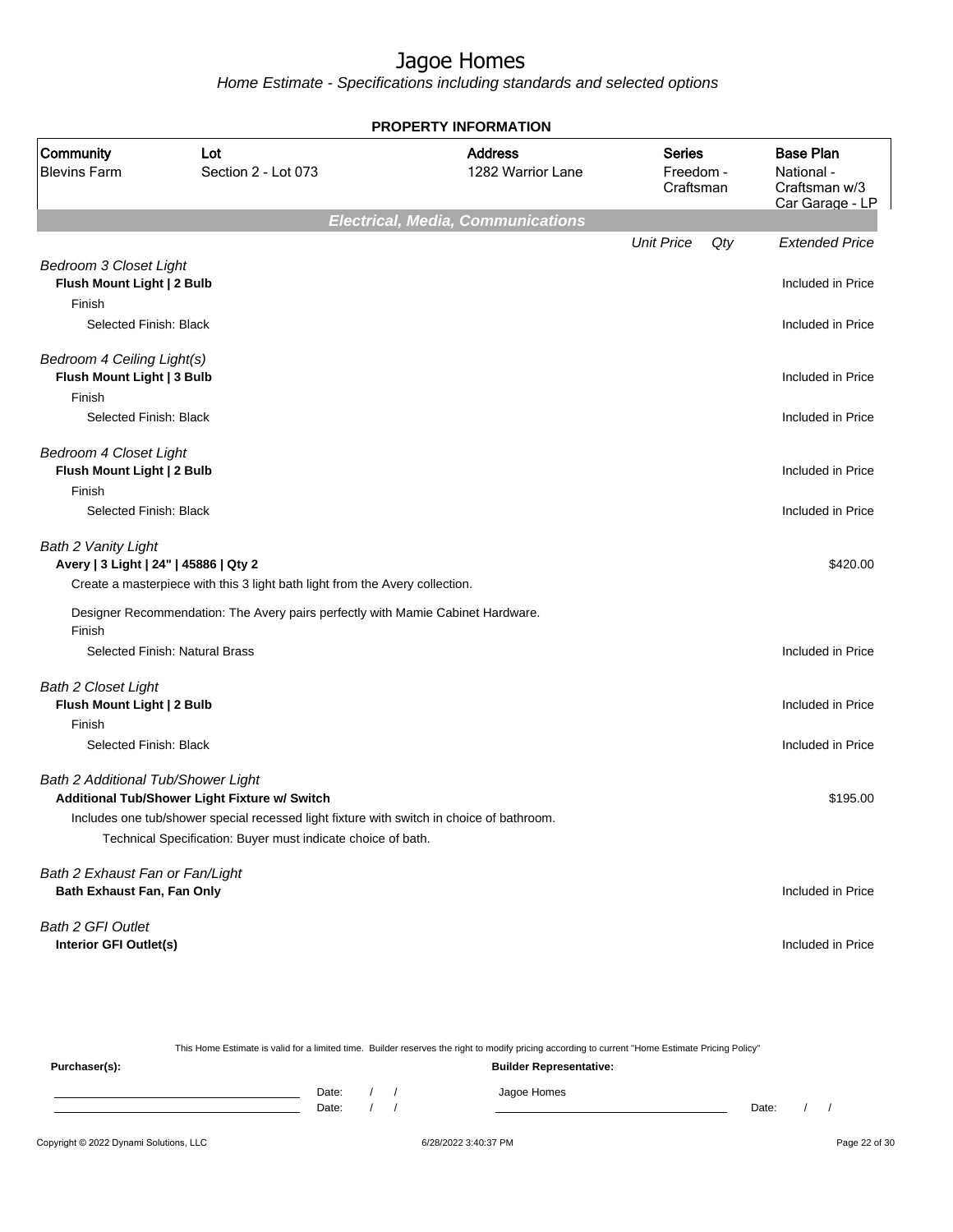Home Estimate - Specifications including standards and selected options

|                                                                         |                                                                                                                                                                                                                                                                                                                                                                                                        | <b>PROPERTY INFORMATION</b>              |                                         |     |                                                                    |
|-------------------------------------------------------------------------|--------------------------------------------------------------------------------------------------------------------------------------------------------------------------------------------------------------------------------------------------------------------------------------------------------------------------------------------------------------------------------------------------------|------------------------------------------|-----------------------------------------|-----|--------------------------------------------------------------------|
| Community<br><b>Blevins Farm</b>                                        | Lot<br>Section 2 - Lot 073                                                                                                                                                                                                                                                                                                                                                                             | <b>Address</b><br>1282 Warrior Lane      | <b>Series</b><br>Freedom -<br>Craftsman |     | <b>Base Plan</b><br>National -<br>Craftsman w/3<br>Car Garage - LP |
|                                                                         |                                                                                                                                                                                                                                                                                                                                                                                                        | <b>Electrical, Media, Communications</b> |                                         |     |                                                                    |
|                                                                         |                                                                                                                                                                                                                                                                                                                                                                                                        |                                          | <b>Unit Price</b>                       | Qty | <b>Extended Price</b>                                              |
| 2nd Level Hall Ceiling Light(s)<br><b>Recessed Lighting (Per Plan)</b>  |                                                                                                                                                                                                                                                                                                                                                                                                        |                                          |                                         |     | Included in Price                                                  |
| <b>Loft Recessed Lights</b><br><b>Recessed Lighting (Per Plan)</b>      |                                                                                                                                                                                                                                                                                                                                                                                                        |                                          |                                         |     | Included in Price                                                  |
| <b>Stairway Ceiling Lighting</b><br><b>Recessed Lighting (Per Plan)</b> |                                                                                                                                                                                                                                                                                                                                                                                                        |                                          |                                         |     | Included in Price                                                  |
| <b>Stairway Additional Lighting</b><br><b>Switches</b>                  | Pass & Seymour Additional Stairway Lighting, NTLFULL-WCC6, 2" x 3" (3) Step Lights, (2)<br>Addition of three step lights and two switches to the stairway. Location will be determined by<br>builder per plan. White Only. LED Light. HORIZONTAL INSTALL<br>Full Night Light, Adjustable Light Levels.WHITE. Press face to cycle thru the following light<br>levels: Off, Ultra Low, Low, Medium, High |                                          |                                         |     | \$465.00                                                           |
| Garage Ceiling Light(s)<br>Keyless (3)                                  |                                                                                                                                                                                                                                                                                                                                                                                                        |                                          |                                         |     | Included in Price                                                  |
| Garage Opener<br><b>Garage Door Opener Pre-Wire</b>                     |                                                                                                                                                                                                                                                                                                                                                                                                        |                                          |                                         |     | Included in Price                                                  |
| Garage Exterior Light<br>Height: 16.00"                                 | Coach Light Kichler #49926 BKT Capanna<br>The 16" 1-light outdoor wall light from the Capanna™ collection features waterfall glass.<br>Technical Specification: Width: 10.50"                                                                                                                                                                                                                          |                                          |                                         |     | Included in Price                                                  |
| Finish                                                                  | Selected Finish: Textured Black                                                                                                                                                                                                                                                                                                                                                                        |                                          |                                         |     | Included in Price                                                  |
| <b>Attic Light</b><br><b>Attic Lights Keyless</b>                       |                                                                                                                                                                                                                                                                                                                                                                                                        |                                          |                                         |     | Included in Price                                                  |
| Front Door Doorbell Button<br><b>Doorbell Button at Front Door</b>      |                                                                                                                                                                                                                                                                                                                                                                                                        |                                          |                                         |     | Included in Price                                                  |
| <b>Front Door Door Chime</b><br>Door Chime                              |                                                                                                                                                                                                                                                                                                                                                                                                        |                                          |                                         |     | Included in Price                                                  |
| Storage Room/Closet Ceiling Fixture                                     | Satco - 7" Square Flush Mount, 13.5 Watt/LED                                                                                                                                                                                                                                                                                                                                                           |                                          |                                         |     | \$25.00                                                            |

This Home Estimate is valid for a limited time. Builder reserves the right to modify pricing according to current "Home Estimate Pricing Policy"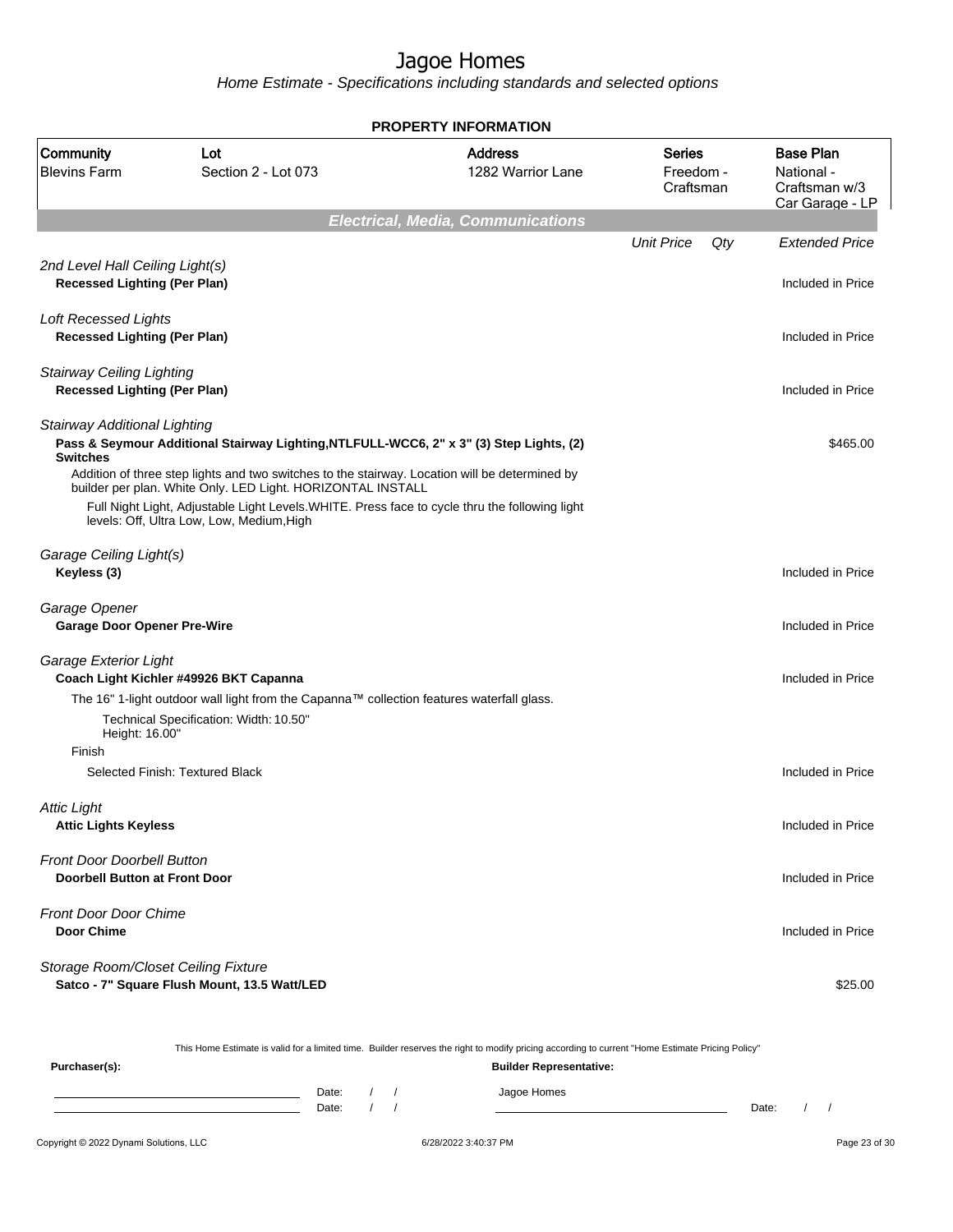**PROPERTY INFORMATION**

Home Estimate - Specifications including standards and selected options

| Community<br><b>Blevins Farm</b>                                            | Lot<br>Section 2 - Lot 073                                                                                                                                                                                                                            | <b>Address</b><br>1282 Warrior Lane      | <b>Series</b><br>Freedom -<br>Craftsman |     | <b>Base Plan</b><br>National -<br>Craftsman w/3<br>Car Garage - LP |
|-----------------------------------------------------------------------------|-------------------------------------------------------------------------------------------------------------------------------------------------------------------------------------------------------------------------------------------------------|------------------------------------------|-----------------------------------------|-----|--------------------------------------------------------------------|
|                                                                             |                                                                                                                                                                                                                                                       | <b>Electrical, Media, Communications</b> |                                         |     |                                                                    |
|                                                                             |                                                                                                                                                                                                                                                       |                                          | <b>Unit Price</b>                       | Qty | <b>Extended Price</b>                                              |
| Covered Patio Light(s)<br>Color                                             | Weatherproof Ceiling Fan 52" Basics Pro Designer LED Fan #330019                                                                                                                                                                                      |                                          |                                         |     | Included in Price                                                  |
|                                                                             | Selected Color: Satin Black                                                                                                                                                                                                                           |                                          |                                         |     | Included in Price                                                  |
| Color                                                                       | <b>Entire Home - Electrical Outlets and Switches</b><br>Electrical Outlets & Switches per Plan & Code                                                                                                                                                 |                                          |                                         |     | Included in Price                                                  |
| Selected Color: White                                                       |                                                                                                                                                                                                                                                       |                                          |                                         |     | Included in Price                                                  |
| <b>Cable TV Outlets, RG6 wire</b><br><b>Telephone Interior Jacks</b>        | Entire Home - Cable TV/Phone Outlets (Qty 6 Total)                                                                                                                                                                                                    |                                          |                                         | 5   | Included in Price<br>\$0.00                                        |
| <b>Additional Cable TV Outlet</b>                                           | Entire Home - Additional Cable TV Outlet<br>Includes one additional cable television outlet to be installed in choice of location.                                                                                                                    |                                          |                                         |     | \$80.00                                                            |
|                                                                             | Entire Home - Braced and Wired for Future Ceiling Fan at Existing Ceiling Light<br>Light Location Braced and Wired for Future Ceiling Fan<br>Includes addition of bracing and box for ceiling fan addition with a switch<br>Comments: bed 2, 3, and 4 |                                          | \$115.00                                | 3   | \$345.00                                                           |
| Fan                                                                         | Entire Home - Braced and Wired for Future Ceiling Fan with Switch<br>Light Outlet with 2 Switches, Capped with Plate Cover, Braced & Wired for Future Ceiling<br><b>Comments: owner's</b>                                                             |                                          |                                         |     | \$200.00                                                           |
|                                                                             | Entire Home - Addition of Ceiling Light Outlet w/ Switch Capped w/Plate Cover<br>Light Outlet with Switch for Future Light, to be Capped with Plate Cover<br><b>Comments: Dining Area</b>                                                             |                                          |                                         |     | \$100.00                                                           |
| <b>Entire Home Electrical Service</b><br><b>Electrical Service 200 AMP</b>  | Includes 200 AMP electric service upgrade for the entire house.                                                                                                                                                                                       |                                          |                                         |     | Included in Price                                                  |
| <b>Exterior Electrical Service</b><br><b>Electrical Service Underground</b> |                                                                                                                                                                                                                                                       |                                          |                                         |     | Included in Price                                                  |

This Home Estimate is valid for a limited time. Builder reserves the right to modify pricing according to current "Home Estimate Pricing Policy"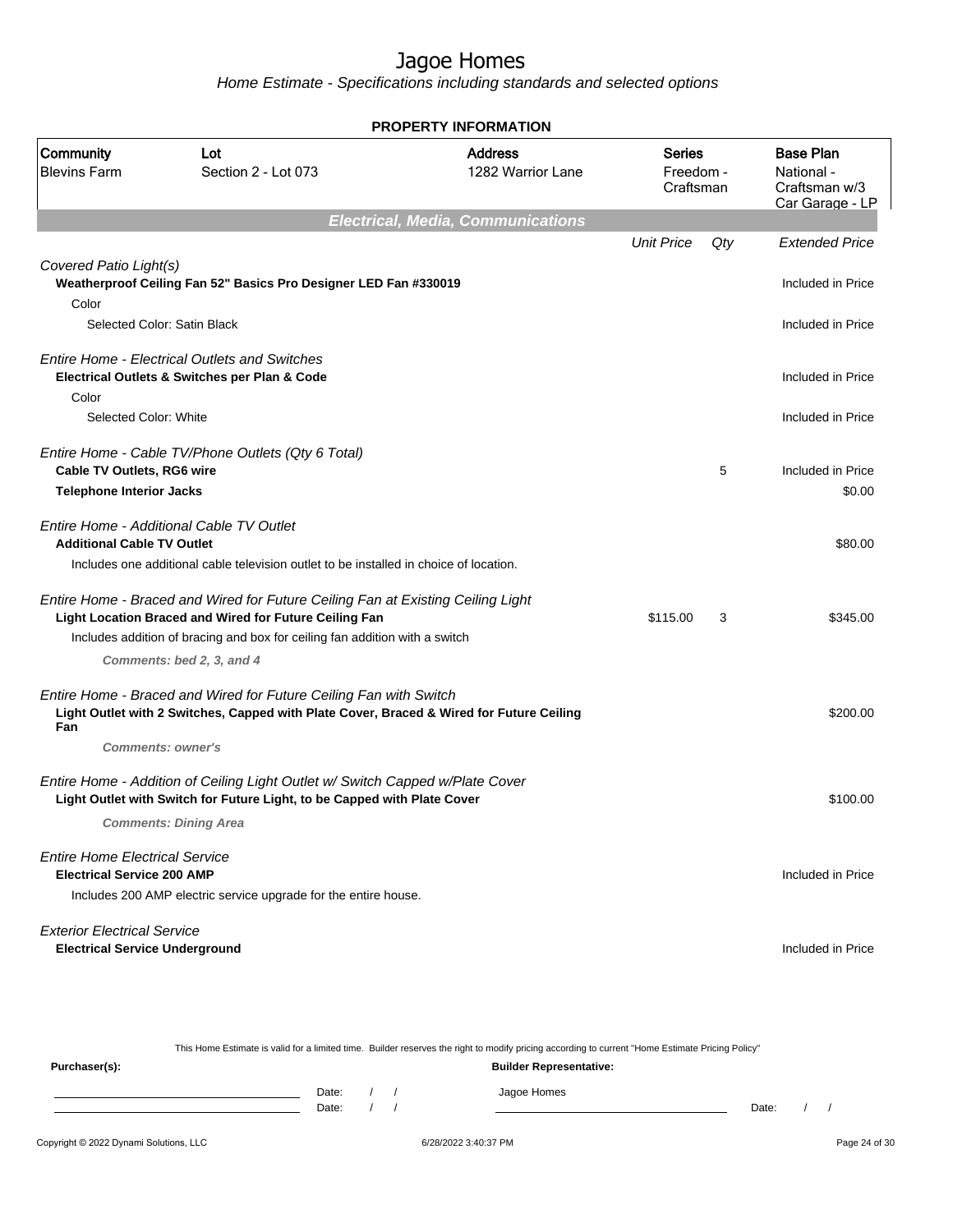Home Estimate - Specifications including standards and selected options

|                                                                             | <b>PROPERTY INFORMATION</b>                                                                                                                                            |                                          |                                         |     |                                                                    |  |  |
|-----------------------------------------------------------------------------|------------------------------------------------------------------------------------------------------------------------------------------------------------------------|------------------------------------------|-----------------------------------------|-----|--------------------------------------------------------------------|--|--|
| Community<br><b>Blevins Farm</b>                                            | Lot<br>Section 2 - Lot 073                                                                                                                                             | <b>Address</b><br>1282 Warrior Lane      | <b>Series</b><br>Freedom -<br>Craftsman |     | <b>Base Plan</b><br>National -<br>Craftsman w/3<br>Car Garage - LP |  |  |
|                                                                             |                                                                                                                                                                        | <b>Electrical, Media, Communications</b> |                                         |     |                                                                    |  |  |
| <b>Smoke Detectors</b><br>Smoke Detectors, per plan                         |                                                                                                                                                                        |                                          | <b>Unit Price</b>                       | Qty | <b>Extended Price</b><br>Included in Price                         |  |  |
| <b>Carbon Monoxide Detectors</b>                                            | Carbon Monoxide Detectors, per plan                                                                                                                                    |                                          |                                         |     | Included in Price                                                  |  |  |
|                                                                             |                                                                                                                                                                        | <b>HVAC</b>                              |                                         |     |                                                                    |  |  |
| <b>Entire Home Air Conditioner</b>                                          |                                                                                                                                                                        |                                          | <b>Unit Price</b>                       | Qty | <b>Extended Price</b>                                              |  |  |
| 14 Seer Air Conditioning System                                             | Up to 14 Seer Air Conditioning System                                                                                                                                  |                                          |                                         |     | Included in Price                                                  |  |  |
| <b>Entire Home Furnace</b>                                                  | 92% Plus High Efficiency Gas Home Furnace<br>Includes 92% plus high efficiency gas home furnace<br>Builder makes no guarantee with respect to heating and cooling cost |                                          |                                         |     | Included in Price                                                  |  |  |
| <b>Entire Home Furnace Filter</b><br>Aprilaire Model 2000 Series Air Filter |                                                                                                                                                                        |                                          |                                         |     | Included in Price                                                  |  |  |
| <b>Entire Home Thermostat</b><br><b>Programmable Thermostat</b>             |                                                                                                                                                                        |                                          |                                         |     | Included in Price                                                  |  |  |
| <b>Indoor Air Quality</b>                                                   | <b>Honeywell Fresh Air Ventilation System</b>                                                                                                                          |                                          |                                         |     | Included in Price                                                  |  |  |
| <b>Entire Home Duct System</b><br><b>Flexible Duct</b>                      |                                                                                                                                                                        |                                          |                                         |     | Included in Price                                                  |  |  |
| <b>Entire Home Return Air</b><br><b>Multiple Return Air Vents</b>           | One Return per Bedroom & One Central Return                                                                                                                            |                                          |                                         |     | Included in Price                                                  |  |  |
| Laundry Dryer Vent<br><b>Dryer Vent Vented to Outside</b>                   |                                                                                                                                                                        |                                          |                                         |     | Included in Price                                                  |  |  |

This Home Estimate is valid for a limited time. Builder reserves the right to modify pricing according to current "Home Estimate Pricing Policy"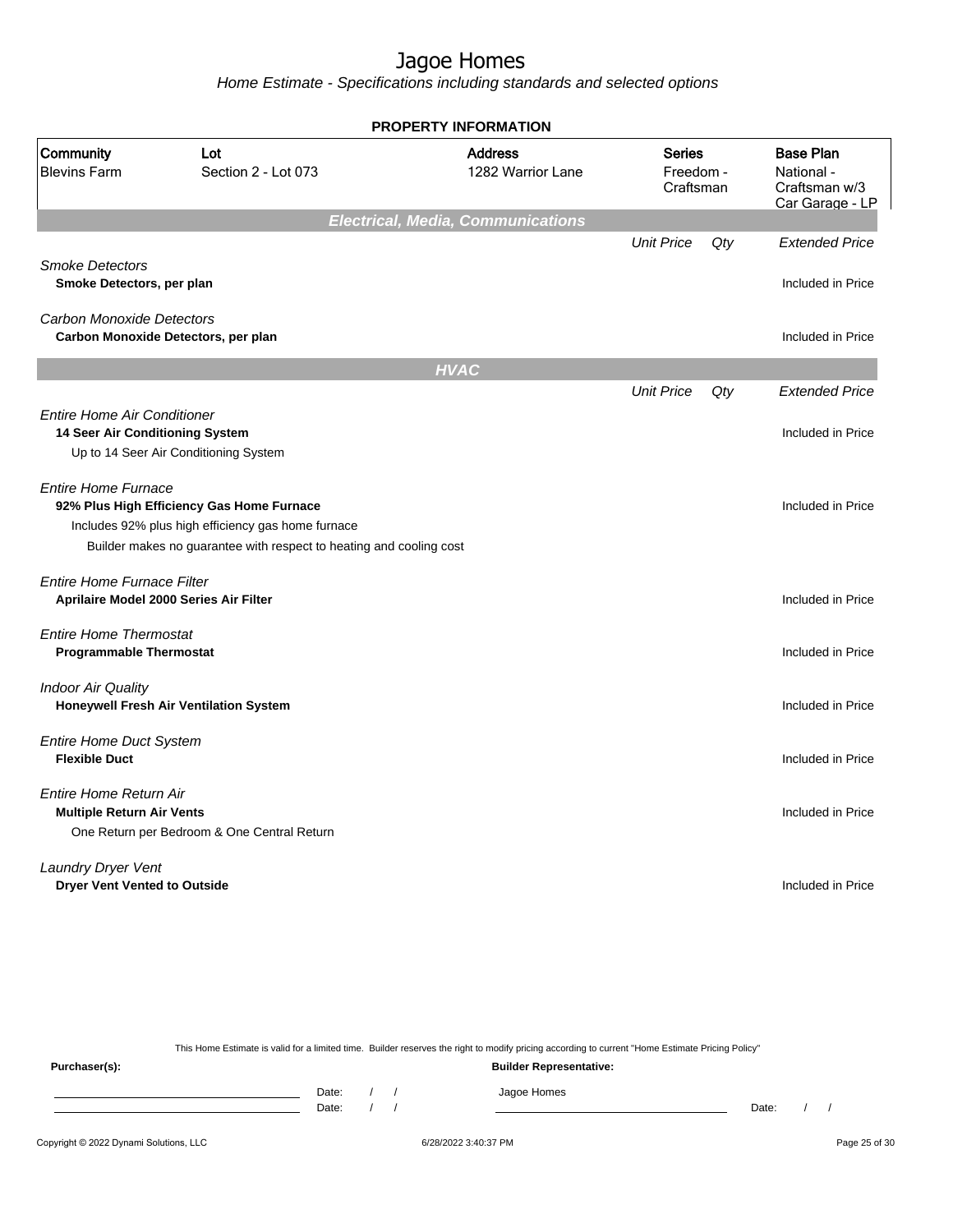Home Estimate - Specifications including standards and selected options

|                                                                           |                                                                                                                                                                                                                                                           | <b>PROPERTY INFORMATION</b>         |                                         |     |                                                                    |
|---------------------------------------------------------------------------|-----------------------------------------------------------------------------------------------------------------------------------------------------------------------------------------------------------------------------------------------------------|-------------------------------------|-----------------------------------------|-----|--------------------------------------------------------------------|
| <b>Community</b><br><b>Blevins Farm</b>                                   | Lot<br>Section 2 - Lot 073                                                                                                                                                                                                                                | <b>Address</b><br>1282 Warrior Lane | <b>Series</b><br>Freedom -<br>Craftsman |     | <b>Base Plan</b><br>National -<br>Craftsman w/3<br>Car Garage - LP |
|                                                                           |                                                                                                                                                                                                                                                           | <b>Floor Coverings</b>              |                                         |     |                                                                    |
|                                                                           |                                                                                                                                                                                                                                                           |                                     | <b>Unit Price</b>                       | Qty | <b>Extended Price</b>                                              |
| <b>Entire Home Carpet Selection</b><br><b>Mohawk Carpet   Top Card II</b> |                                                                                                                                                                                                                                                           |                                     |                                         |     | Included in Price                                                  |
| Color                                                                     | Our Proven Performer, Top Card II, offers colorfast and consistent solution dyed Everstrand<br>polyester fiber with a 15 yr Manufacturer Warranty.                                                                                                        |                                     |                                         |     |                                                                    |
|                                                                           | Selected Color: 959 Folklore                                                                                                                                                                                                                              |                                     |                                         |     | Included in Price                                                  |
| <b>Entire Home Carpet Pad</b><br>6# Carpet Pad                            |                                                                                                                                                                                                                                                           |                                     |                                         |     | Included in Price                                                  |
| <b>RevWood Plus</b>                                                       | Foyer/Closet/Powder Rm/Family Room/Dining Area/Kitchen                                                                                                                                                                                                    |                                     |                                         |     | \$0.00                                                             |
|                                                                           | RevWood Plus combines Mohawk's unique Hydroseal and Uniclic technologies with<br>GenuEdge, an innovative beveling technology that provides enhanced realism and added<br>moisture protection. RevWood Plus is so water resistant, it can be steam mopped. |                                     |                                         |     |                                                                    |
| See Specific Plan for Details.                                            | Where Applicable: Main Level Flooring does not include Bedrooms, Full Baths, or Laundry.                                                                                                                                                                  |                                     |                                         |     |                                                                    |
| Color                                                                     |                                                                                                                                                                                                                                                           |                                     |                                         |     |                                                                    |
|                                                                           | Selected Color: Sawmill Ridge Wheat Field Oak                                                                                                                                                                                                             |                                     |                                         |     | Included in Price                                                  |
| Direction                                                                 |                                                                                                                                                                                                                                                           |                                     |                                         |     |                                                                    |
|                                                                           | Selected Direction: Front to Back                                                                                                                                                                                                                         |                                     |                                         |     | Included in Price                                                  |
| <b>Owners Bath   Flooring</b>                                             | Custom Option (Approved) SR #9 - Owner's Bath Flooring to be Ceramic Tile 12x24, Color<br>CT76 Calacatta Empire, Grout Pewter, Install Front to Back, Install Pattern Third Offset.                                                                       |                                     |                                         |     | \$980.00                                                           |
| <b>Bath 2 Flooring</b>                                                    |                                                                                                                                                                                                                                                           |                                     |                                         |     |                                                                    |
| Ceramic   12x24                                                           |                                                                                                                                                                                                                                                           |                                     |                                         |     | \$285.00                                                           |
| Ceramic Color                                                             |                                                                                                                                                                                                                                                           |                                     |                                         |     |                                                                    |
|                                                                           | Selected Ceramic Color: CT76 Calacatta Empire                                                                                                                                                                                                             |                                     |                                         |     | Included in Price                                                  |
| Ceramic Install Pattern                                                   |                                                                                                                                                                                                                                                           |                                     |                                         |     |                                                                    |
|                                                                           | Selected Ceramic Install Pattern: Third Offset                                                                                                                                                                                                            |                                     |                                         |     | Included in Price                                                  |
| <b>Grout Color</b>                                                        |                                                                                                                                                                                                                                                           |                                     |                                         |     |                                                                    |
|                                                                           | Selected Grout Color: 02 Pewter                                                                                                                                                                                                                           |                                     |                                         |     | Included in Price                                                  |
| <b>Installation Direction</b>                                             |                                                                                                                                                                                                                                                           |                                     |                                         |     |                                                                    |
|                                                                           | Selected Installation Direction: Side to Side                                                                                                                                                                                                             |                                     |                                         |     | Included in Price                                                  |
|                                                                           |                                                                                                                                                                                                                                                           |                                     |                                         |     |                                                                    |

This Home Estimate is valid for a limited time. Builder reserves the right to modify pricing according to current "Home Estimate Pricing Policy"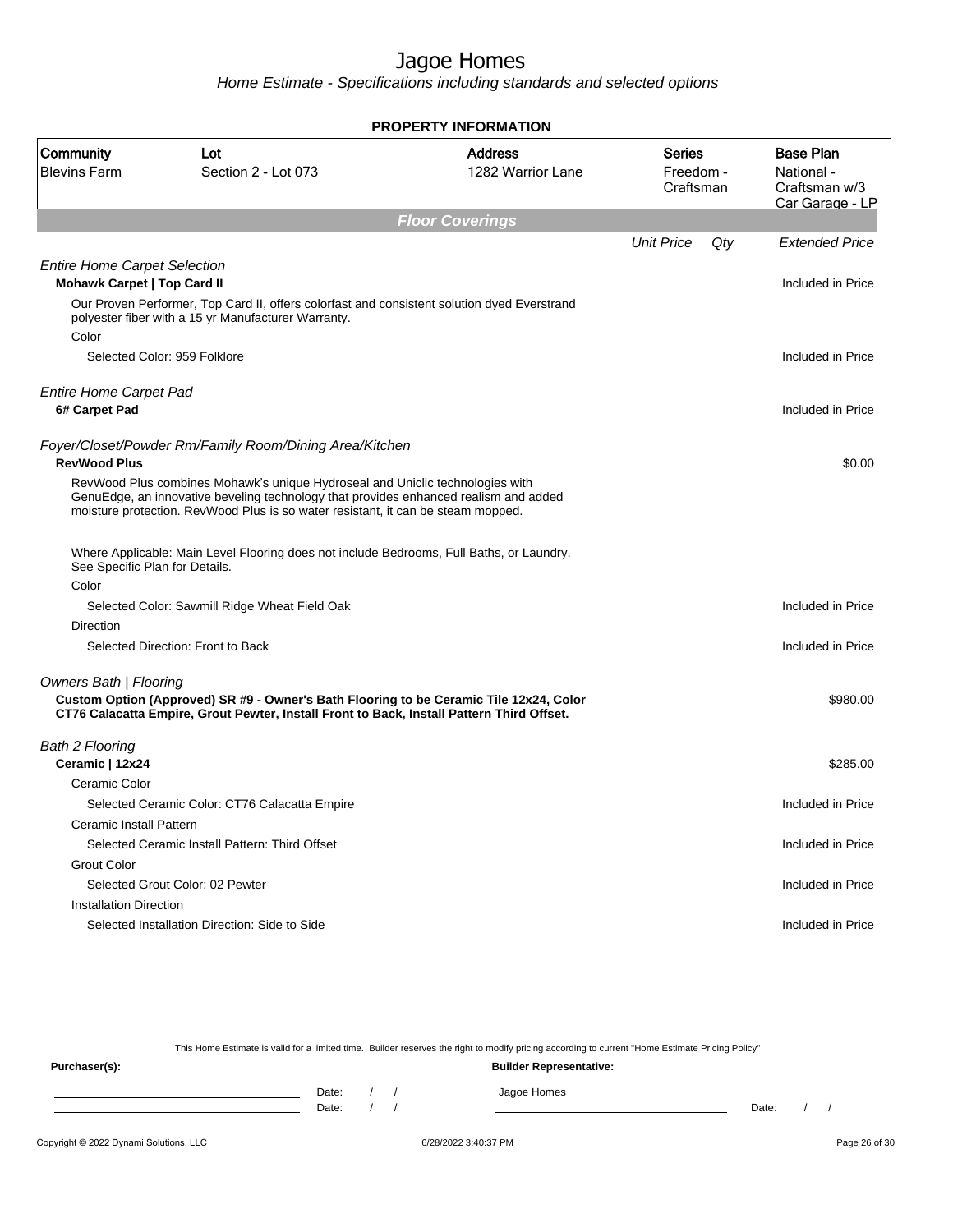**PROPERTY INFORMATION**

Home Estimate - Specifications including standards and selected options

| Community<br><b>Blevins Farm</b>                | Lot<br>Section 2 - Lot 073                                                             | Address<br>1282 Warrior Lane | Series<br>Freedom -<br>Craftsman |     | <b>Base Plan</b><br>National -<br>Craftsman w/3<br>Car Garage - LP |
|-------------------------------------------------|----------------------------------------------------------------------------------------|------------------------------|----------------------------------|-----|--------------------------------------------------------------------|
|                                                 |                                                                                        | <b>Floor Coverings</b>       |                                  |     |                                                                    |
|                                                 |                                                                                        |                              | <b>Unit Price</b>                | Qty | <b>Extended Price</b>                                              |
| Laundry Flooring<br>Ceramic   12x24             |                                                                                        |                              |                                  |     | \$170.00                                                           |
| Ceramic Color                                   |                                                                                        |                              |                                  |     |                                                                    |
|                                                 | Selected Ceramic Color: CT76 Calacatta Empire                                          |                              |                                  |     | Included in Price                                                  |
| Ceramic Install Pattern                         |                                                                                        |                              |                                  |     |                                                                    |
|                                                 | Selected Ceramic Install Pattern: Third Offset                                         |                              |                                  |     | Included in Price                                                  |
| <b>Grout Color</b>                              |                                                                                        |                              |                                  |     |                                                                    |
|                                                 | Selected Grout Color: 02 Pewter                                                        |                              |                                  |     | Included in Price                                                  |
| <b>Installation Direction</b>                   |                                                                                        |                              |                                  |     |                                                                    |
|                                                 | Selected Installation Direction: Front to Back                                         |                              |                                  |     | Included in Price                                                  |
| Storage Area   Flooring<br><b>Front to Back</b> | 73 BLF (Mkt) Late Change - Storage Area Flooring to be Arrington LVT - Chateau Brown - |                              |                                  |     | \$0.00                                                             |
|                                                 |                                                                                        | <b>Shelving</b>              |                                  |     |                                                                    |
|                                                 |                                                                                        |                              | <b>Unit Price</b>                | Qty | <b>Extended Price</b>                                              |
| <b>Owner's Closet Shelf &amp; Rod</b>           |                                                                                        |                              |                                  |     |                                                                    |
|                                                 | Closet Shelf 12" Shelf & Rod - 2 Runs Width of Closet - Supported 2'0" O.C. Vented     |                              |                                  |     | Included in Price                                                  |
| Long Garment Hanging                            |                                                                                        |                              |                                  |     |                                                                    |
|                                                 | Selected Long Garment Hanging: None                                                    |                              |                                  |     | Included in Price                                                  |
| Standard Hanging                                |                                                                                        |                              |                                  |     |                                                                    |
|                                                 | Selected Standard Hanging: Standard Hanging (42" & 84")                                |                              |                                  |     | Included in Price                                                  |
| Bedroom 2 Closet Shelf & Rod                    |                                                                                        |                              |                                  |     |                                                                    |
|                                                 | Closet Shelf 12" Shelf & Rod - 2 Runs Width of Closet - Supported 2'0" O.C. Vented     |                              |                                  |     | Included in Price                                                  |
| Long Garment Hanging                            |                                                                                        |                              |                                  |     |                                                                    |
|                                                 | Selected Long Garment Hanging: None                                                    |                              |                                  |     | Included in Price                                                  |
| Standard Hanging                                |                                                                                        |                              |                                  |     |                                                                    |
|                                                 | Selected Standard Hanging: Standard Hanging (42" & 84")                                |                              |                                  |     | Included in Price                                                  |
| Bedroom 3 Closet Shelf & Rod                    | Closet Shelf 12" Shelf & Rod - 2 Runs Width of Closet - Supported 2'0" O.C. Vented     |                              |                                  |     | Included in Price                                                  |
| Long Garment Hanging                            |                                                                                        |                              |                                  |     |                                                                    |
|                                                 | Selected Long Garment Hanging: None                                                    |                              |                                  |     | Included in Price                                                  |
| Standard Hanging                                |                                                                                        |                              |                                  |     |                                                                    |
|                                                 | Selected Standard Hanging: Standard Hanging (42" & 84")                                |                              |                                  |     | Included in Price                                                  |
|                                                 |                                                                                        |                              |                                  |     |                                                                    |

This Home Estimate is valid for a limited time. Builder reserves the right to modify pricing according to current "Home Estimate Pricing Policy"

| Purchaser(s): |                |  | <b>Builder Representative:</b> |       |  |
|---------------|----------------|--|--------------------------------|-------|--|
|               | Date:<br>Date: |  | Jagoe Homes                    | Date: |  |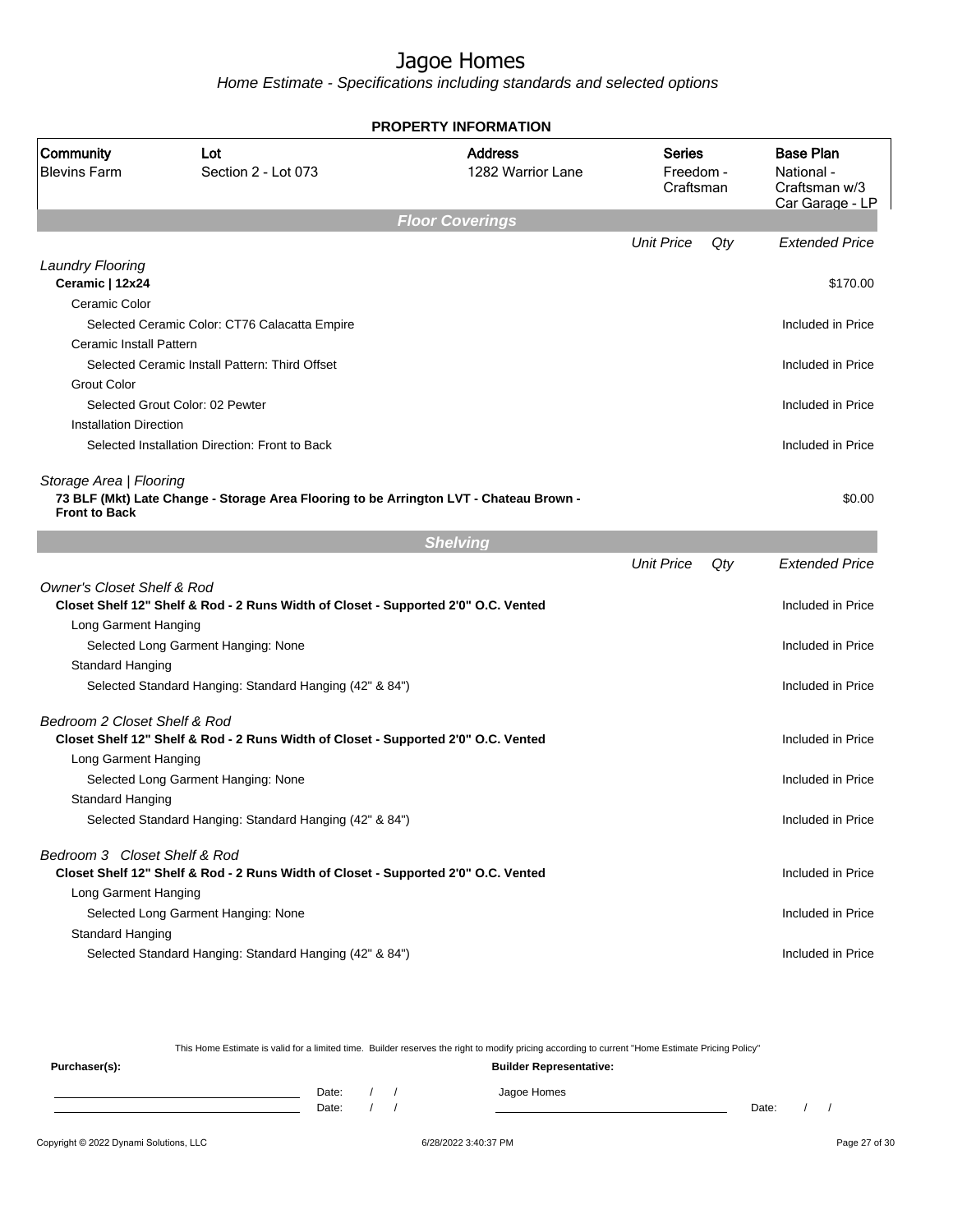|                                                                  |                                                                                                 | <b>PROPERTY INFORMATION</b>         |                                         |     |                                                                    |
|------------------------------------------------------------------|-------------------------------------------------------------------------------------------------|-------------------------------------|-----------------------------------------|-----|--------------------------------------------------------------------|
| Community<br><b>Blevins Farm</b>                                 | Lot<br>Section 2 - Lot 073                                                                      | <b>Address</b><br>1282 Warrior Lane | <b>Series</b><br>Freedom -<br>Craftsman |     | <b>Base Plan</b><br>National -<br>Craftsman w/3<br>Car Garage - LP |
|                                                                  |                                                                                                 | <b>Shelving</b>                     |                                         |     |                                                                    |
| Bedroom 4 Closet Shelf & Rod                                     | Closet Shelf 12" Shelf & Rod - 2 Runs Width of Closet - Supported 2'0" O.C. Vented              |                                     | <b>Unit Price</b>                       | Qty | <b>Extended Price</b><br>Included in Price                         |
| Long Garment Hanging<br>Standard Hanging                         | Selected Long Garment Hanging: None                                                             |                                     |                                         |     | Included in Price                                                  |
|                                                                  | Selected Standard Hanging: Standard Hanging (42" & 84")                                         |                                     |                                         |     | Included in Price                                                  |
| <b>Entire Home Storage Shelf</b>                                 | Storage Shelf 12" and 16" deep- Vented (per plan)                                               |                                     |                                         |     | Included in Price                                                  |
|                                                                  |                                                                                                 | <b>Foundations</b>                  |                                         |     |                                                                    |
|                                                                  |                                                                                                 |                                     | <b>Unit Price</b>                       | Qty | <b>Extended Price</b>                                              |
| <b>Entire Home Footing Size</b><br>19" Wide x 8" Deep, 3000 psi, |                                                                                                 |                                     |                                         |     | Included in Price                                                  |
|                                                                  |                                                                                                 | <b>Framing</b>                      |                                         |     |                                                                    |
| Entire Home 2 x 4 Wall Studs<br>Studs 2 x 4 @ 16" oc, SPF Grade  |                                                                                                 |                                     | <b>Unit Price</b>                       | Qty | <b>Extended Price</b><br>Included in Price                         |
| Entire Home 2 x 6 Wall Studs                                     | Studs 2 x 6 @ 24" oc, SPF Grade (Per Plan)                                                      |                                     |                                         |     | Included in Price                                                  |
| <b>Entire Home Exterior Wall Sheathing</b>                       | Exterior Wall Sheathing (7/16" OSB &/or 1/2" Styrofoam)                                         |                                     |                                         |     | Included in Price                                                  |
|                                                                  | Entire Home Exterior Wall House Wrap<br><b>Exterior Wall Covering House Wrap</b>                |                                     |                                         |     | Included in Price                                                  |
| <b>Entire Home Foundation Plates</b>                             | Foundation Plates treated yellow pine                                                           |                                     |                                         |     | Included in Price                                                  |
|                                                                  | Entire Home - Sub Floor (Where Applicable)<br>Sub Floor 3/4" OSB T&G, glued & screwed or nailed |                                     |                                         |     | Included in Price                                                  |
| Main Level Ceiling Heights<br>Interior Flat Ceiling Height 9'0"  | Certain ceiling heights may vary.                                                               |                                     |                                         |     | Included in Price                                                  |

|               |                                |  |  |  | This Home Estimate is valid for a limited time. Builder reserves the right to modify pricing according to current "Home Estimate Pricing Policy" |       |  |  |
|---------------|--------------------------------|--|--|--|--------------------------------------------------------------------------------------------------------------------------------------------------|-------|--|--|
| Purchaser(s): | <b>Builder Representative:</b> |  |  |  |                                                                                                                                                  |       |  |  |
|               | Date:                          |  |  |  | Jagoe Homes                                                                                                                                      |       |  |  |
|               | Date:                          |  |  |  |                                                                                                                                                  | Date: |  |  |
|               |                                |  |  |  |                                                                                                                                                  |       |  |  |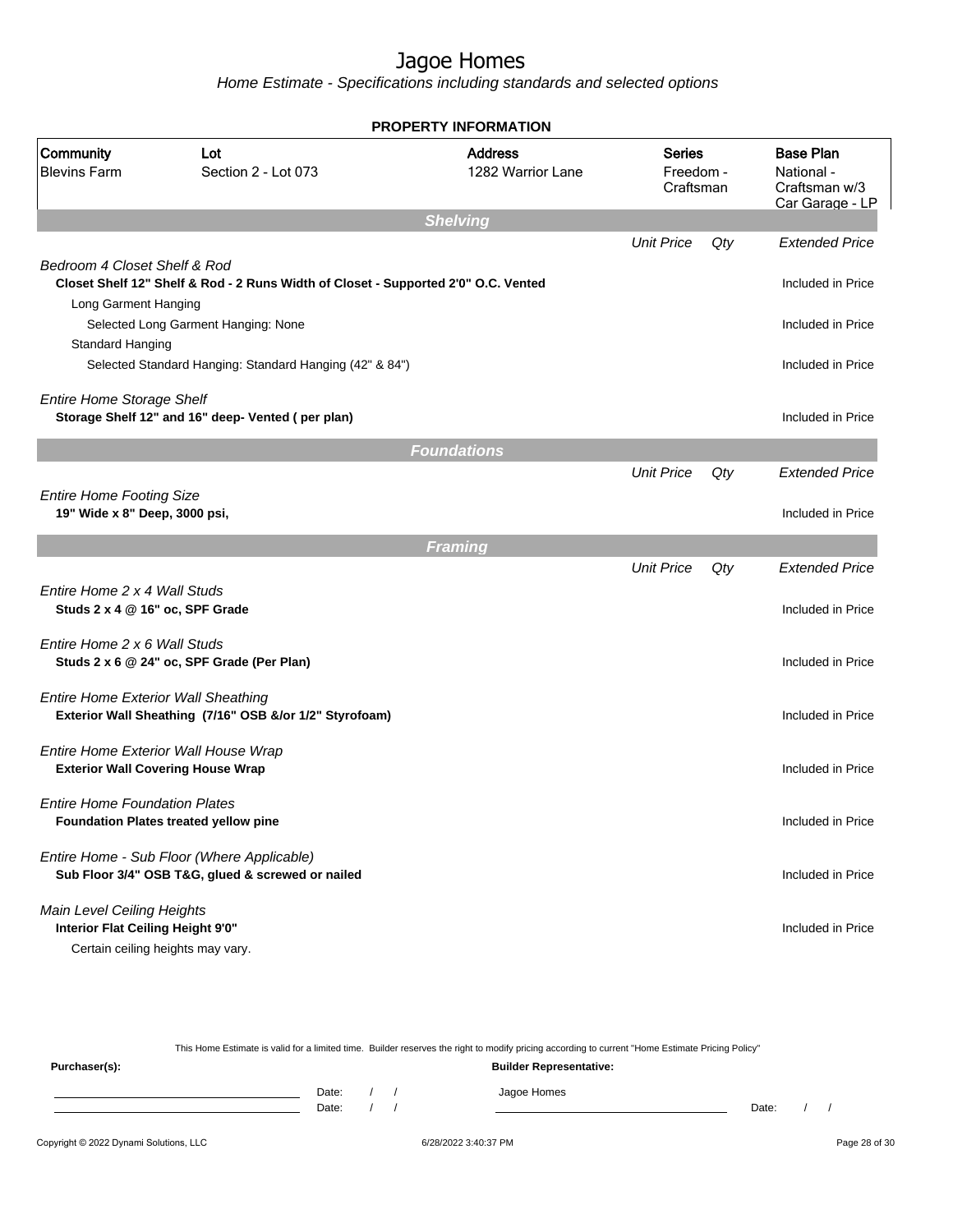|                                                                                                     |                                                                                                                                                                                                             | <b>PROPERTY INFORMATION</b>         |                                         |     |                                                                    |
|-----------------------------------------------------------------------------------------------------|-------------------------------------------------------------------------------------------------------------------------------------------------------------------------------------------------------------|-------------------------------------|-----------------------------------------|-----|--------------------------------------------------------------------|
| Community<br><b>Blevins Farm</b>                                                                    | Lot<br>Section 2 - Lot 073                                                                                                                                                                                  | <b>Address</b><br>1282 Warrior Lane | <b>Series</b><br>Freedom -<br>Craftsman |     | <b>Base Plan</b><br>National -<br>Craftsman w/3<br>Car Garage - LP |
|                                                                                                     |                                                                                                                                                                                                             | <b>Framing</b>                      |                                         |     |                                                                    |
| Per Plan Roof Trusses<br><b>Roof Trusses</b>                                                        |                                                                                                                                                                                                             |                                     | <b>Unit Price</b>                       | Qty | <b>Extended Price</b><br>Included in Price                         |
| <b>Roof Sheathing</b><br>Roof Sheathing 7/16" OSB                                                   |                                                                                                                                                                                                             |                                     |                                         |     | Included in Price                                                  |
| 2nd Level Ceiling Heights<br>Interior Flat Ceiling Height 8'0"<br>Certain ceiling heights may vary. |                                                                                                                                                                                                             |                                     |                                         |     | Included in Price                                                  |
| 2nd Floor Floor System<br>14" I-Joists (Spacing per Mfg)                                            |                                                                                                                                                                                                             |                                     |                                         |     | Included in Price                                                  |
|                                                                                                     |                                                                                                                                                                                                             | <b>Landscaping &amp; Yard</b>       |                                         |     |                                                                    |
|                                                                                                     |                                                                                                                                                                                                             |                                     | <b>Unit Price</b>                       | Qty | <b>Extended Price</b>                                              |
| <b>Bury Downspouts</b><br><b>Tile Downspouts Underground</b>                                        | Downspouts will be buried and run a minimum of 10 ft from house to daylight or to pop-up.                                                                                                                   |                                     |                                         |     | \$1,680.00                                                         |
| <b>Exterior Lawn Sod</b><br>Basins)                                                                 | Sod All of Yard, Fescue & Bluegrass (Excludes Areas with Brush & Trees & Retention                                                                                                                          |                                     |                                         |     | Included in Price                                                  |
| Shrubs & Trees                                                                                      | Shrubs & Trees 5/18" shrubs, 3/3' upright shrubs, 1 tree and landscape mulch                                                                                                                                |                                     |                                         |     | Included in Price                                                  |
|                                                                                                     |                                                                                                                                                                                                             | <b>Ventilation</b>                  |                                         |     |                                                                    |
|                                                                                                     |                                                                                                                                                                                                             |                                     | <b>Unit Price</b>                       | Qty | <b>Extended Price</b>                                              |
| <b>Bath Vent Fans</b><br><b>Bath Fans Vented to Exterior</b>                                        |                                                                                                                                                                                                             |                                     |                                         |     | Included in Price                                                  |
|                                                                                                     | Kitchen Range Hood or Microwave Hood Vent<br>Kitchen Range Hood or Microwave Hood Vented to Exterior                                                                                                        |                                     |                                         |     | Included in Price                                                  |
| <b>Exterior Decorative Louvers</b><br>Painted Louver(s) per plan                                    |                                                                                                                                                                                                             |                                     |                                         |     | Included in Price                                                  |
| Color                                                                                               | Selected Color: SW7568 Neutral Ground                                                                                                                                                                       |                                     |                                         |     | Included in Price                                                  |
| Roof Ridge Vent<br><b>Attic Ventilation Ridge Vent</b>                                              |                                                                                                                                                                                                             |                                     |                                         |     | Included in Price                                                  |
| Purchaser(s):                                                                                       | This Home Estimate is valid for a limited time. Builder reserves the right to modify pricing according to current "Home Estimate Pricing Policy"                                                            | <b>Builder Representative:</b>      |                                         |     |                                                                    |
|                                                                                                     | Date:<br><u> 1989 - Johann Barn, mars ann an t-Aonaich an t-Aonaich an t-Aonaich an t-Aonaich an t-Aonaich ann an t-Aonaich</u><br>$\sqrt{ }$<br><u> 1980 - Johann Barbara, martxa alemaniar a</u><br>Date: | Jagoe Homes<br>$\prime$<br>$\prime$ |                                         |     | $\left  \right $<br>Date:                                          |
| Copyright © 2022 Dynami Solutions, LLC                                                              |                                                                                                                                                                                                             | 6/28/2022 3:40:37 PM                |                                         |     | Page 29 of 30                                                      |